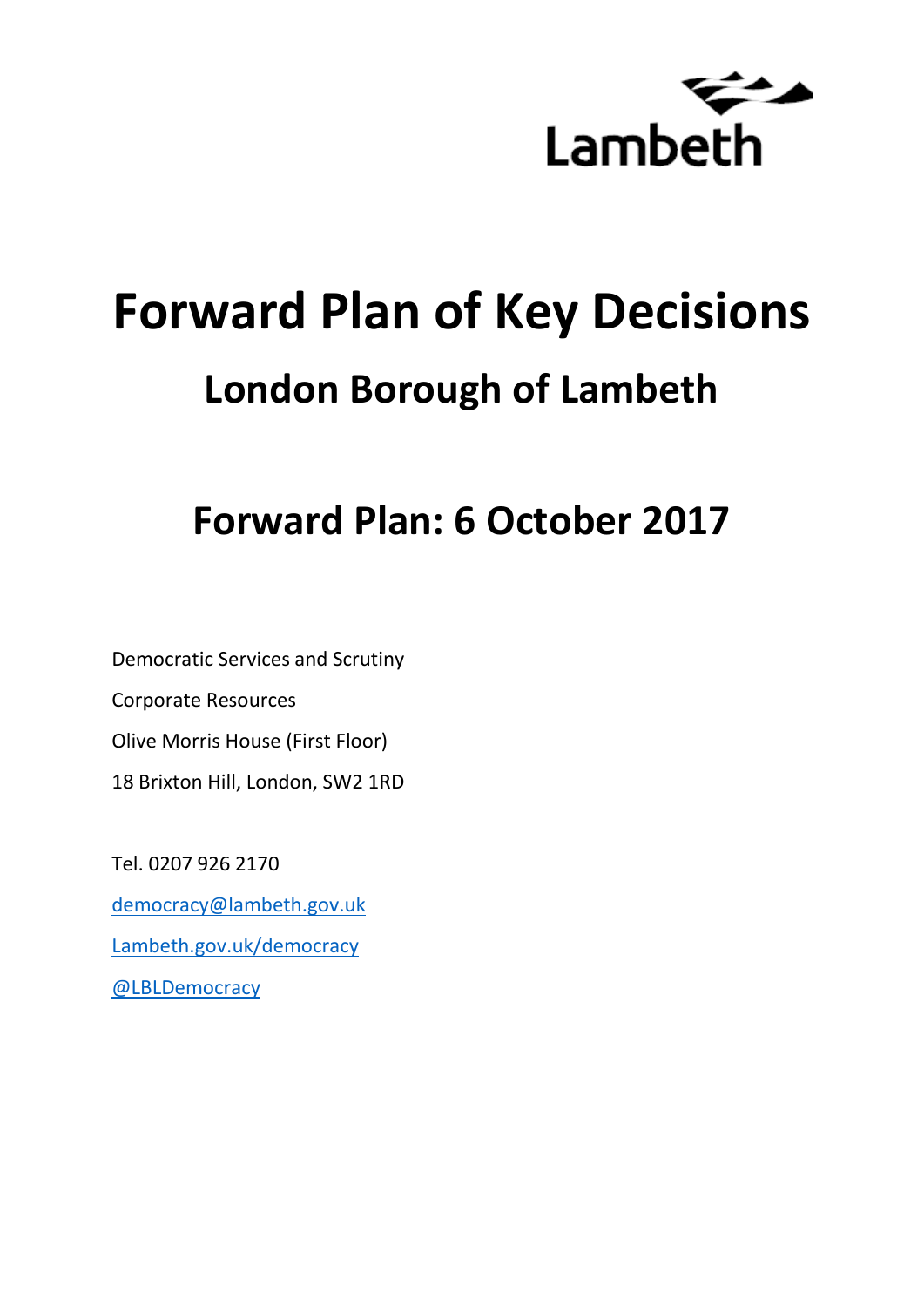## **Notice of forthcoming Key Decisions**

Local authorities are required by law to give 28 days' notice of any key decisions to be made. The Forward Plan sets out information about the key decisions that Cabinet, individual Cabinet Members, Health and Wellbeing Board and the Better Places Joint Committee intend to make in forthcoming months. It ensures public notice of all key decisions is provided at least 28 days' in advance of the decision date.

The Forward Plan contains information about each forthcoming key decision and is published to the Council website every week, usually on a Friday.

## **What is a Key Decision?**

The Lambeth Council Constitution defines a key decision as an executive decision that:

- 1) Requires an amendment to the Community Plan Outcomes Framework or requires a recommendation to Full Council to amend the Budget and Policy Framework.
- 2) Results in the local authority incurring expenditure, raising income or the making of savings in excess of £500,000.
- 3) Has a significant impact on:
	- a) communities living or working in an area comprising two or more wards in Lambeth;
	- b) the wellbeing of the community or the quality of service provided to a significant number of people living or working in an area; or,
	- c) Communities of interest.

The majority of key decisions are taken by the Cabinet or individual Cabinet Members (the Executive). Each Key Decision will be communicated via a comprehensive report which must be published at least five clear days before the decision is taken. Published reports can be accessed through [Decisions Online.](http://moderngov.lambeth.gov.uk/mgDelegatedDecisions.aspx?bcr=1&DM=0&DS=2&K=0&DR=&V=0) Cabinet reports will also be available in [Cabinet agenda](https://moderngov.lambeth.gov.uk/ieListMeetings.aspx?CommitteeId=225)  [packs,](https://moderngov.lambeth.gov.uk/ieListMeetings.aspx?CommitteeId=225) which are published five clear days before the meeting.

The Executive cannot consider key decisions that have not been included on the Forward Plan. However, the Council Constitution sets out procedures that can be used if a decision that has not been advertised on the Forward Plan must be taken immediately. Urgency procedures can only be used in exceptional circumstances. For further information on Access to Information procedure rules please see Part 3, Section 2 of the [Council](http://moderngov.lambeth.gov.uk/ieListMeetings.aspx?CId=738&info=1&MD=Constitution)  [Constitution](http://moderngov.lambeth.gov.uk/ieListMeetings.aspx?CId=738&info=1&MD=Constitution) or contact Democratic Services.

## **What information is included on the Forward Plan?**

The Forward Plan gives information about:

- key decisions that are likely to be considered in forthcoming months
- the earliest date a key decision can be taken
- who will make a decision
- what consultation will be undertaken
- whether the forthcoming report is likely to include exempt or confidential information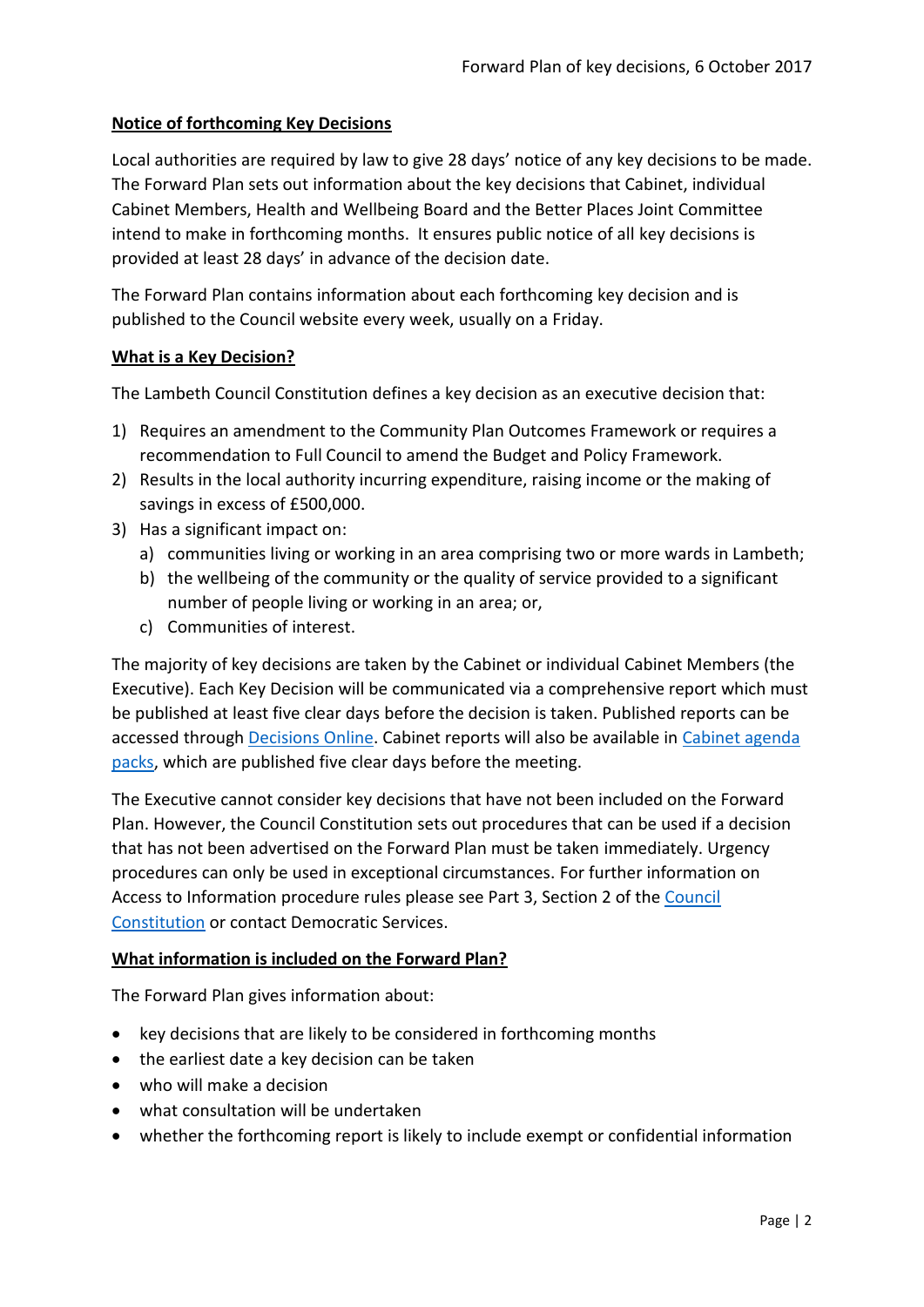- A list of background documents to be submitted to the decision maker for consideration in relation to the forthcoming decision
- who you can contact for further information

## **Public representations and further information**

Each Forward Plan entry gives the name of the relevant officer to contact about that particular decision. Where possible, a contact name, e-mail address and telephone number are provided.

Members of the public can make representations about forthcoming decisions by:

- Contacting the Lead Officer responsible for the report
- Contacting the decision maker or relevant Cabinet Member (details can be found on the [council website\)](http://moderngov.lambeth.gov.uk/mgMemberIndex.aspx?bcr=1)
- Contacting Democratic Services

Any document listed in the Forward Plan can be requested via the Lead Officer or by contacting Democratic Services. The reader is encouraged to access any such documents electronically, however copies or extracts may be made available at the following address on request: Olive Morris House, 18 Brixton Hill, SW2 1RD.

When making representations, members of the public may submit to the decision maker any further documents relevant to the decision.

All decision dates given in the Forward Plan are subject to change. Therefore please ensure that you *always consult the latest version of the Forward Plan* for the most up to date information. Any further queries can be directed to Democratic Services.

## **Notice of decisions likely to contain confidential or exempt information**

Local authorities are required to specify 28 days in advance of a Cabinet meeting all the reports that are likely to contain confidential or exempt information. Should this be the case, a private 'Part 2' report will be produced to accompany the main report, but will not be published. The public and press may also be asked to leave the Cabinet meeting for part of the proceedings. Any person is able to make representations if he or she believes the decision should instead be made in the open part of the meeting.

If you wish to make any such representation please contact Democratic Services. All representations will be documented in the relevant agenda a minimum of five clear days before the Cabinet meeting takes place. This will also include any response to the representations and a statement of the reasons why the meeting is be held in private.

For further information about exempt or confidential information please see the Access to Information Procedure Notes in Part 3, Section 2 of the [Council Constitution](http://www.lambeth.gov.uk/sites/default/files/ec-Council-Constitution-2014-15-approved-with-changes-November-2014.pdf) or contact Democratic Services.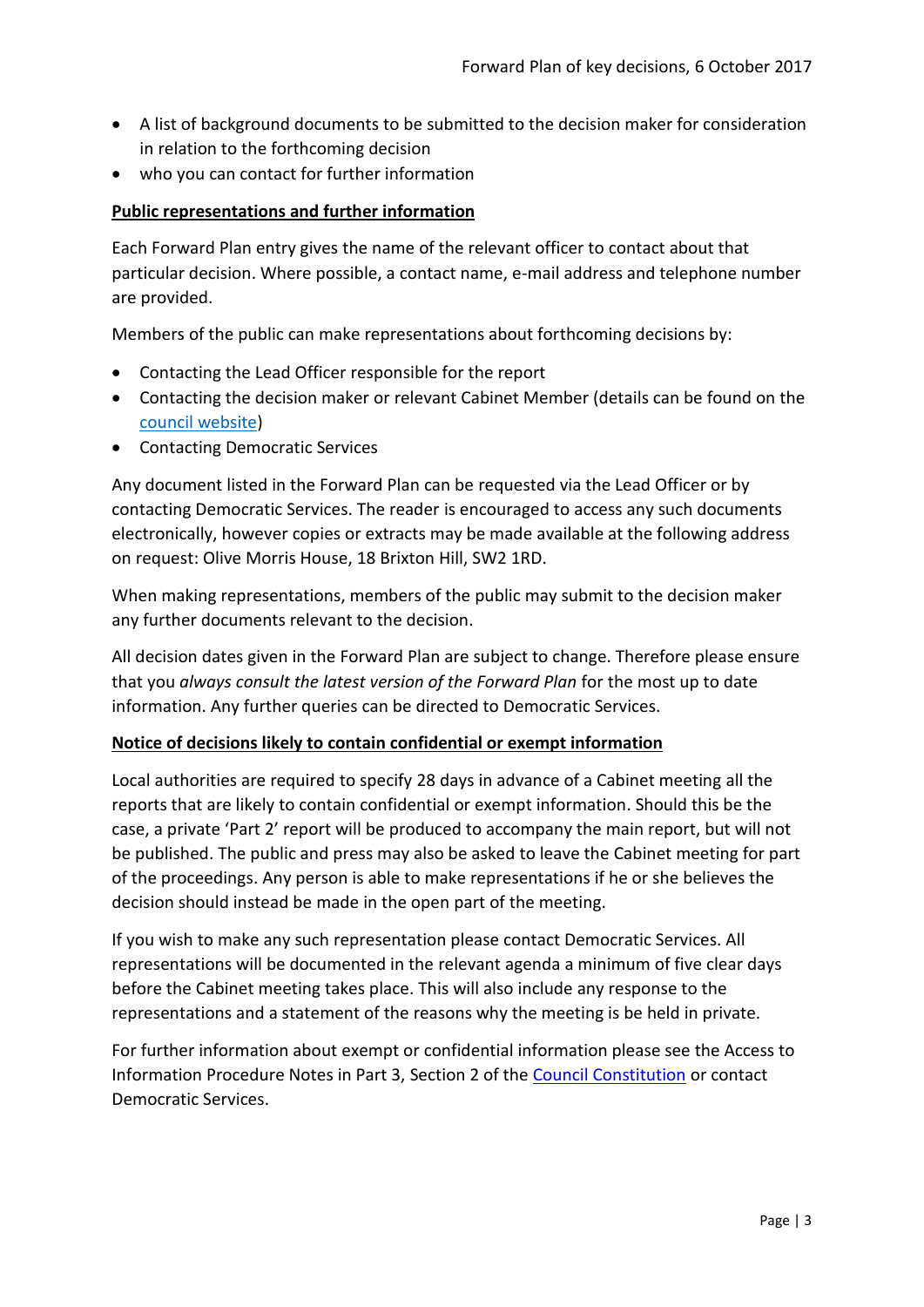| <b>Contents</b>                                                                                             |    |
|-------------------------------------------------------------------------------------------------------------|----|
| Former Lambeth Council Children's Homes: Redress Scheme                                                     | 8  |
| Westbury Estate - Compulsory Purchase Order                                                                 | 9  |
| South Lambeth Estate - Compulsory Purchase Order                                                            | 10 |
| Knights Walk Estate - Compulsory Purchase Order                                                             | 11 |
| Adoption of Homes for Lambeth Business Plan                                                                 | 12 |
| Children and Young People's Plan                                                                            | 13 |
| Financial Planning Report 2017/18 to 2019/20                                                                | 14 |
| Lambeth Communications Framework of Service Providers                                                       | 15 |
| LBL Corporate Property Estate: 2016/17 Essential Building Condition & Lifecycle<br><b>Maintenance Works</b> | 16 |
| Neighbourhood Services Fees and Charges                                                                     | 17 |
| Legal Services Framework                                                                                    | 18 |
| Insurance London Consortium - Insurance Contracts                                                           | 19 |
| Leasehold Building Insurance Contract                                                                       | 20 |
| Server, Storage and Associated Services Contract                                                            | 21 |
| <b>Managed Print Solutions Services</b>                                                                     | 22 |
| Revenue, Benefits and Customer Services Contract Extension and Variation                                    | 23 |
| Extension of insurance legal services framework to deal with litigated compensation<br>claims and redress   | 24 |
| TFM Project Management Contract Variation and Extension - Waiver                                            | 25 |
| Corporate Gas and Electricity Supply Contracts                                                              | 26 |
| Development Options Appraisal - Fenwick Estate                                                              | 27 |
| Translation and Interpretation Services Contract                                                            | 28 |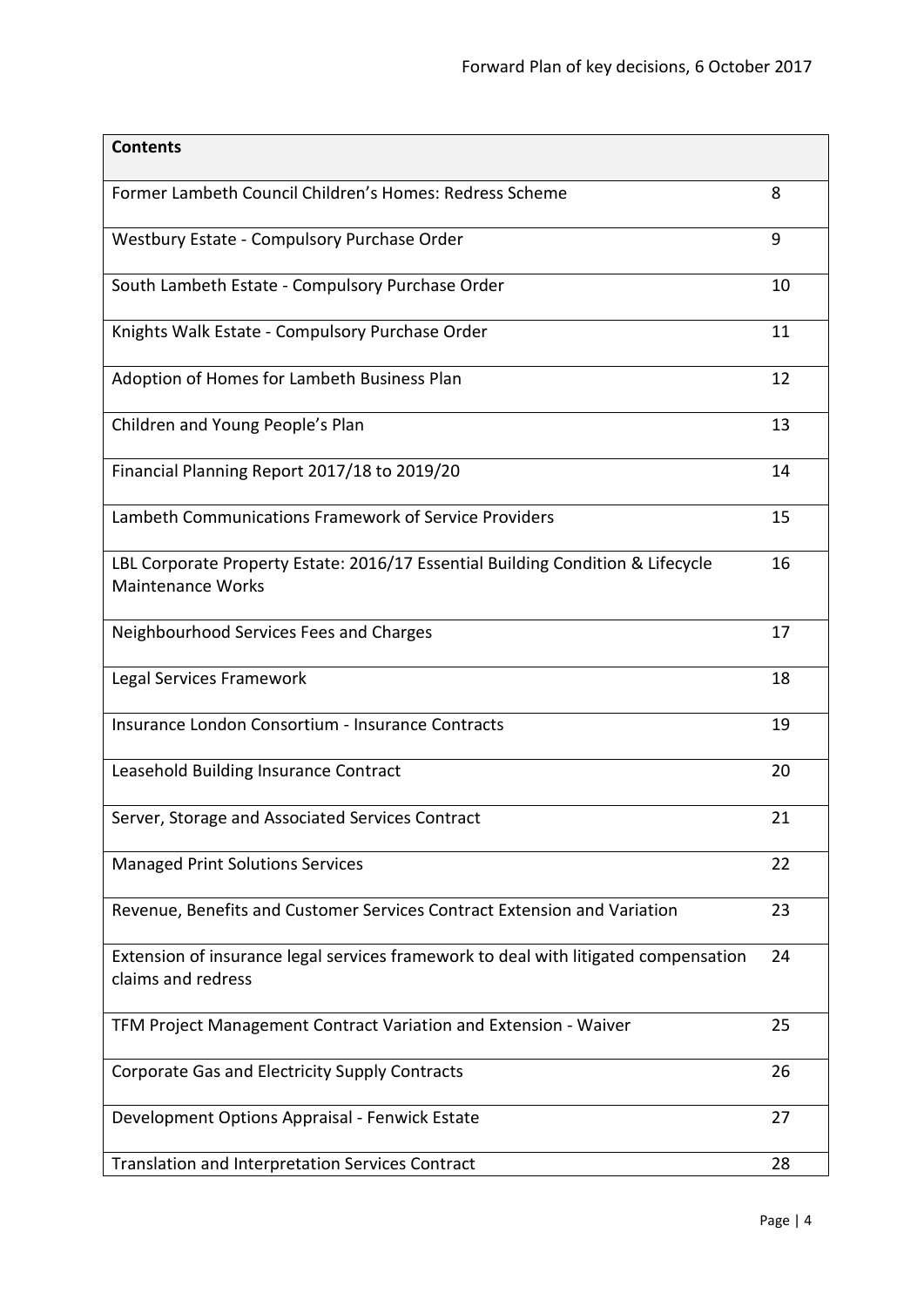| <b>One Oracle Contract Extension</b>                                                                      | 29 |
|-----------------------------------------------------------------------------------------------------------|----|
| Delivery of Budget                                                                                        | 30 |
| The Nine Elms Vauxhall Development Business Case                                                          | 31 |
| Loughborough Children's Centre, LEAP Programme Leasehold disposal                                         | 32 |
| Liz Atkinson Children's Centre, LEAP Programme Leasehold disposal                                         | 33 |
| Jubilee Children's Centre, LEAP Programme Leasehold disposal                                              | 34 |
| Proposal regarding the site at the former Clapham Old Library                                             | 35 |
| Myatt's Field Park Depot Redevelopment and Lease                                                          | 36 |
| <b>Upper Norwood Joint Library</b>                                                                        | 37 |
| Temporary Accommodation - Modular Construction on Council Owned Hostel Sites                              | 38 |
| Contract with legal services firms to assist with land assembly for estate<br>regeneration projects       | 39 |
| Estate Regeneration - Early Buy Back Funding                                                              | 40 |
| Estate Regeneration Programme - Voids Strategy                                                            | 41 |
| Prioritising homeowners for early acquisition in estate regeneration schemes                              | 42 |
| Lollard Street: Approval to dispose of up to 19 homes for sale and project cost<br>review                 | 43 |
| Your New Town Hall Lettings Policy                                                                        | 44 |
| Contract extensions and variations for care and support services within Extra Care<br>Housing             | 45 |
| Appointment of Main Contractor for New Resource Centre for Adults with<br>Disabilities at Coburg Crescent | 46 |
| Care and Support at Bankhouse - a Newly Developed Extra Care Scheme                                       | 47 |
| Phase 1 of the Lambeth Early Action Partnership (LEAP) Capital Works Programme.                           | 48 |
| <b>Commercial Waste Options</b>                                                                           | 49 |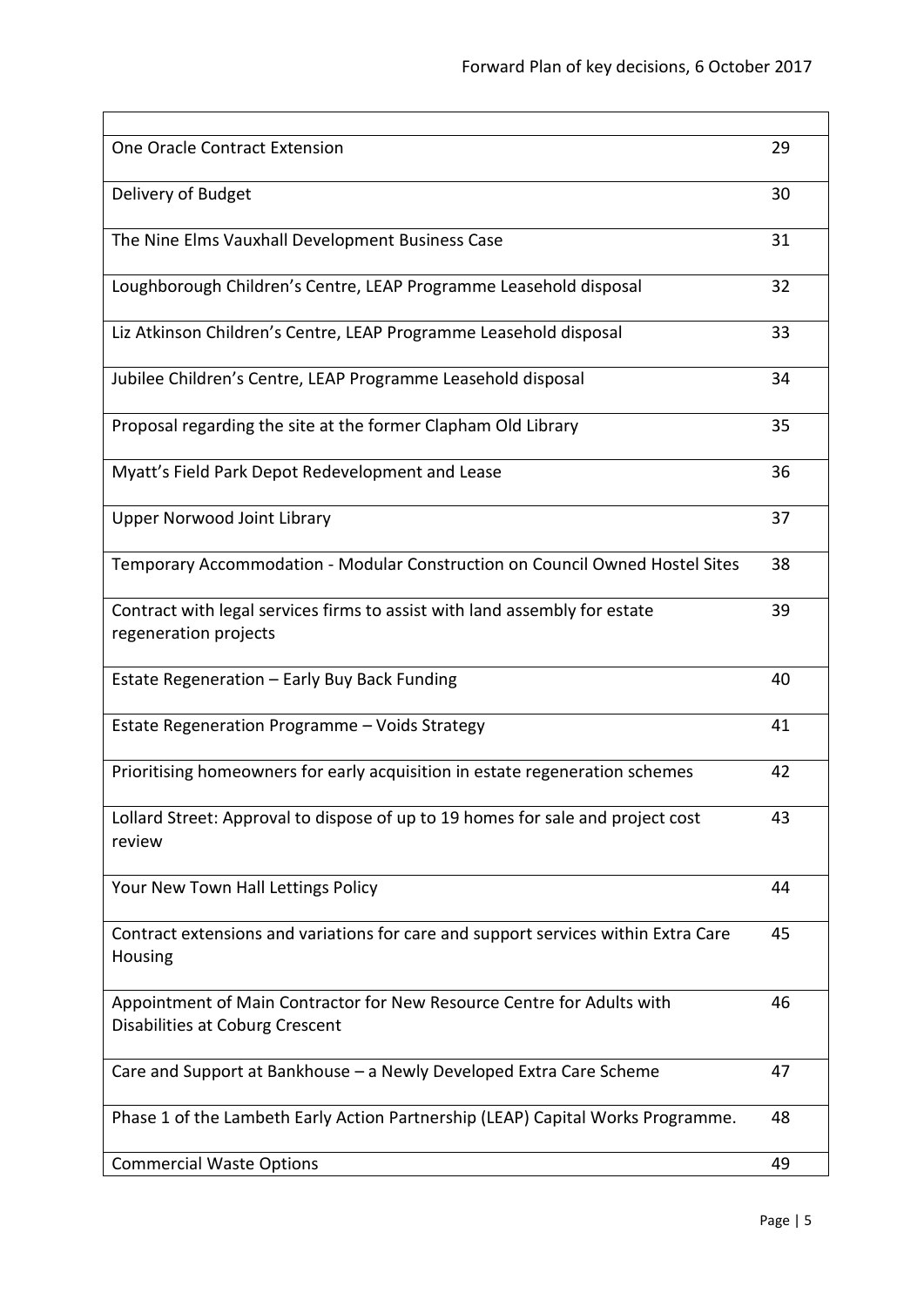| Appointment of a contractor to deliver cycle parking in Lambeth                                                                                         | 50 |
|---------------------------------------------------------------------------------------------------------------------------------------------------------|----|
| Asbestos Surveys and Removals                                                                                                                           | 51 |
| <b>Project Engineering Services</b>                                                                                                                     | 52 |
| Floating car clubs                                                                                                                                      | 53 |
| Electric vehicle charging infrastructure                                                                                                                | 54 |
| Hubert Grove Footbridge Refurbishment/Repair Works 2017-19                                                                                              | 55 |
| Commencement of formal consultation on the proposed transfer of Lambeth HRA<br>properties in the London Boroughs of Bromley, Croydon, Merton and Sutton | 56 |
| Quietway 7 - (Elephant & Castle to Crystal Palace)                                                                                                      | 57 |
| Regenter Myatts Field North Settlement Agreement                                                                                                        | 58 |
| Mental Health Accommodation and Community Support contract.                                                                                             | 59 |
| Extension to pilot level 3 specialist weight management service for children                                                                            | 60 |
| <b>Gateway Mental Health Support Service</b>                                                                                                            | 61 |
| Public Health Services - Guys and St Thomas' Hospital                                                                                                   | 62 |
| Extension and Variation of s75 partnership agreement with NHS Lambeth CCG                                                                               | 63 |
| Welfare, Employment and Skills - S106 Budget Commitment 2017-20                                                                                         | 64 |
| Recommended CIL Allocation for the Stockwell, Vassall, Larkhall Co-operative Local<br>Investment Plan (CLIP)                                            | 65 |
| Draft Basement Supplementary Planning Document                                                                                                          | 66 |
| Transforming Waterloo - The Waterloo City Hub                                                                                                           | 67 |
| Further match funding for LJ Works affordable workspace project.                                                                                        | 68 |
| Amendment to Lambeth's Regulation 123 List                                                                                                              | 69 |
| Draft Employment and Skills Supplementary Planning Document - Consultation                                                                              | 70 |
| Redevelopment of 114 - 118 Lower Marsh                                                                                                                  | 71 |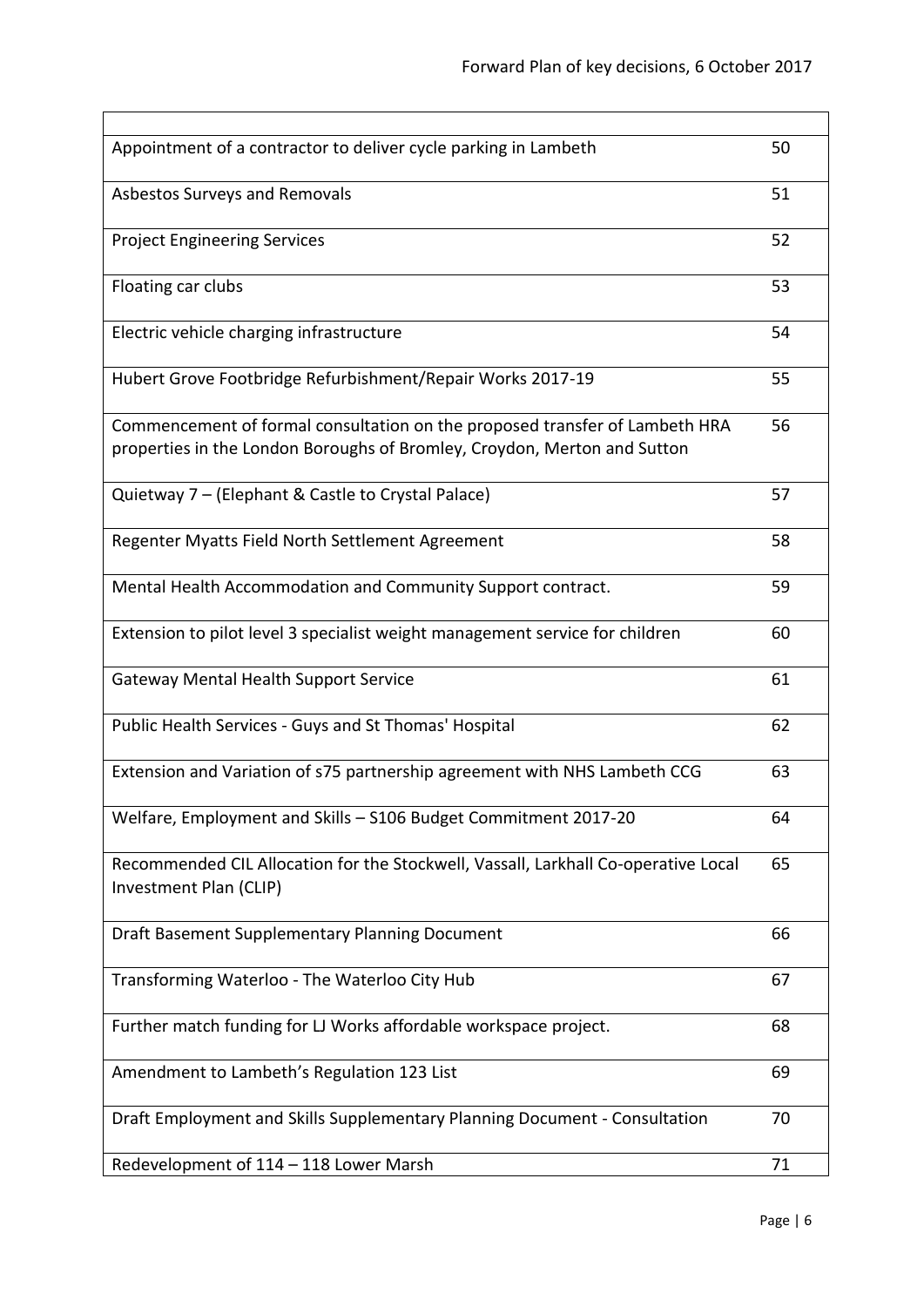| InStreatham Business Improvement District (BID) Renewal Ballot Proposal                                            | 72 |
|--------------------------------------------------------------------------------------------------------------------|----|
| Conversion of Brixton Recreation Centre storage space to work space                                                | 73 |
| Oval and Prince's Co-operative Local Investment Plan                                                               | 74 |
| Gipsy Hill, Knight's Hill and Thurlow Park Co-operative Local Investment Plan                                      | 75 |
| <b>Contract for Mortuary Provision</b>                                                                             | 76 |
| Advertising / Sponsorship Trial                                                                                    | 77 |
| Establishing an integrated gateway for homeless 16-21 year-olds                                                    | 78 |
| Supported housing for young people aged 16-21                                                                      | 79 |
| Schools Broadband 1st Sept 2017 - 31st August 2020                                                                 | 80 |
| Construction of a SEND resource base at Archbishop Sumner Primary School                                           | 81 |
| Woodmansterne Secondary Enabling Works and Minor Modifications to the Primary<br>School.                           | 82 |
| <b>Telferscot SEN Resource Base works</b>                                                                          | 83 |
| Expansion of Sudbourne Primary School from 1.5 form entry (FE) to 3 FE on the<br>existing and Mandrell Road sites. | 84 |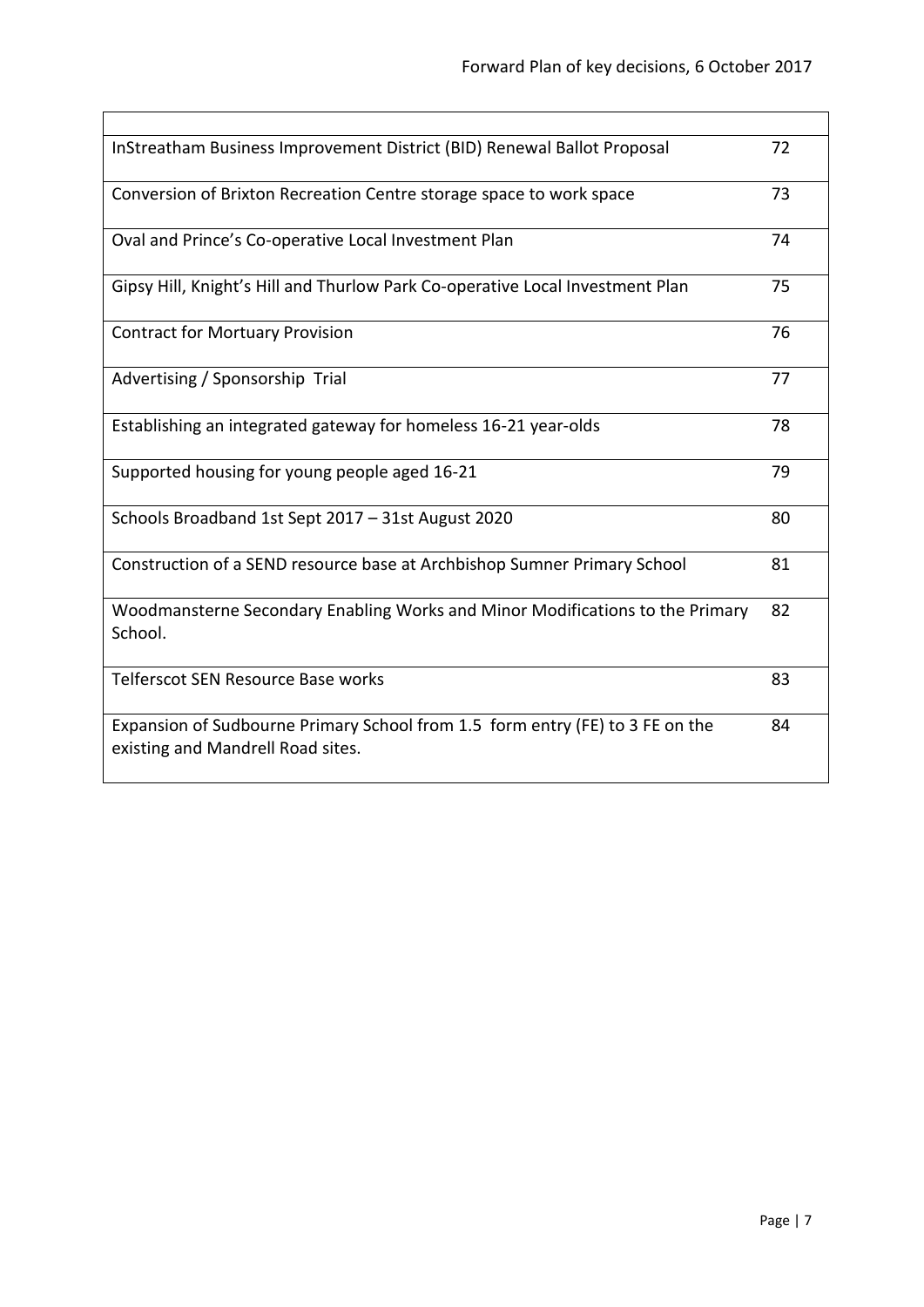## <span id="page-7-0"></span>Decision: **Former Lambeth Council Children's Homes: Redress Scheme**

Details of proposed Redress Scheme to compensate survivors of historic sexual, physical and psychological abuse in Lambeth Council's former Children's Homes.

| Ward(s) affected: All Wards                                                                                                                                                               |                                          |  |
|-------------------------------------------------------------------------------------------------------------------------------------------------------------------------------------------|------------------------------------------|--|
| Exempt or confidential information:                                                                                                                                                       | Consultation details:                    |  |
| Decision to be taken by:<br><b>Cabinet</b>                                                                                                                                                | Decision date:<br>Not before 11 Sep 2017 |  |
| <b>Background documents:</b><br>Former Lambeth Council Children's Homes: Redress Scheme                                                                                                   |                                          |  |
| For further information about this key decision, please contact:<br>Alison McKane, Director of Legal Services<br>AMcKane@lambeth.gov.uk<br>7th Floor, Phoenix House<br>Tel: 020 7926 2353 |                                          |  |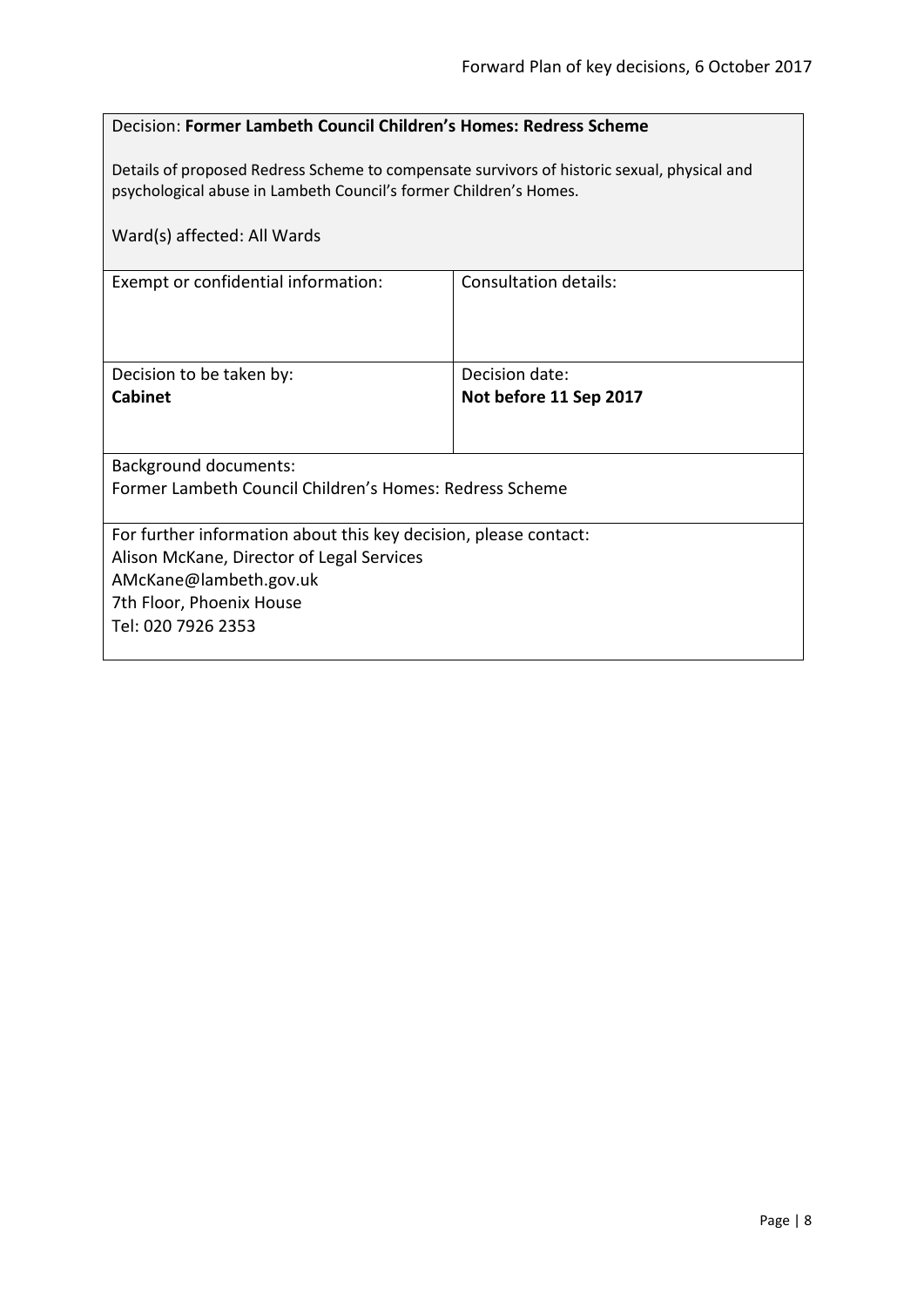## <span id="page-8-0"></span>Decision: **Westbury Estate - Compulsory Purchase Order**

This report will recommend that Cabinet authorises that the council will make use of compulsory purchase order powers in order to progress the redevelopment of the Westbury estate.

Ward(s) affected: Clapham Town Exempt or confidential information: Consultation details: Decision to be taken by: **Cabinet** Decision date: **13 Nov 2017** Background documents: Investing in better neighbourhoods and building the homes we need to house the people of Lambeth – Westbury - Compulsory Purchase Order For further information about this key decision, please contact: Julian Hart, Housing Regeneration Programme Manager jhart@lambeth.gov.uk Tel: 07799 775362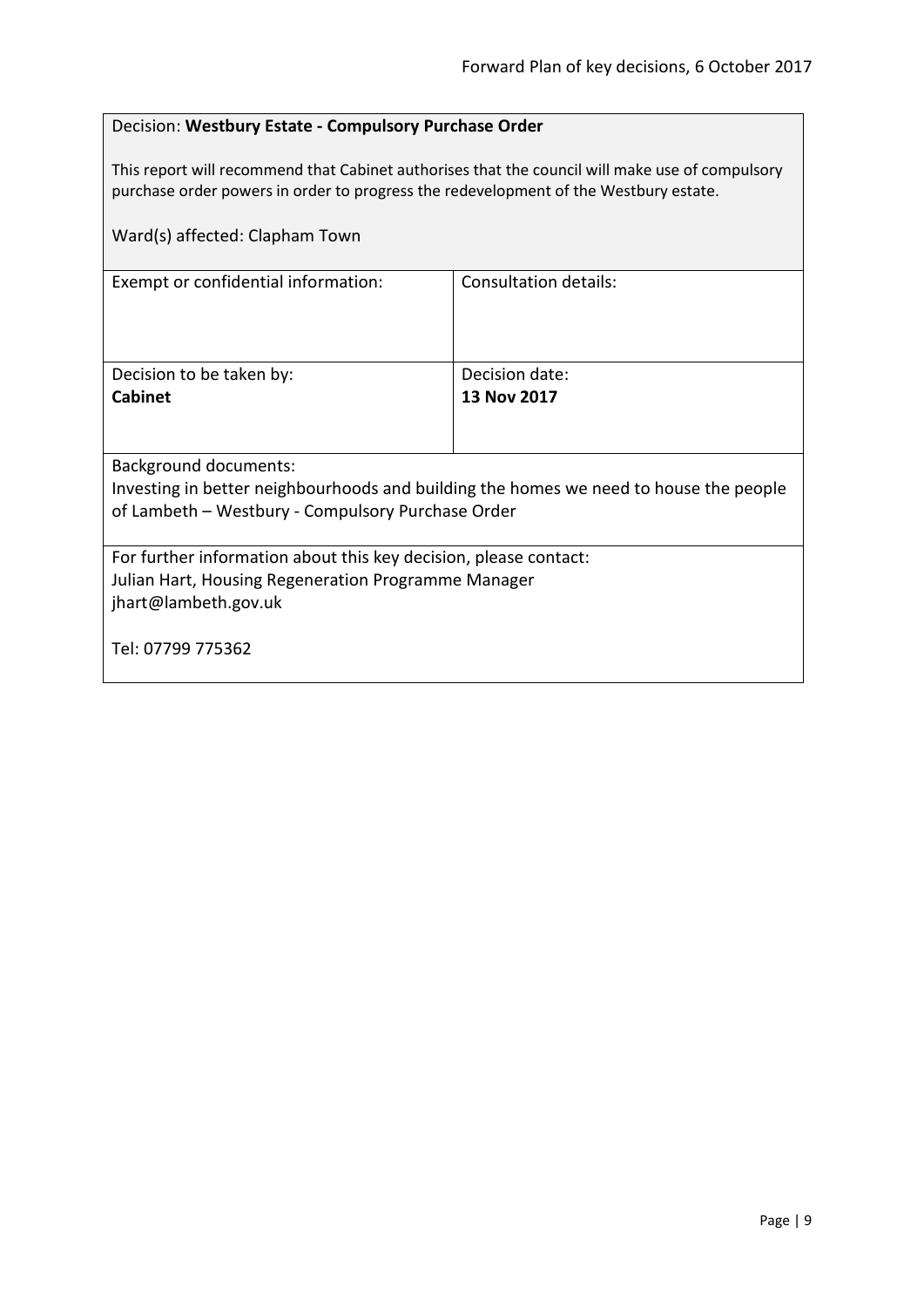## <span id="page-9-0"></span>Decision: **South Lambeth Estate - Compulsory Purchase Order**

This report will recommend that Cabinet authorises that the council will make use of compulsory purchase order powers in order to progress the redevelopment of the South Lambeth estate.

| Ward(s) affected: Stockwell                                                           |                       |  |
|---------------------------------------------------------------------------------------|-----------------------|--|
| Exempt or confidential information:                                                   | Consultation details: |  |
| Decision to be taken by:                                                              | Decision date:        |  |
| <b>Cabinet</b>                                                                        | 13 Nov 2017           |  |
| <b>Background documents:</b>                                                          |                       |  |
| Investing in better neighbourhoods and building the homes we need to house the people |                       |  |
| of Lambeth – South Lambeth - Compulsory Purchase Order                                |                       |  |
|                                                                                       |                       |  |
| For further information about this key decision, please contact:                      |                       |  |
| Julian Hart, Housing Regeneration Programme Manager                                   |                       |  |
| jhart@lambeth.gov.uk                                                                  |                       |  |
| Tel: 07799 775362                                                                     |                       |  |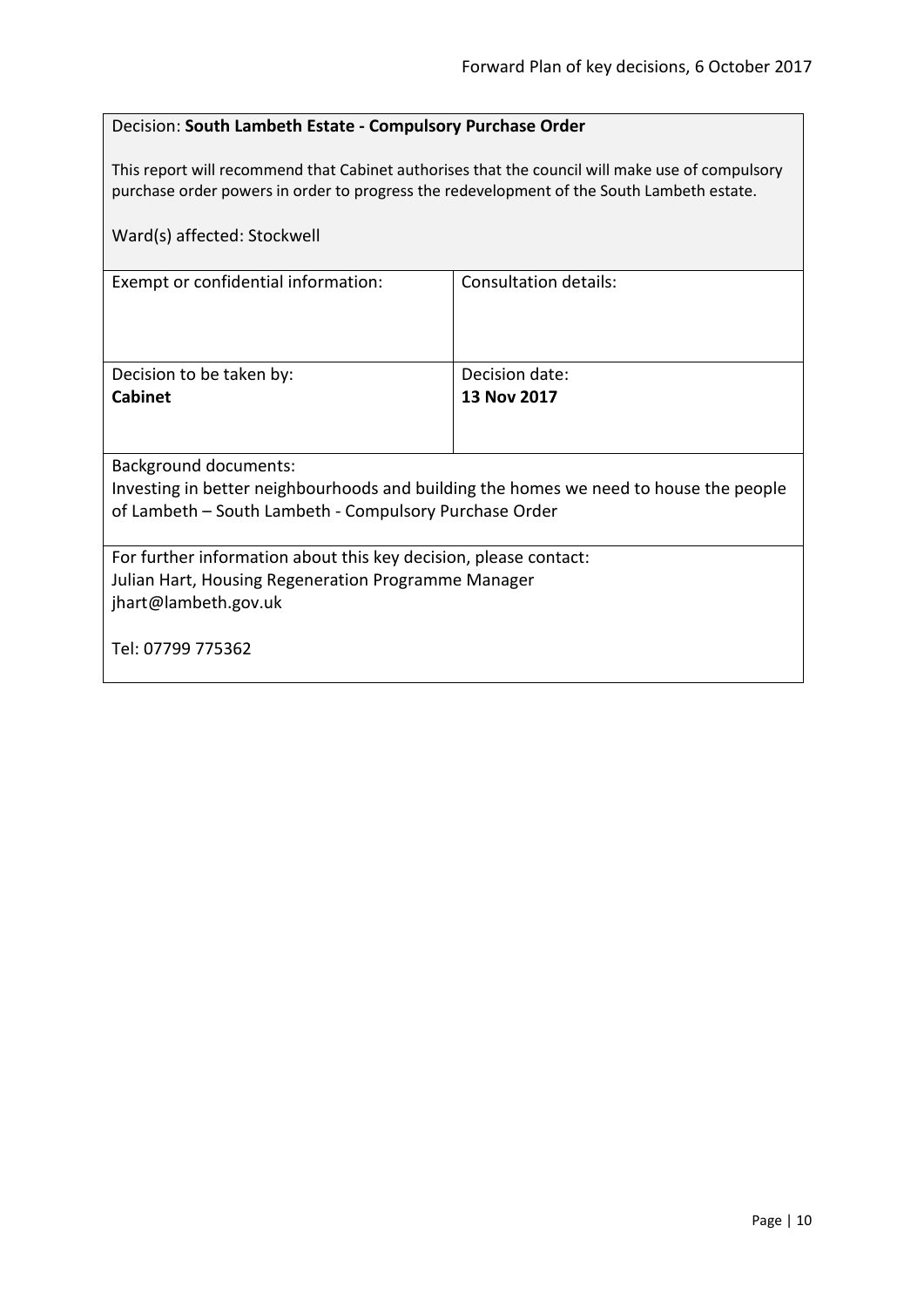## <span id="page-10-0"></span>Decision: **Knights Walk Estate - Compulsory Purchase Order**

This report will recommend that Cabinet authorises that the council will make use of compulsory purchase order powers in order to progress the redevelopment of the Knight's Walk estate.

| Ward(s) affected: Prince's                                                            |                              |  |
|---------------------------------------------------------------------------------------|------------------------------|--|
| Exempt or confidential information:                                                   | <b>Consultation details:</b> |  |
| Decision to be taken by:                                                              | Decision date:               |  |
| <b>Cabinet</b>                                                                        | 13 Nov 2017                  |  |
|                                                                                       |                              |  |
| <b>Background documents:</b>                                                          |                              |  |
| Investing in better neighbourhoods and building the homes we need to house the people |                              |  |
| of Lambeth - Knights Walk - Compulsory Purchase Order                                 |                              |  |
| For further information about this key decision, please contact:                      |                              |  |
| Julian Hart, Housing Regeneration Programme Manager                                   |                              |  |
| jhart@lambeth.gov.uk                                                                  |                              |  |
| Tel: 07799 775362                                                                     |                              |  |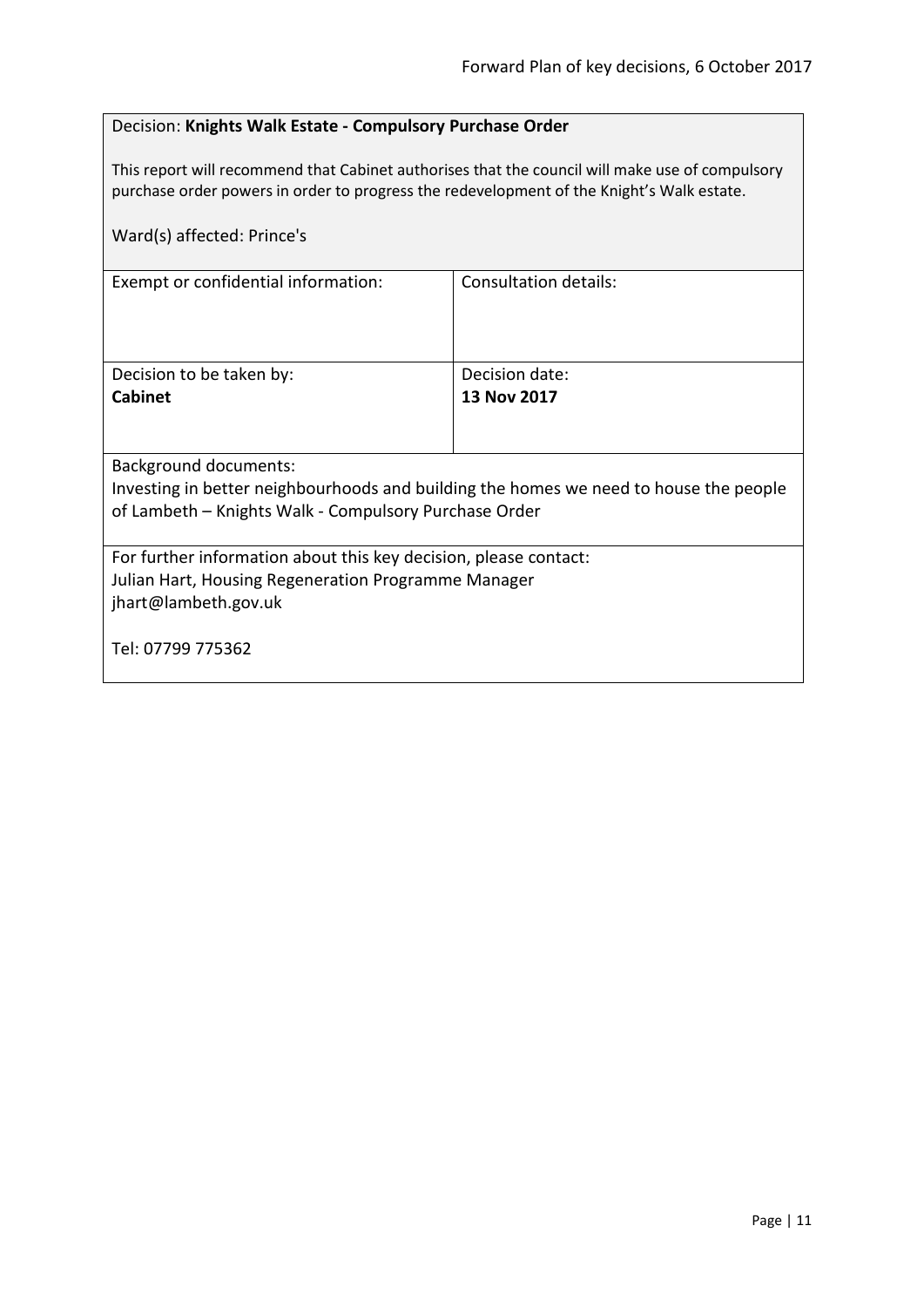<span id="page-11-0"></span>

| Decision: Adoption of Homes for Lambeth Business Plan                                                                                                                                                |                               |  |
|------------------------------------------------------------------------------------------------------------------------------------------------------------------------------------------------------|-------------------------------|--|
| This report will present for adoption the Homes for Lambeth Business Plan for the next 12 to 18<br>months.                                                                                           |                               |  |
| Ward(s) affected: All Wards                                                                                                                                                                          |                               |  |
| Exempt or confidential information:<br>Part exempt<br>Information relating to the financial or<br>business affairs of any particular person<br>(including the authority holding that<br>information) | <b>Consultation details:</b>  |  |
| Decision to be taken by:<br><b>Cabinet</b>                                                                                                                                                           | Decision date:<br>13 Nov 2017 |  |
|                                                                                                                                                                                                      |                               |  |
| <b>Background documents:</b>                                                                                                                                                                         |                               |  |
| Adoption of Homes for Lambeth Business Plan                                                                                                                                                          |                               |  |
| For further information about this key decision, please contact:<br>Julian Hart, Housing Regeneration Programme Manager<br>jhart@lambeth.gov.uk                                                      |                               |  |
| Tel: 07799 775362                                                                                                                                                                                    |                               |  |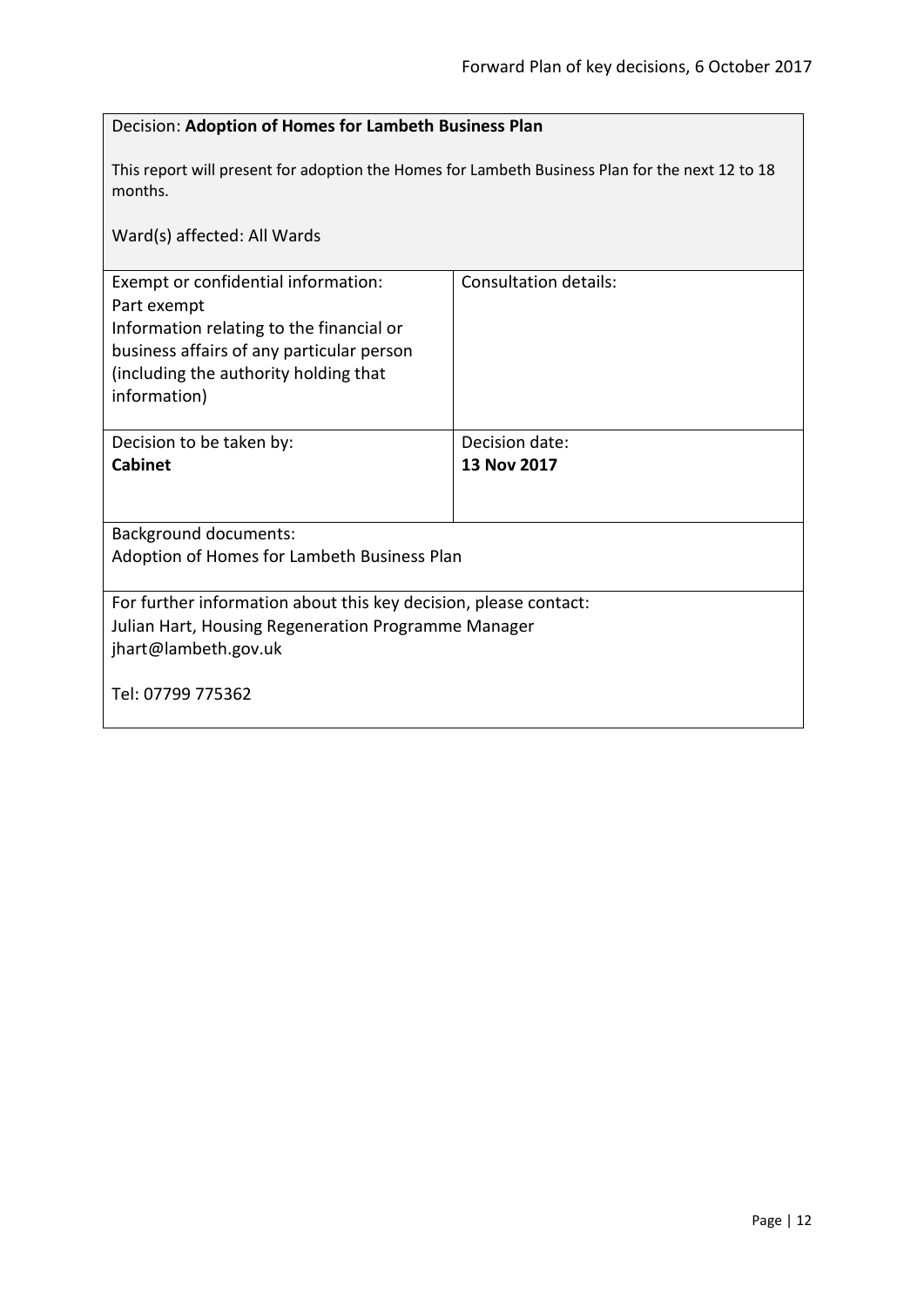<span id="page-12-0"></span>

| Decision: Children and Young People's Plan                                |                       |  |
|---------------------------------------------------------------------------|-----------------------|--|
| Cabinet to endorse the Lambeth Children and Young People's Plan 2017-22.  |                       |  |
| Ward(s) affected: All Wards                                               |                       |  |
| Exempt or confidential information:                                       | Consultation details: |  |
|                                                                           |                       |  |
| Decision to be taken by:                                                  | Decision date:        |  |
| <b>Cabinet</b>                                                            | 13 Nov 2017           |  |
|                                                                           |                       |  |
| <b>Background documents:</b>                                              |                       |  |
| Children and Young People's Plan                                          |                       |  |
| For further information about this key decision, please contact:          |                       |  |
| Amy Buxton-Jennings, Director of Commissioning & Improvement - Strategy & |                       |  |
| Commissioning, Children<br>ABuxton-Jennings@lambeth.gov.uk                |                       |  |
|                                                                           |                       |  |
|                                                                           |                       |  |
|                                                                           |                       |  |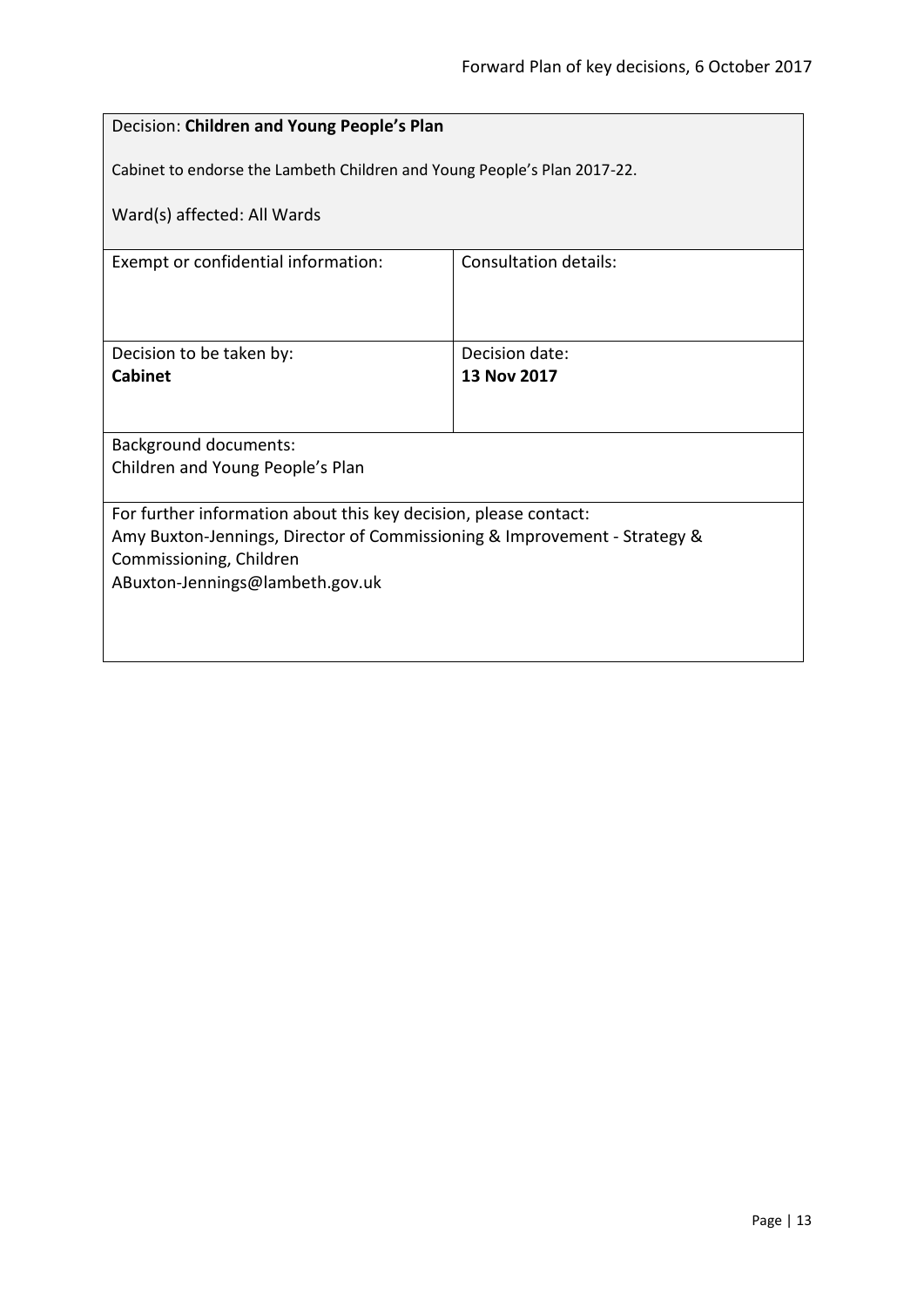## <span id="page-13-0"></span>Decision: **Financial Planning Report 2017/18 to 2019/20**

The November Financial Planning Report will provide an update on the economic outlook, risk areas and revenue budget implementations plans for 2018/19 and the Capital investment Programme and Asset Disposals Strategy.

Ward(s) affected:

| Exempt or confidential information:                              | Consultation details: |  |
|------------------------------------------------------------------|-----------------------|--|
|                                                                  |                       |  |
|                                                                  |                       |  |
|                                                                  |                       |  |
| Decision to be taken by:                                         | Decision date:        |  |
| <b>Cabinet</b>                                                   | 13 Nov 2017           |  |
|                                                                  |                       |  |
|                                                                  |                       |  |
| <b>Background documents:</b>                                     |                       |  |
|                                                                  |                       |  |
|                                                                  |                       |  |
| For further information about this key decision, please contact: |                       |  |
| Christina Thompson, Director of Finance                          |                       |  |
| CThompson3@lambeth.gov.uk                                        |                       |  |
| Phoenix House - 8th Floor                                        |                       |  |
| Tel: 020 7926 2634                                               |                       |  |
|                                                                  |                       |  |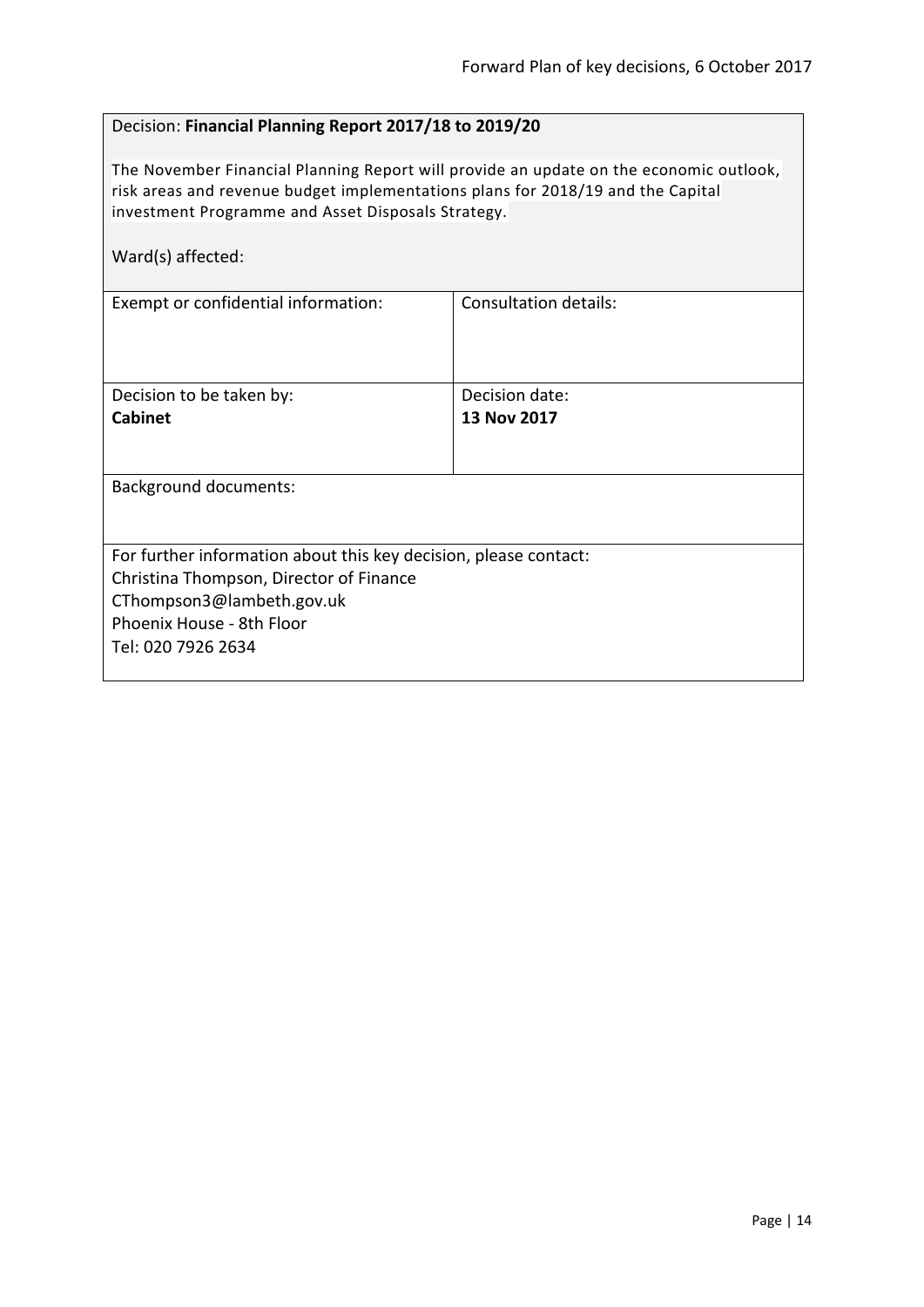## <span id="page-14-0"></span>Decision: **Lambeth Communications Framework of Service Providers**

The decision requested is for agreement that contracts can be awarded to suppliers who have successfully completed a Tender process for the recruitment of a Framework of Service Providers to provide communications services to Lambeth Council and its communications trading arm, Lambeth Communications.

| Exempt or confidential information:                                            | Consultation details:  |  |
|--------------------------------------------------------------------------------|------------------------|--|
|                                                                                |                        |  |
|                                                                                |                        |  |
|                                                                                |                        |  |
| Decision to be taken by:                                                       | Decision date:         |  |
| Deputy Leader of the Council (Finance and                                      | Not before 25 Aug 2017 |  |
| Resources)                                                                     |                        |  |
|                                                                                |                        |  |
| Background documents:                                                          |                        |  |
| Lambeth Communications Framework of Service Providers                          |                        |  |
|                                                                                |                        |  |
| For further information about this key decision, please contact:               |                        |  |
| Paul Morris, Head of Creative and Business Development, Lambeth Communications |                        |  |
| PMorris1@lambeth.gov.uk                                                        |                        |  |
| 3rd Floor, Olive Morris House                                                  |                        |  |
| Tel: 020 7926 9930                                                             |                        |  |
|                                                                                |                        |  |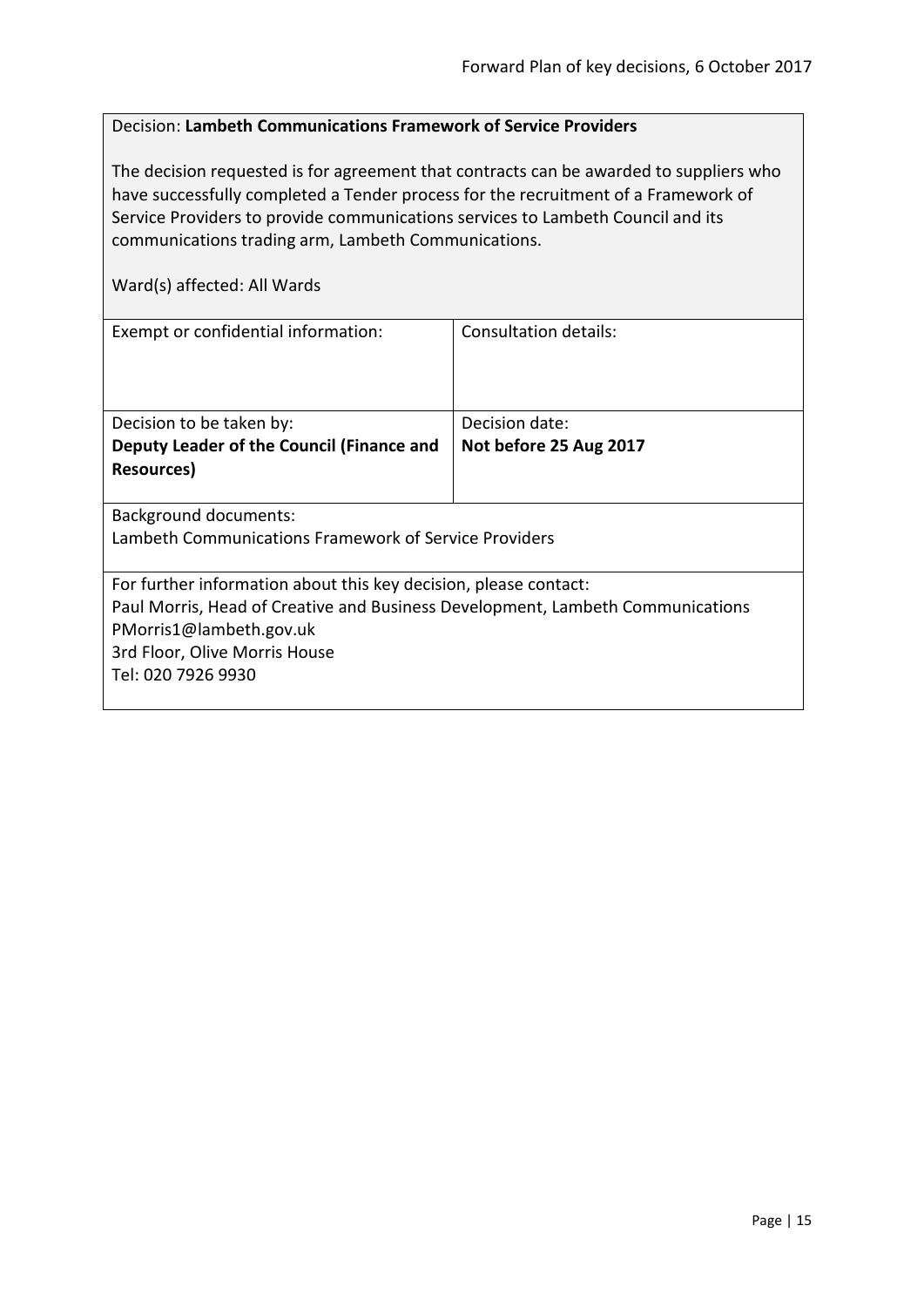<span id="page-15-0"></span>Decision: **LBL Corporate Property Estate: 2016/17 Essential Building Condition & Lifecycle Maintenance Works**

Essential building condition & lifecycle maintenance works to a number of Lambeth owned buildings.

Building condition surveys concluded in 2015 have revealed operational and major repair or replacement requirements across Lambeth's property estate. Failure to carry out this work in the short to medium-term exposes Lambeth to the risk of major failure or breakdown and building possibly becoming inoperable, due to statutory compliance issues or conditions representing a health and safety risk or breach.

A number of the buildings require replacement of building elements or mechanical and electrical services in the short–term. Building condition surveys have revealed problems with the with building envelope (windows/roof etc.), building services (boilers/chillers etc.) in a number of Lambeth's buildings

Essential compliance works in core buildings, four cemeteries, parks and open spaces, housing offices and libraries. Total £526,000.00

| Exempt or confidential information:<br>Part exempt<br>Information relating to the financial or<br>business affairs of any particular person<br>(including the authority holding that<br>information) | Consultation details: |
|------------------------------------------------------------------------------------------------------------------------------------------------------------------------------------------------------|-----------------------|
| Decision to be taken by:                                                                                                                                                                             | Decision date:        |
| Deputy Leader of the Council (Finance and                                                                                                                                                            | Not before 2 May 2017 |
| <b>Resources</b> )                                                                                                                                                                                   |                       |
|                                                                                                                                                                                                      |                       |
| Background documents:                                                                                                                                                                                |                       |
| For further information about this key decision, please contact:                                                                                                                                     |                       |
| Sandra Walters, Property Services Manager                                                                                                                                                            |                       |
| sewalters@lambeth.gov.uk                                                                                                                                                                             |                       |
| 2nd Floor Olive Morris House                                                                                                                                                                         |                       |
| Tel: 020 7926 8468                                                                                                                                                                                   |                       |
|                                                                                                                                                                                                      |                       |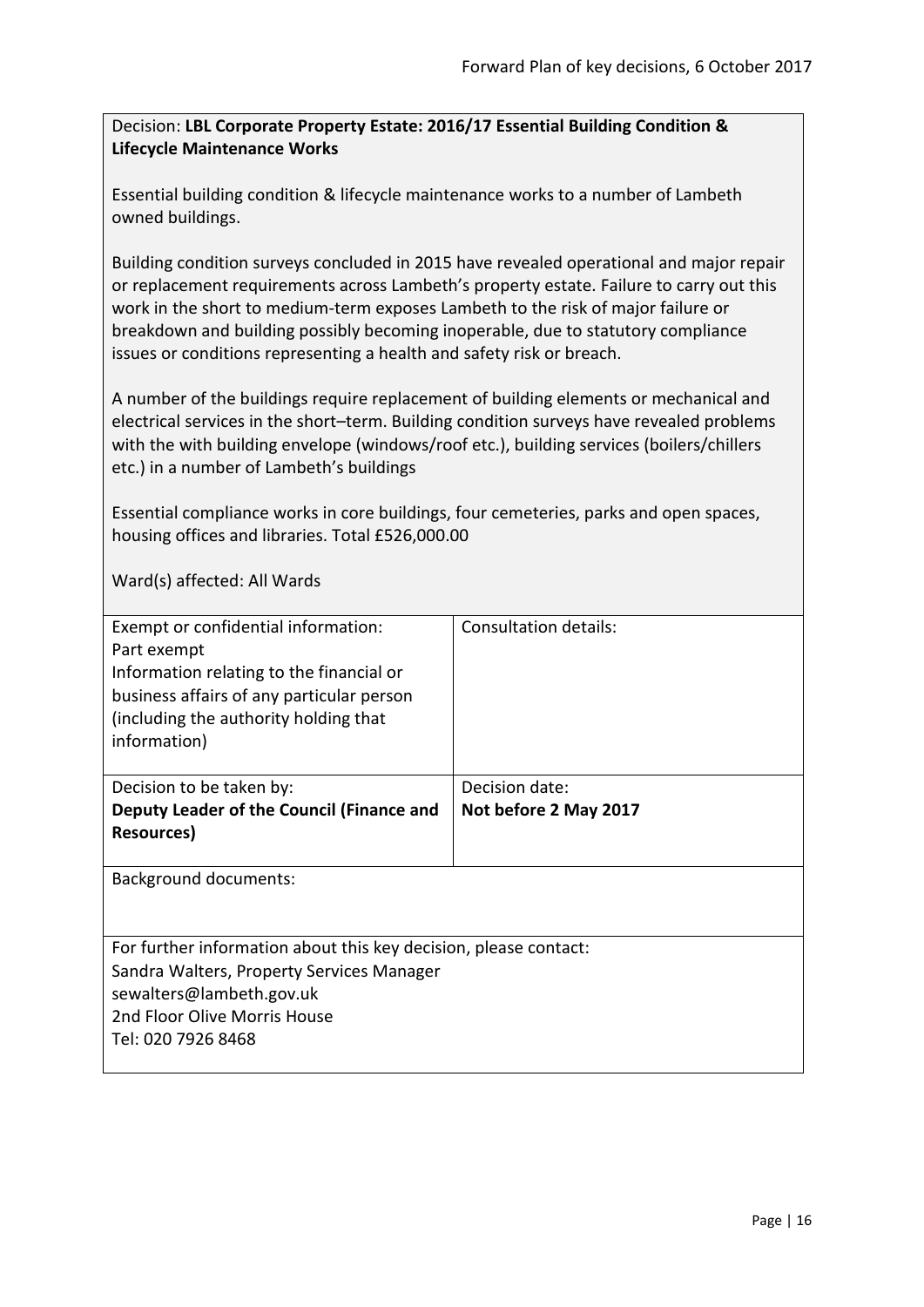## <span id="page-16-0"></span>Decision: **Neighbourhood Services Fees and Charges**

To approve new fees and charges across Neighbourhood Services (parks, cemeteries and sustainability). It is needed to help ensure these services remain within budget and meet their income targets during 2017/18; and to meet the Council's overall aim to increase income

| Consultation details:                                            |
|------------------------------------------------------------------|
|                                                                  |
|                                                                  |
|                                                                  |
| Decision date:                                                   |
| Not before 29 May 2017                                           |
|                                                                  |
|                                                                  |
|                                                                  |
|                                                                  |
|                                                                  |
| For further information about this key decision, please contact: |
|                                                                  |
|                                                                  |
|                                                                  |
|                                                                  |
|                                                                  |
|                                                                  |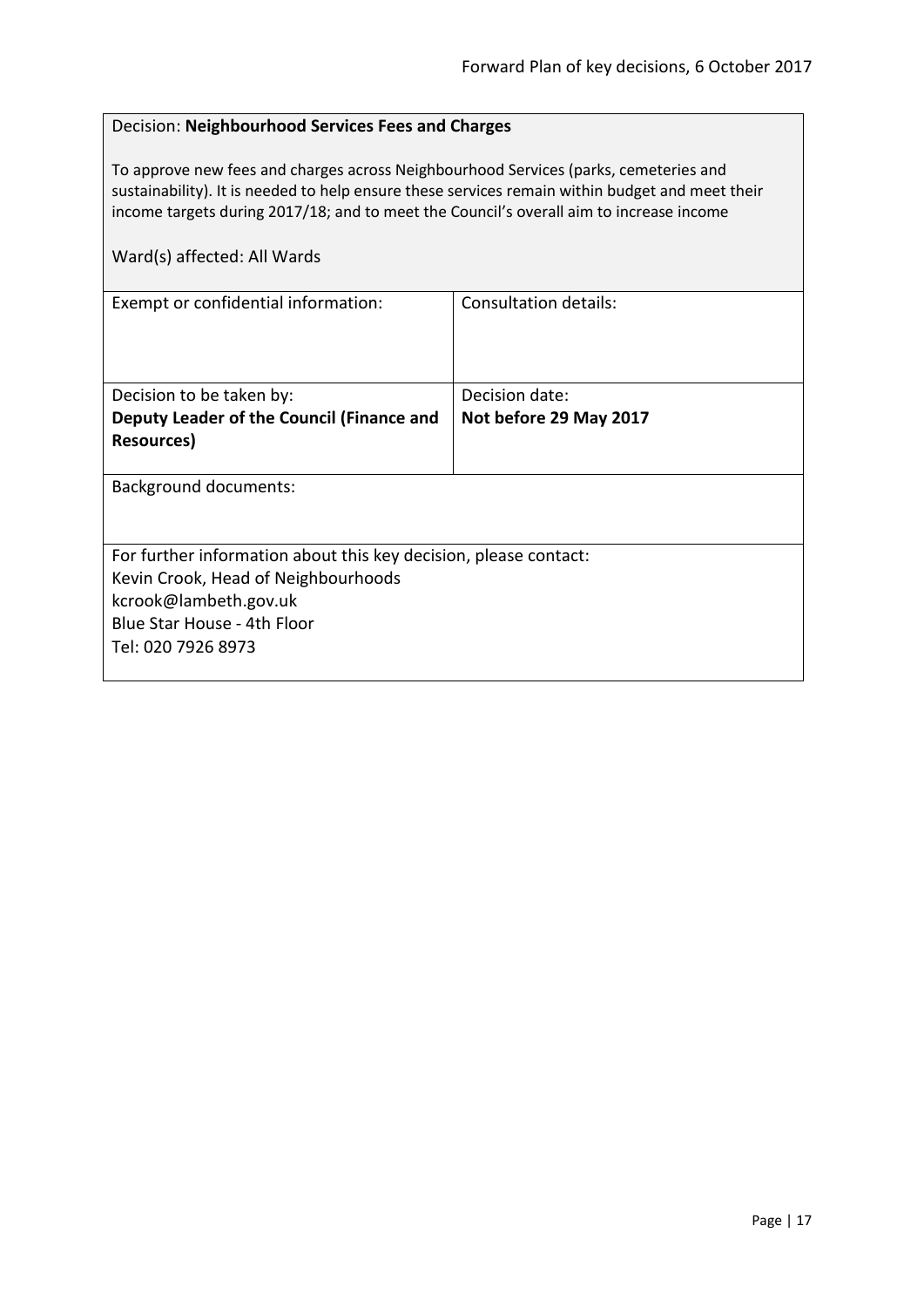## <span id="page-17-0"></span>Decision: **Legal Services Framework** The framework will provide a number of law firms to supplement the in-house provision of legal services to deal with issues of capacity and experience. Ward(s) affected: All Wards Exempt or confidential information: Part exempt Information relating to the financial or business affairs of any particular person (including the authority holding that information) Consultation details: Decision to be taken by: **Deputy Leader of the Council (Finance and Resources)** Decision date: **Not before 11 Jul 2017** Background documents: For further information about this key decision, please contact: Alison McKane, Director of Legal Services AMcKane@lambeth.gov.uk 7th Floor, Phoenix House Tel: 020 7926 2353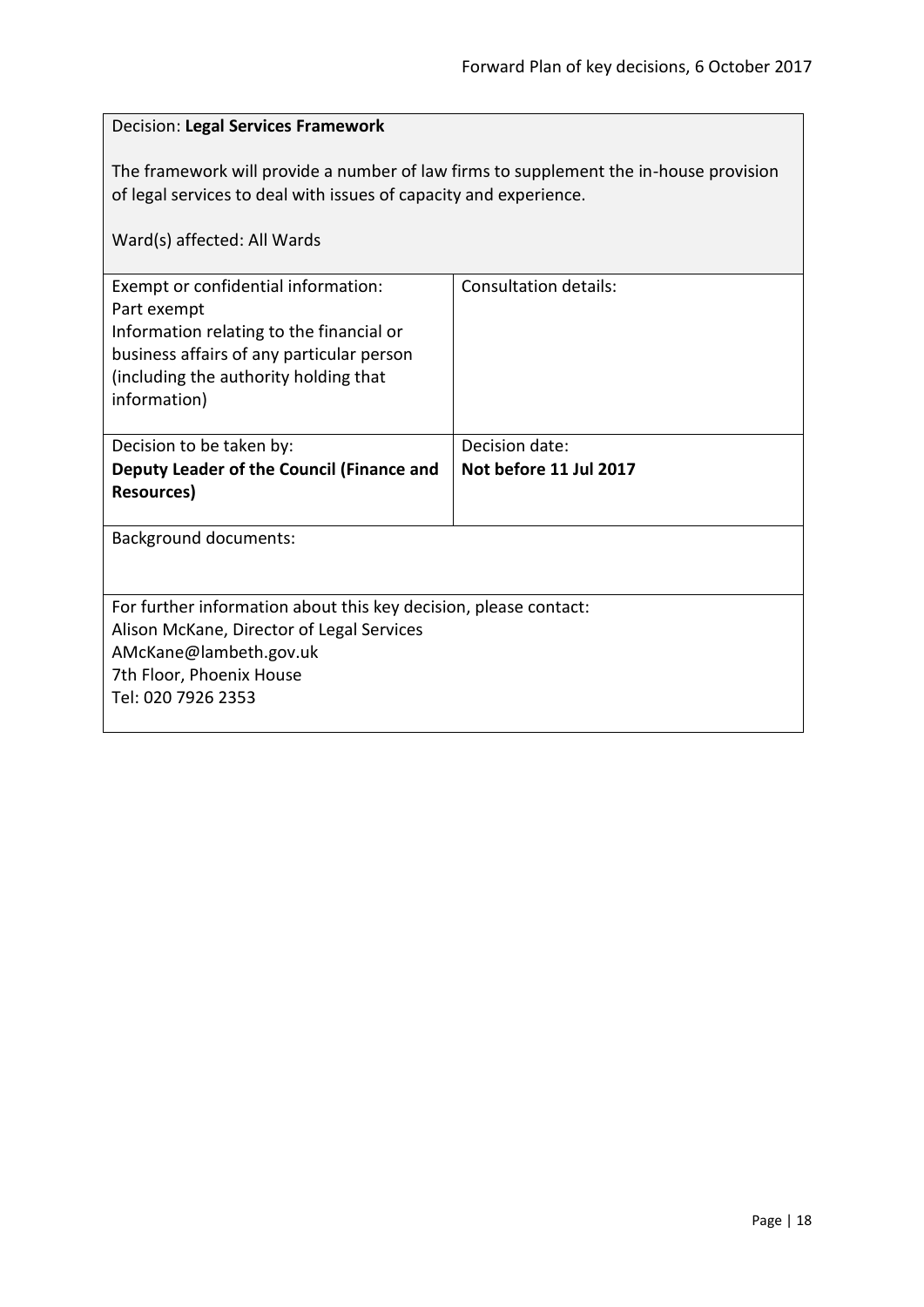## <span id="page-18-0"></span>Decision: **Insurance London Consortium - Insurance Contracts** Lambeth are members of the Insurance London Consortium (ILC). The members of ILC have been very successful in procuring its insurance policies to date. Whilst the Council accepts an element of risk with regards to insurance claims and maintains an insurance fund to cover such eventualities, it also procures for other standalone policies through the insurance market. This is the case for the following policies : Motor Commercial Properties Crime Engineering Inspection & Insurance Business Travel School Journey Ward(s) affected: All Wards Exempt or confidential information: Part exempt Information relating to the financial or business affairs of any particular person (including the authority holding that information) Consultation details: Decision to be taken by: **Deputy Leader of the Council (Finance and Resources)** Decision date: **Not before 11 Jul 2017** Background documents: For further information about this key decision, please contact: Maureen Dennie, Insurance Manager mdennie@lambeth.gov.uk 1st Floor, Olive Morris House Tel: 020 7926 9846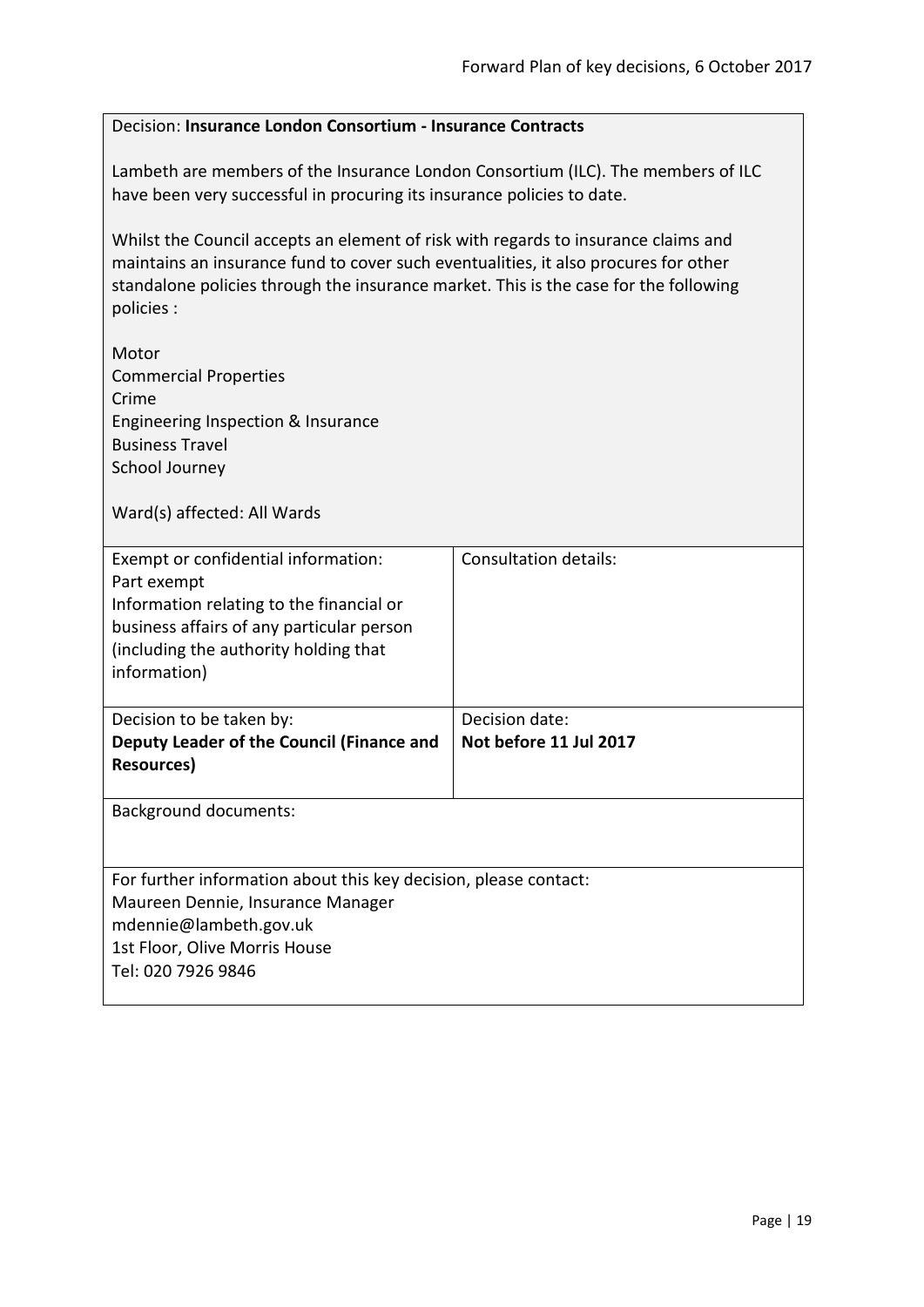## <span id="page-19-0"></span>Decision: **Leasehold Building Insurance Contract**

Lambeth are members of the Insurance London Consortium (ILC). The members of ILC have been very successful in procuring its insurance policies to date. The leasehold building insurance policy is expiring on 31st March 2018. This procurement will ensure that the council maintains continuity of cover and allow us to have in place an appropriate and comprehensive insurance policy to protect the council's liabilities and properties in accordance with the terms of our Lease.

| Exempt or confidential information:                              | Consultation details:  |
|------------------------------------------------------------------|------------------------|
|                                                                  |                        |
|                                                                  |                        |
| Decision to be taken by:                                         | Decision date:         |
| Deputy Leader of the Council (Finance and                        | Not before 11 Jul 2017 |
| Resources)                                                       |                        |
|                                                                  |                        |
| <b>Background documents:</b>                                     |                        |
|                                                                  |                        |
|                                                                  |                        |
| For further information about this key decision, please contact: |                        |
| Maureen Dennie, Insurance Manager                                |                        |
| mdennie@lambeth.gov.uk                                           |                        |
| 1st Floor, Olive Morris House                                    |                        |
| Tel: 020 7926 9846                                               |                        |
|                                                                  |                        |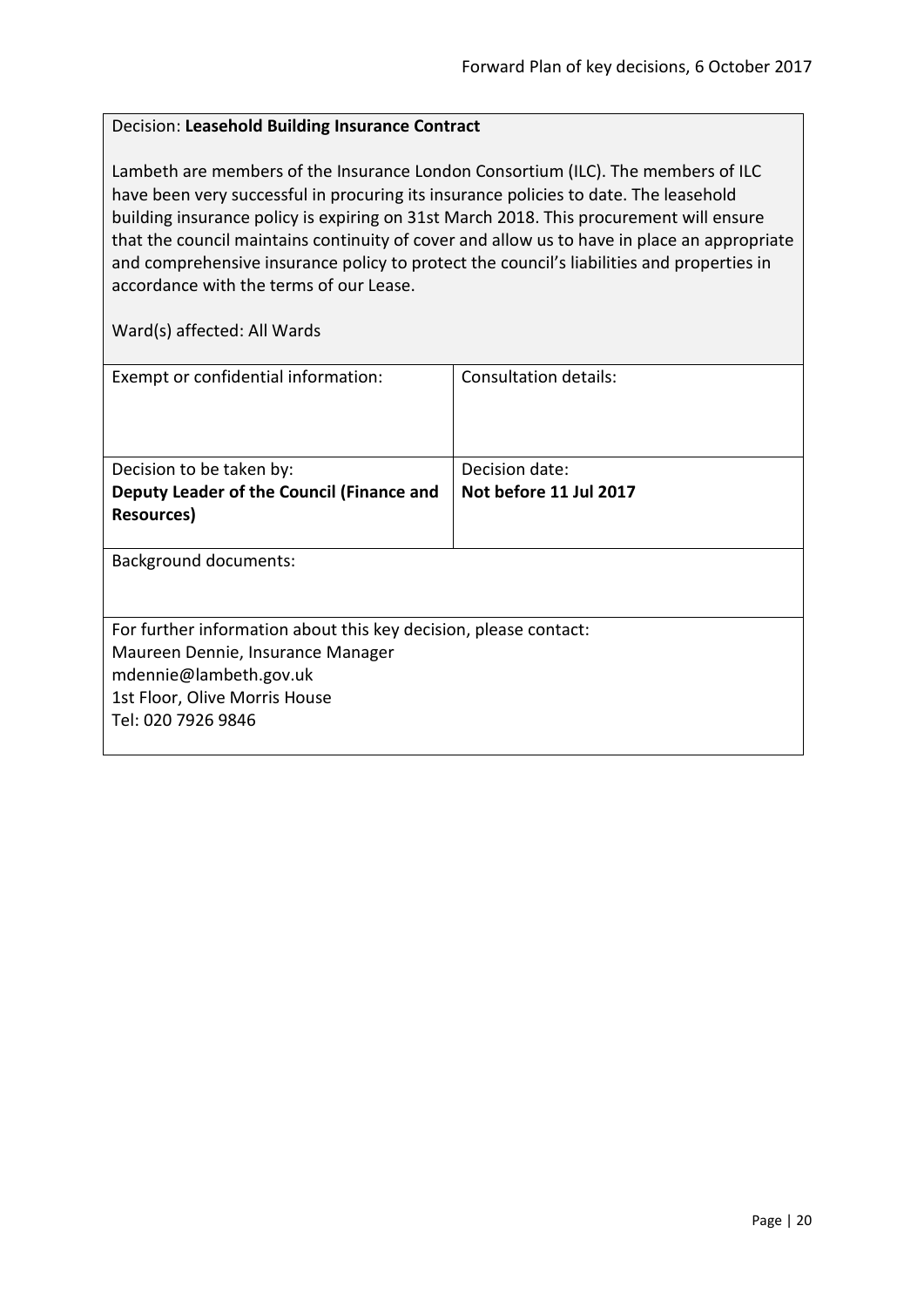## <span id="page-20-0"></span>Decision: **Server, Storage and Associated Services Contract**

To award new contract for Server, Storage and Associated Services for Lambeth. The Council has an existing investment programme for upgrading server and storage hardware. The key outcome will be to derive value and create a route to market and to support new Lambeth initiatives such as Organisational redesign and move to new Town hall/Civic Suite.

| Exempt or confidential information:<br>Part exempt<br>Information relating to the financial or<br>business affairs of any particular person<br>(including the authority holding that<br>information) | Consultation details:  |
|------------------------------------------------------------------------------------------------------------------------------------------------------------------------------------------------------|------------------------|
| Decision to be taken by:                                                                                                                                                                             | Decision date:         |
| Deputy Leader of the Council (Finance and                                                                                                                                                            | Not before 24 Jul 2017 |
| <b>Resources</b> )                                                                                                                                                                                   |                        |
| <b>Background documents:</b>                                                                                                                                                                         |                        |
| For further information about this key decision, please contact:<br>Neeraj Mittra, Senior ICT Officer Contract Management, Business Transformation<br>NMittra@lambeth.gov.uk                         |                        |
| Tel: 020 7926 9274                                                                                                                                                                                   |                        |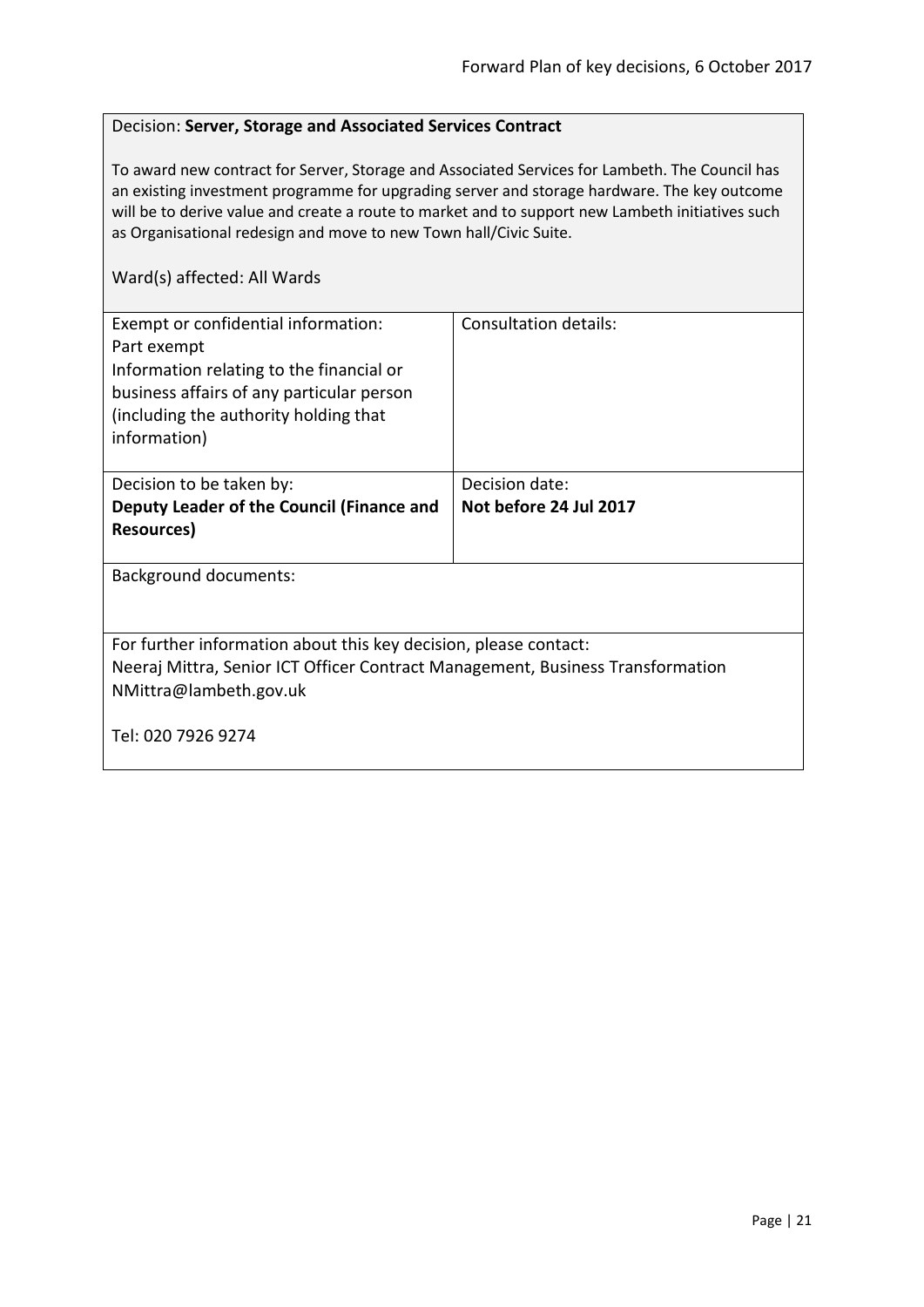## <span id="page-21-0"></span>Decision: **Managed Print Solutions Services**

To award new contract for Managed Print Solutions for Lambeth. It is proposed to award a 2 year contract with options to extend for a further 1 + 1 years (4 years total potentially) for services following a tender exercises run via Crown Commercial Services RM3785 framework.

| Exempt or confidential information:<br>Part exempt<br>Information relating to the financial or<br>business affairs of any particular person<br>(including the authority holding that<br>information)                               | Consultation details:  |
|------------------------------------------------------------------------------------------------------------------------------------------------------------------------------------------------------------------------------------|------------------------|
| Decision to be taken by:                                                                                                                                                                                                           | Decision date:         |
| Deputy Leader of the Council (Finance and                                                                                                                                                                                          | Not before 24 Jul 2017 |
| <b>Resources</b> )                                                                                                                                                                                                                 |                        |
| <b>Background documents:</b>                                                                                                                                                                                                       |                        |
|                                                                                                                                                                                                                                    |                        |
| For further information about this key decision, please contact:<br>Clive Redington, ICT Manager Contract Management, Business Transformation<br>credington@lambeth.gov.uk<br>Olive Morris House (2nd Floor)<br>Tel: 020 7926 4021 |                        |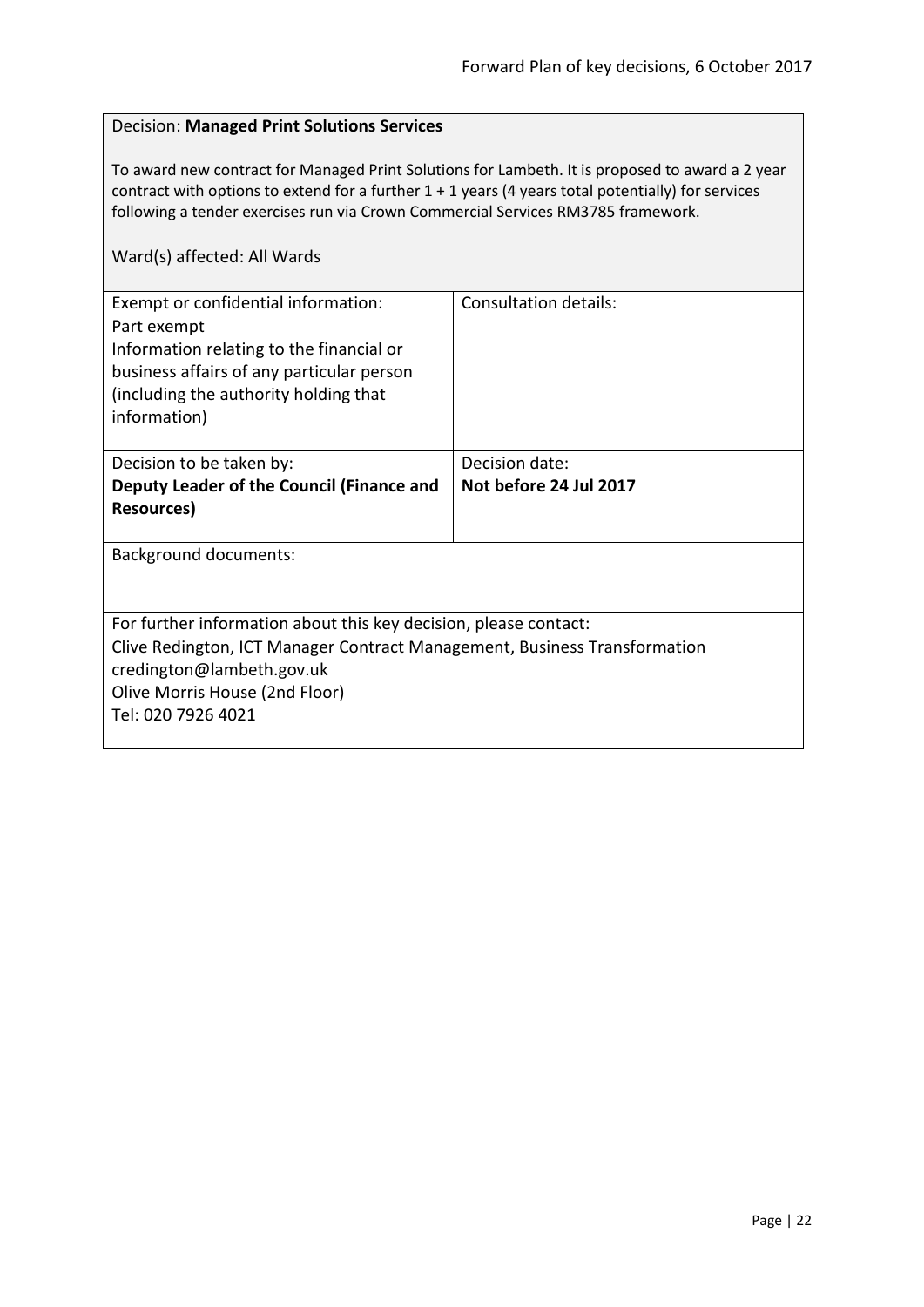### <span id="page-22-0"></span>Decision: **Revenue, Benefits and Customer Services Contract Extension and Variation**

To extend the existing Revenue, Benefits and Customer Services Call Centre and Revenue Collection contract with Capita Business Services Ltd for 5 years, up to 2026. Vary the agreement to incorporate Housing Call Centre services from April 2018. The extension and variation will deliver c. £2m annual savings.

| Exempt or confidential information:<br>Part exempt<br>Information relating to the financial or<br>business affairs of any particular person<br>(including the authority holding that<br>information)<br>Information in respect of which a claim to | <b>Consultation details:</b> |
|----------------------------------------------------------------------------------------------------------------------------------------------------------------------------------------------------------------------------------------------------|------------------------------|
| legal professional privilege could be                                                                                                                                                                                                              |                              |
| maintained in legal proceedings.                                                                                                                                                                                                                   |                              |
|                                                                                                                                                                                                                                                    |                              |
| Decision to be taken by:                                                                                                                                                                                                                           | Decision date:               |
| Deputy Leader of the Council (Finance and                                                                                                                                                                                                          | Not before 11 Sep 2017       |
| <b>Resources</b> )                                                                                                                                                                                                                                 |                              |
|                                                                                                                                                                                                                                                    |                              |
|                                                                                                                                                                                                                                                    |                              |
| <b>Background documents:</b>                                                                                                                                                                                                                       |                              |
| Revenue, Benefits and Customer Services Contract Extension and Variation                                                                                                                                                                           |                              |
|                                                                                                                                                                                                                                                    |                              |
| For further information about this key decision, please contact:                                                                                                                                                                                   |                              |
| David Ashmore, Director IT & Customer Services                                                                                                                                                                                                     |                              |
| dashmore@lambeth.gov.uk                                                                                                                                                                                                                            |                              |
| Olive Morris House                                                                                                                                                                                                                                 |                              |
|                                                                                                                                                                                                                                                    |                              |
| Tel: 020 7926 0949                                                                                                                                                                                                                                 |                              |
|                                                                                                                                                                                                                                                    |                              |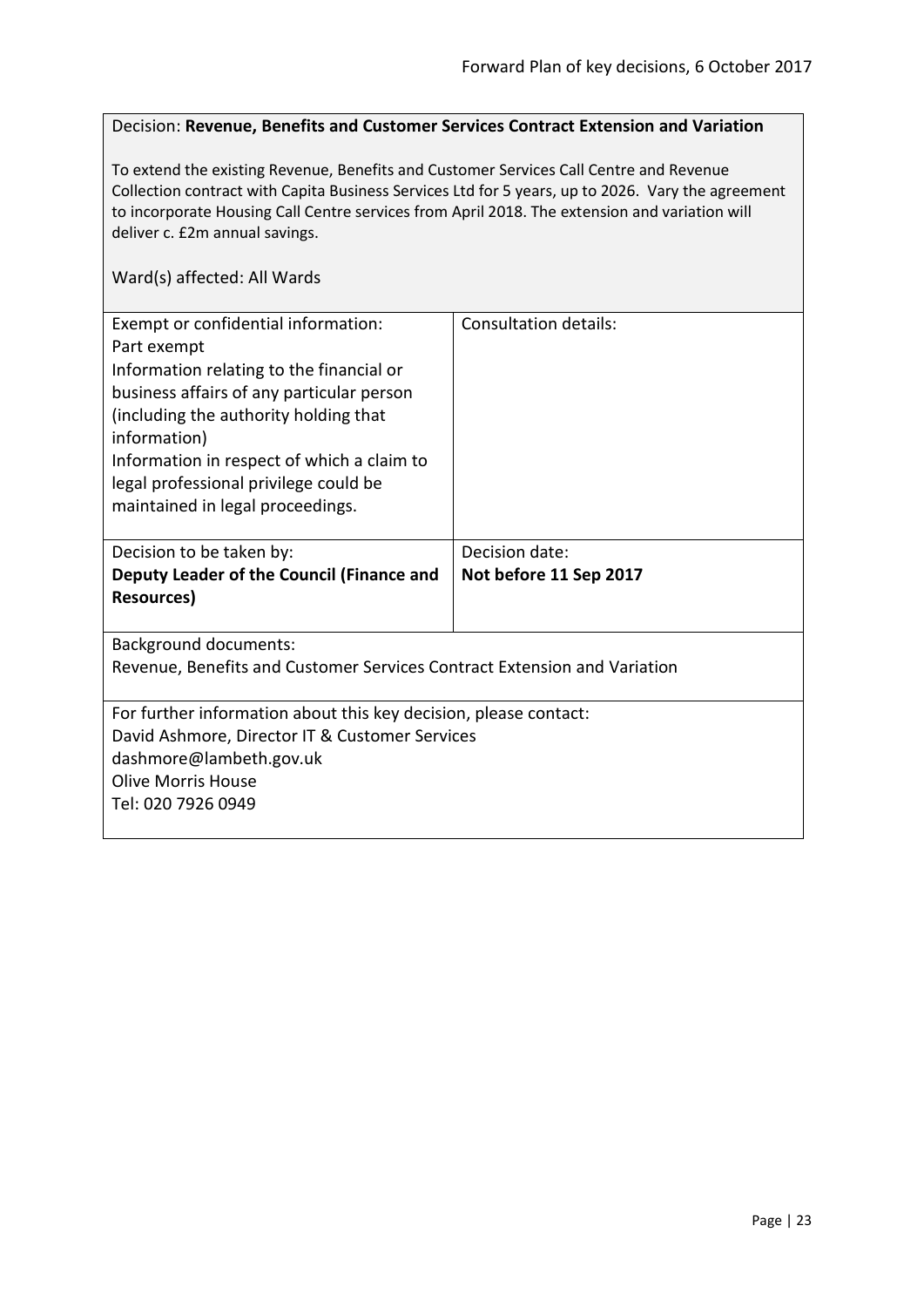<span id="page-23-0"></span>

| Decision: Extension of insurance legal services framework to deal with litigated |
|----------------------------------------------------------------------------------|
| compensation claims and redress                                                  |

To vary the existing insurance legal services framework to increase the overall value and extend by a further two years to allow for the continued handling of civil litigation cases and redress claims submitted to the council.

| Exempt or confidential information:                              | Consultation details:  |
|------------------------------------------------------------------|------------------------|
|                                                                  |                        |
|                                                                  |                        |
| Decision to be taken by:                                         | Decision date:         |
| Deputy Leader of the Council (Finance and                        | Not before 11 Sep 2017 |
| Resources)                                                       |                        |
|                                                                  |                        |
| <b>Background documents:</b>                                     |                        |
|                                                                  |                        |
|                                                                  |                        |
| For further information about this key decision, please contact: |                        |
| Mark Nicolson, Head of Risk and Insurance                        |                        |
| mnicolson@lambeth.gov.uk                                         |                        |
| <b>Olive Morris House</b>                                        |                        |
| Tel: 020 7926 9305                                               |                        |
|                                                                  |                        |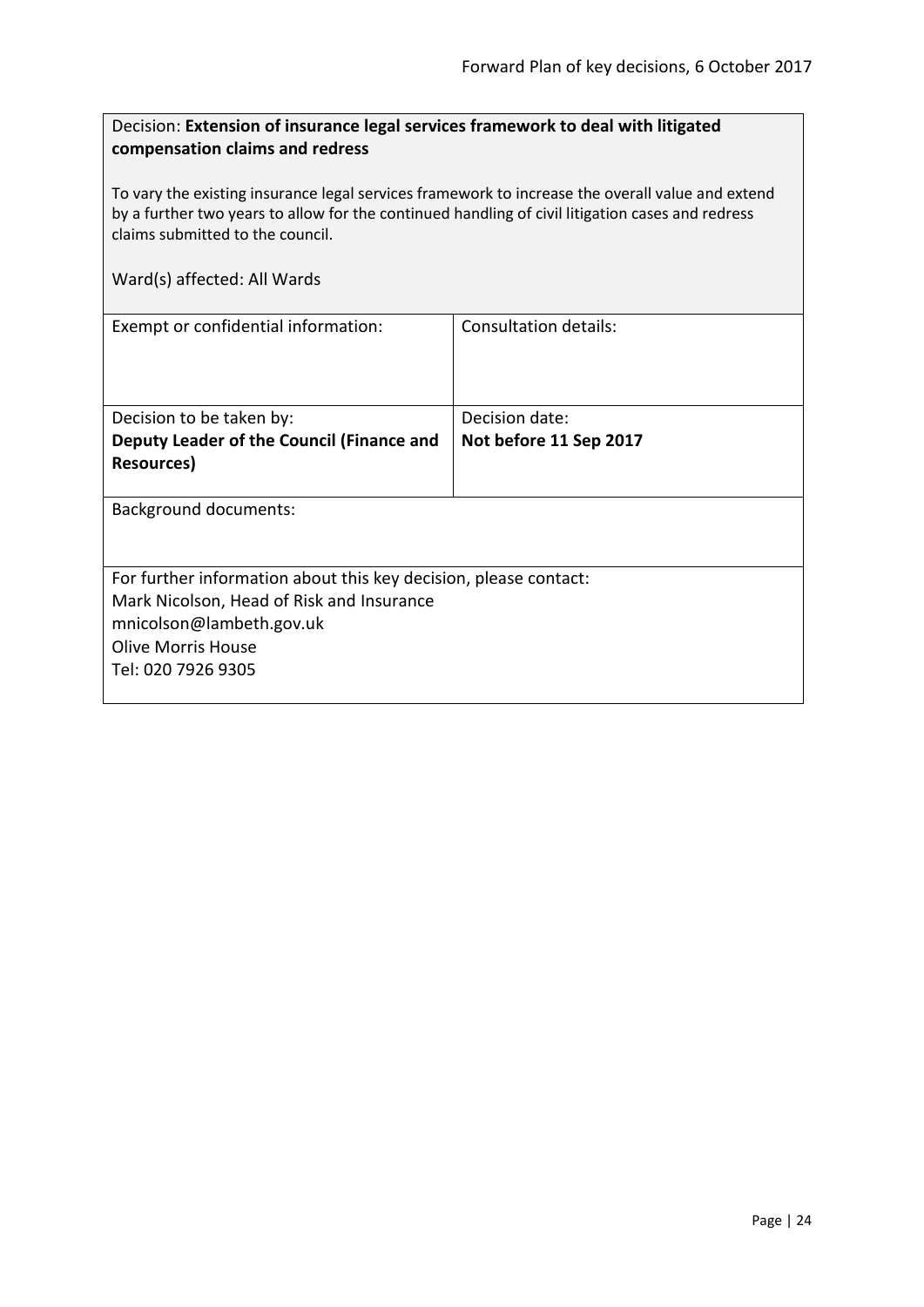## <span id="page-24-0"></span>Decision: **TFM Project Management Contract Variation and Extension - Waiver**

Variation to contract to include additional contract spend. Extension of current contract up to 31<sup>st</sup> March 2019 to allow time for reprocurement as part of TFM retender project.

| Ward(s) affected: All Wards                                                                                                                                                                                                         |                                          |
|-------------------------------------------------------------------------------------------------------------------------------------------------------------------------------------------------------------------------------------|------------------------------------------|
| Exempt or confidential information:<br>Part exempt<br>Information relating to the financial or<br>business affairs of any particular person<br>(including the authority holding that<br>information)                                | <b>Consultation details:</b>             |
| Decision to be taken by:<br>Deputy Leader of the Council (Finance and<br><b>Resources</b> )                                                                                                                                         | Decision date:<br>Not before 22 Sep 2017 |
| <b>Background documents:</b>                                                                                                                                                                                                        |                                          |
| For further information about this key decision, please contact:<br>Patricia Anamoah, Head of Property & Finance Transaction Services<br>PAnamoah@lambeth.gov.uk<br>1st Floor, Olive Morris House, 18 Brixton Hill, London, SW2 1RL |                                          |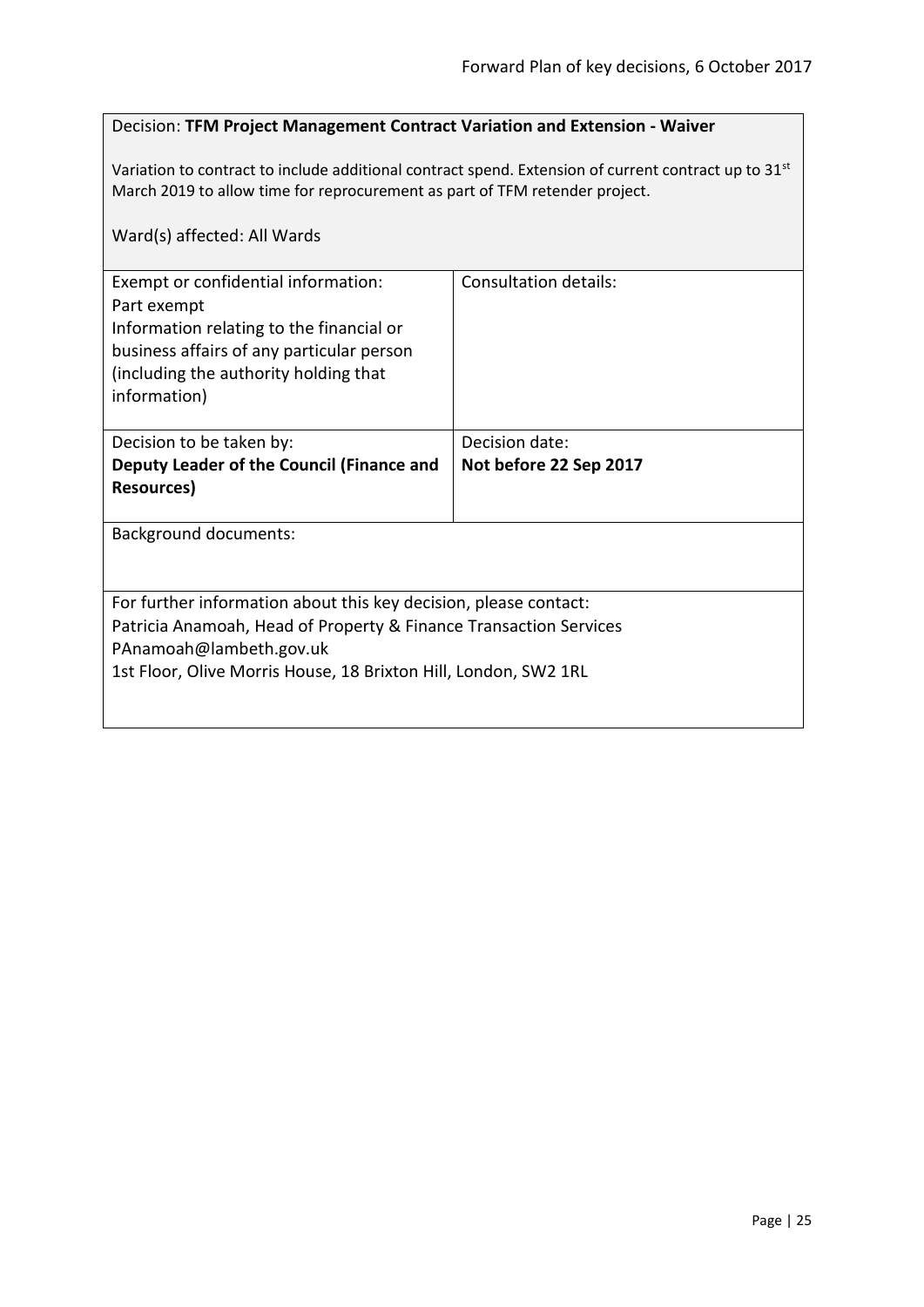<span id="page-25-0"></span>

| Decision: Corporate Gas and Electricity Supply Contracts                                                                                       |                              |  |
|------------------------------------------------------------------------------------------------------------------------------------------------|------------------------------|--|
| Award of the Council's Corporate Gas and Electricity Supply Contracts.                                                                         |                              |  |
| Ward(s) affected: All Wards                                                                                                                    |                              |  |
| Exempt or confidential information:                                                                                                            | <b>Consultation details:</b> |  |
| Information relating to the financial or<br>business affairs of any particular person<br>(including the authority holding that<br>information) |                              |  |
| Decision to be taken by:                                                                                                                       | Decision date:               |  |
| Deputy Leader of the Council (Finance and<br><b>Resources</b> )                                                                                | 16 Oct 2017                  |  |
| <b>Background documents:</b>                                                                                                                   |                              |  |
|                                                                                                                                                |                              |  |
| For further information about this key decision, please contact:                                                                               |                              |  |
| Malcolm de Vela, Category Procurement Manager – Energy and Corporate<br>MDeVela@lambeth.gov.uk                                                 |                              |  |
| Phoenix House, 10 Wandsworth Road, SW8 2LL                                                                                                     |                              |  |
| Tel: 020 7926 3591                                                                                                                             |                              |  |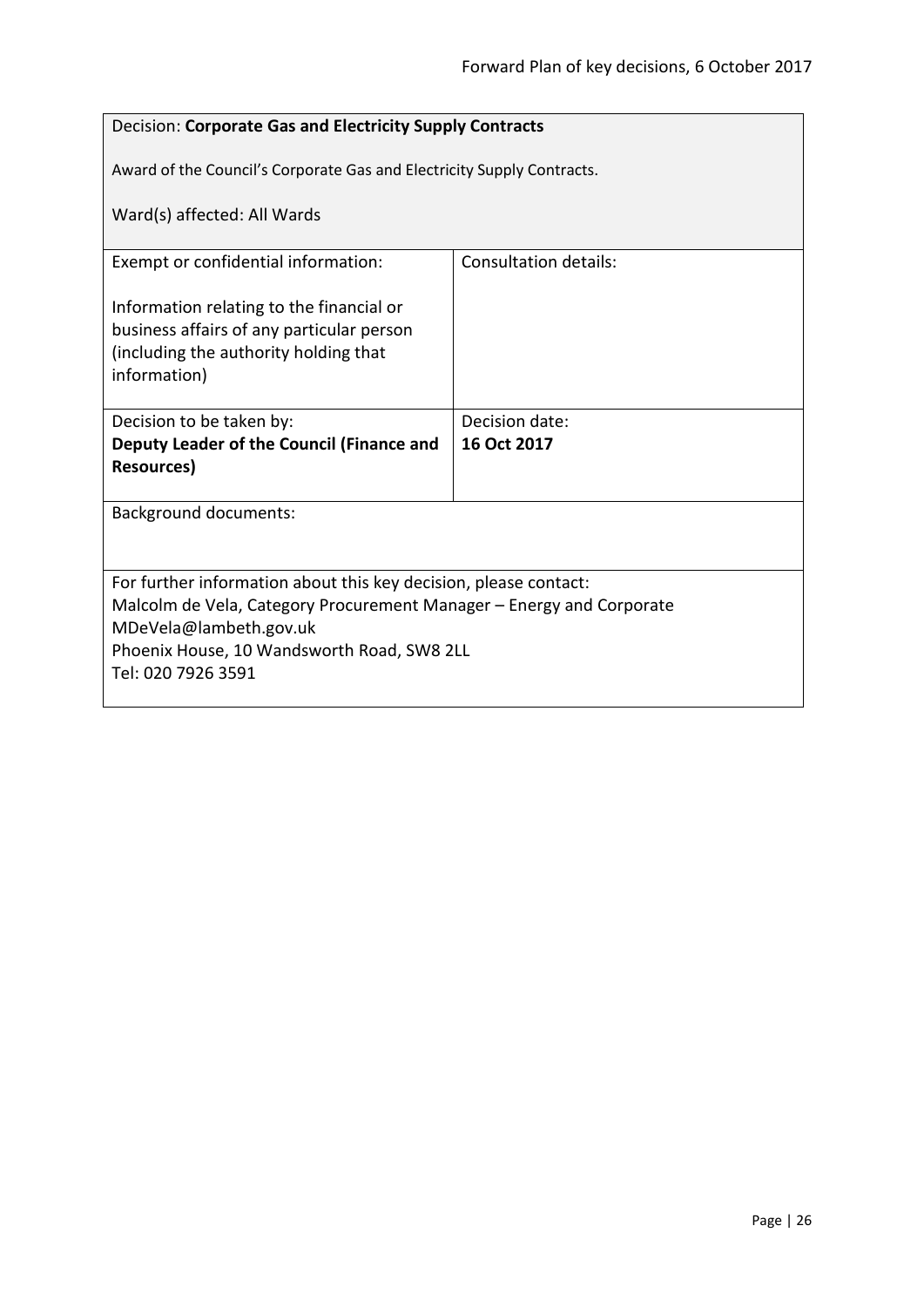<span id="page-26-0"></span>

| Decision: Development Options Appraisal - Fenwick Estate                                                                                                                                                                          |                                                                                                                                                                                                                                                                                                                                     |
|-----------------------------------------------------------------------------------------------------------------------------------------------------------------------------------------------------------------------------------|-------------------------------------------------------------------------------------------------------------------------------------------------------------------------------------------------------------------------------------------------------------------------------------------------------------------------------------|
| To approve the opportunity sites in Fenwick estate as the location for offsite affordable<br>housing provision by Sainsbury/TfL<br>Ward(s) affected: Larkhall                                                                     |                                                                                                                                                                                                                                                                                                                                     |
| Exempt or confidential information:                                                                                                                                                                                               | Consultation details:<br>Resident participation in the project will be<br>designed in close liaison with the TRA. A<br>communications plan will be developed by<br>the project team involving drop in,<br>newsletters, events etc to engage with<br>residents and coproduce a project plan.<br>Local residents and ward councillors |
| Decision to be taken by:<br><b>Deputy Leader of the Council (Investment</b><br>and Partnerships)                                                                                                                                  | Decision date:<br>Not before 26 Jun 2015                                                                                                                                                                                                                                                                                            |
| <b>Background documents:</b>                                                                                                                                                                                                      |                                                                                                                                                                                                                                                                                                                                     |
| For further information about this key decision, please contact:<br>Lesley Johnson, Consultant, Strategic Housing, Regeneration & Communities<br>Ljohnson3@lambeth.gov.uk<br>International House, 7th Floor<br>Tel: 020 7926 7125 |                                                                                                                                                                                                                                                                                                                                     |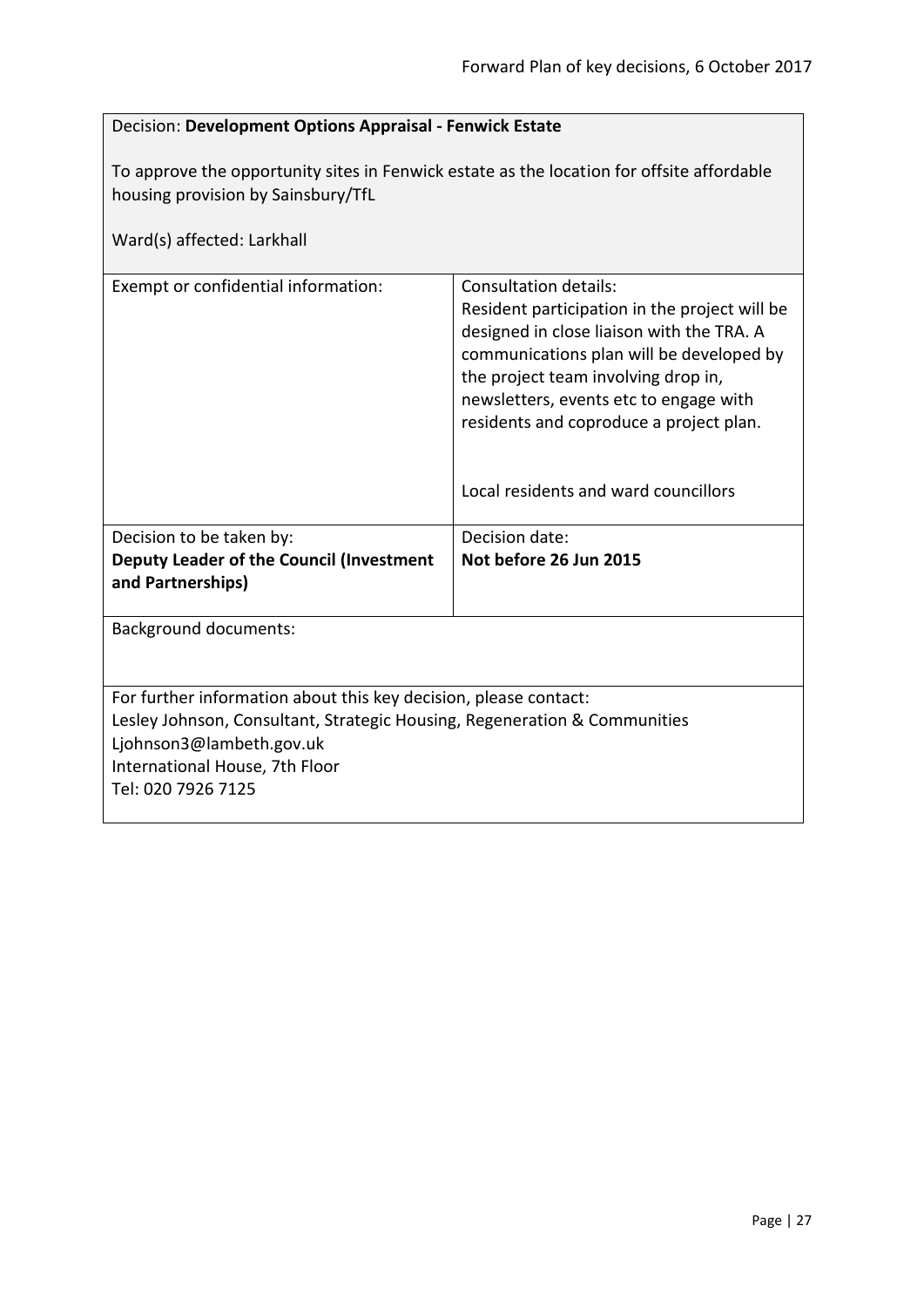## <span id="page-27-0"></span>Decision: **Translation and Interpretation Services Contract**

The Council requires translation and interpretation services to meet its obligations in relation to the applicable race relations and disability legislation. To achieve this, Lambeth will procure a re-designed translation and interpretation services with the aim of achieving a more customer focussed service, aligned to user needs, an improved cost and greater social value.

| Exempt or confidential information:<br>Part exempt<br>Information relating to the financial or<br>business affairs of any particular person<br>(including the authority holding that<br>information)                       | <b>Consultation details:</b>            |
|----------------------------------------------------------------------------------------------------------------------------------------------------------------------------------------------------------------------------|-----------------------------------------|
| Decision to be taken by:<br>Deputy Leader of the Council (Investment<br>and Partnerships)                                                                                                                                  | Decision date:<br>Not before 5 Jan 2016 |
| <b>Background documents:</b><br><b>Translation Services</b>                                                                                                                                                                |                                         |
| For further information about this key decision, please contact:<br>David Couldridge, Contract Manager, Business & Customer Services<br>dcouldridge@lambeth.gov.uk<br>Olive Morris House - 1st Floor<br>Tel: 020 7926 1584 |                                         |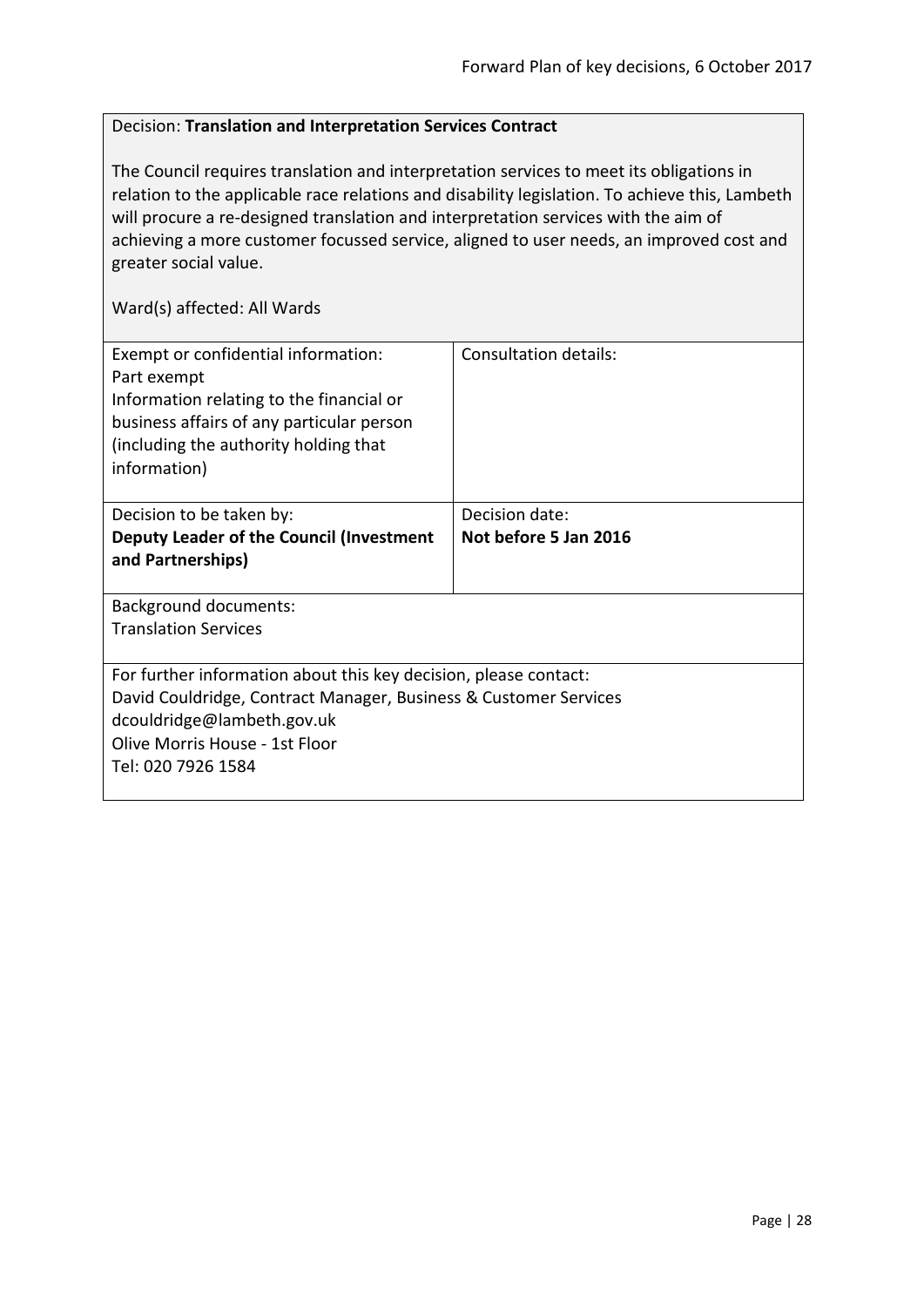<span id="page-28-0"></span>

| <b>Decision: One Oracle Contract Extension</b>                                                                                                                                                                                                      |                              |  |
|-----------------------------------------------------------------------------------------------------------------------------------------------------------------------------------------------------------------------------------------------------|------------------------------|--|
| To extend the existing One Oracle support arrangements by a further 2 years. This is<br>necessary to ensure that the Council can maintain its obligations of Paying people, Paying<br>suppliers and Collecting Debt.<br>Ward(s) affected: All Wards |                              |  |
| Exempt or confidential information:                                                                                                                                                                                                                 | <b>Consultation details:</b> |  |
|                                                                                                                                                                                                                                                     |                              |  |
| Decision date:<br>Decision to be taken by:                                                                                                                                                                                                          |                              |  |
| <b>Deputy Leader of the Council (Investment</b><br>and Partnerships)                                                                                                                                                                                | Not before 31 Mar 2016       |  |
| <b>Background documents:</b>                                                                                                                                                                                                                        |                              |  |
|                                                                                                                                                                                                                                                     |                              |  |
| For further information about this key decision, please contact:                                                                                                                                                                                    |                              |  |
| Jason Martin, Technical Project Manager                                                                                                                                                                                                             |                              |  |
| JMartin@lambeth.gov.uk                                                                                                                                                                                                                              |                              |  |
| Olive Morris House - 2nd Floor<br>Tel: 020 7926 6244                                                                                                                                                                                                |                              |  |
|                                                                                                                                                                                                                                                     |                              |  |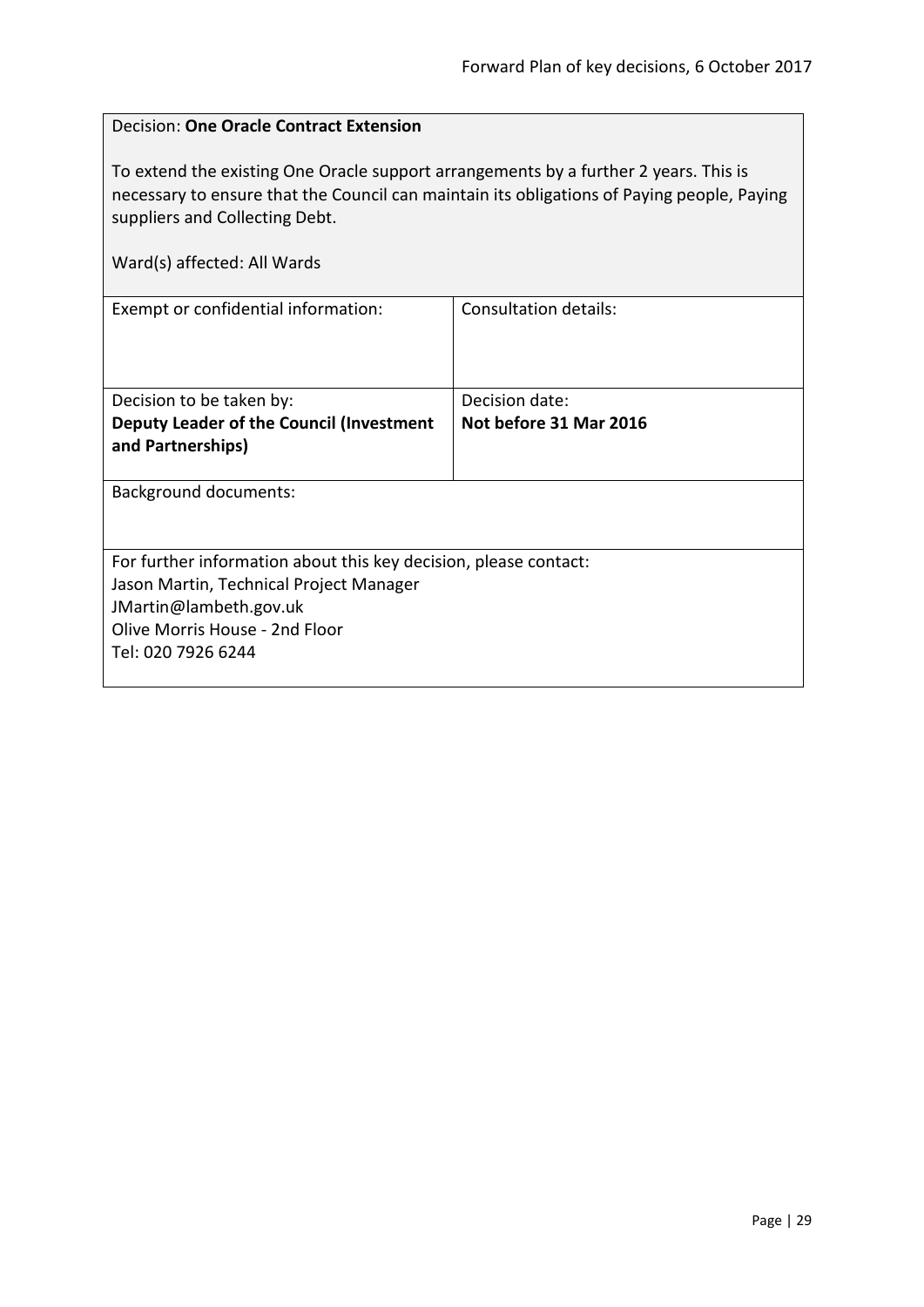<span id="page-29-0"></span>

| Decision: Delivery of Budget                                     |                       |
|------------------------------------------------------------------|-----------------------|
| Implementation of budget recommendations                         |                       |
| Ward(s) affected: All Wards                                      |                       |
| Exempt or confidential information:                              | Consultation details: |
|                                                                  |                       |
| Decision to be taken by:                                         | Decision date:        |
| Deputy Leader of the Council (Investment<br>and Partnerships)    | Not before 6 Oct 2016 |
|                                                                  |                       |
| <b>Background documents:</b>                                     |                       |
|                                                                  |                       |
| For further information about this key decision, please contact: |                       |
| Christina Thompson, Director of Finance                          |                       |
| CThompson3@lambeth.gov.uk                                        |                       |
| Phoenix House - 8th Floor                                        |                       |
| Tel: 020 7926 2634                                               |                       |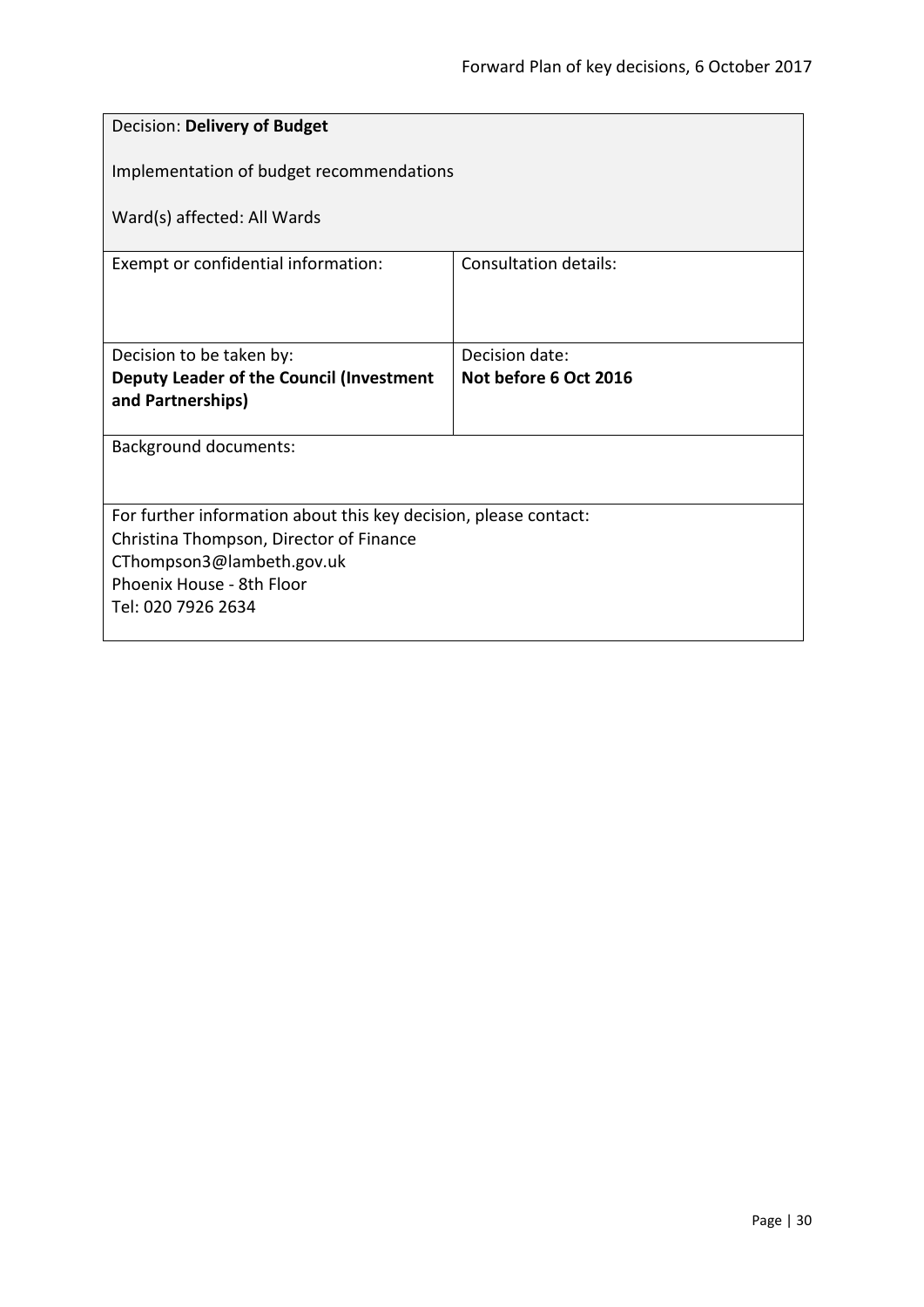<span id="page-30-0"></span>

| Decision: The Nine Elms Vauxhall Development Business Case                                                                                                |                              |
|-----------------------------------------------------------------------------------------------------------------------------------------------------------|------------------------------|
| The approval of £1.986m from s106/Community Infrastructure Levy in Nine Elms Vauxhall<br>for 2017/18.                                                     |                              |
| Ward(s) affected: Stockwell; Oval                                                                                                                         |                              |
| Exempt or confidential information:                                                                                                                       | <b>Consultation details:</b> |
| Decision to be taken by:                                                                                                                                  | Decision date:               |
| Deputy Leader of the Council (Investment<br>and Partnerships)                                                                                             | Not before 12 Dec 2016       |
| <b>Background documents:</b>                                                                                                                              |                              |
| For further information about this key decision, please contact:<br>Moira McGrath, Director of Strategy and Commissioning Adults<br>moira.mcgrath@nhs.net |                              |
| Tel: 0203 049 4481                                                                                                                                        |                              |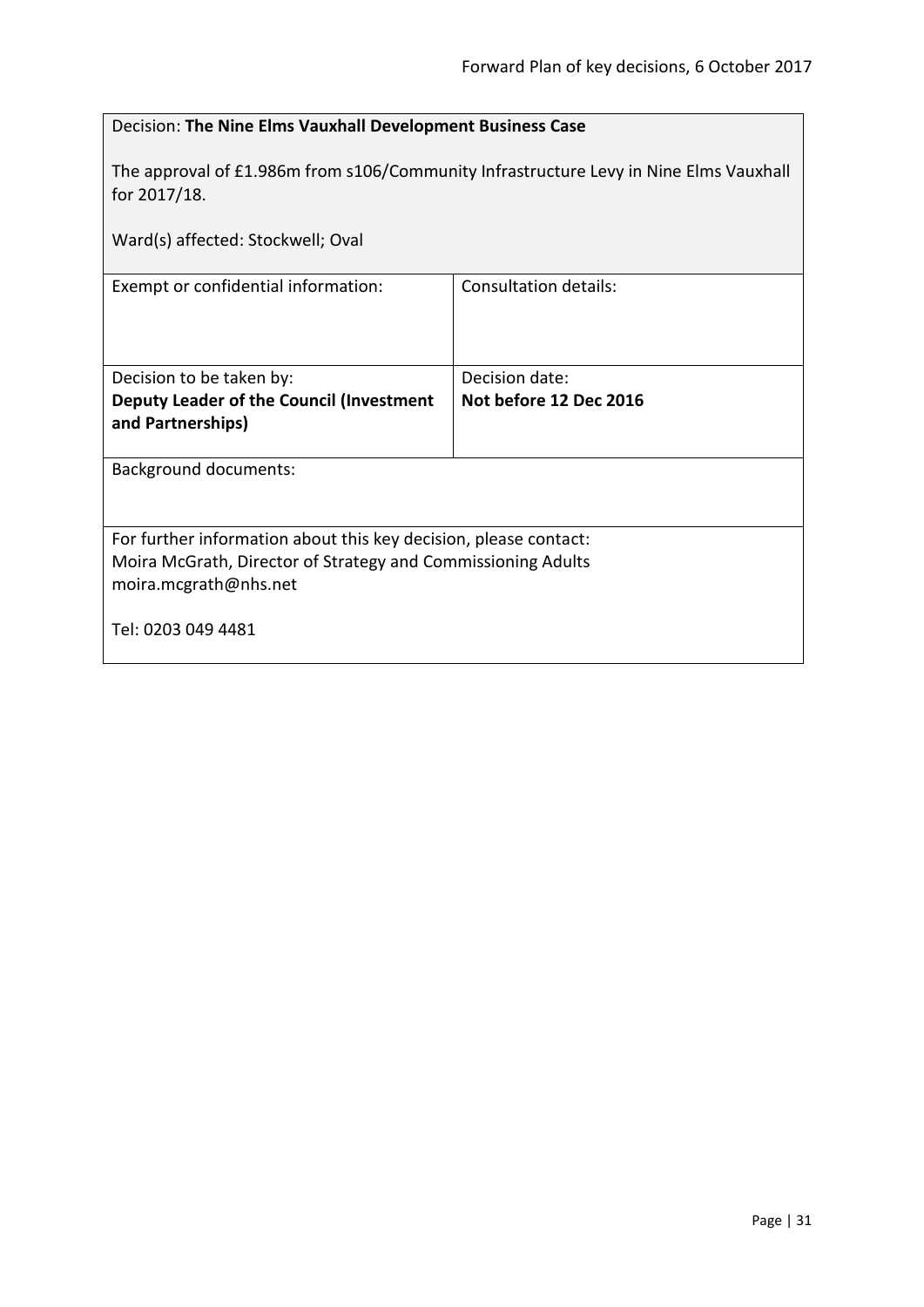## <span id="page-31-0"></span>Decision: **Loughborough Children's Centre, LEAP Programme Leasehold disposal**

In order to facilitate the LEAP programme:

1) To approve the grant of a lease to the National Chidren's Bureau (NCB) on the terms set out in the report.

2) To approve the leaseback from the NCB to the Council on the same terms.

2) To approve appropriation of part of the site from the HRA to the General Fund

Ward(s) affected: Coldharbour

| Exempt or confidential information:                                                                                                                                                                                   | Consultation details:                    |
|-----------------------------------------------------------------------------------------------------------------------------------------------------------------------------------------------------------------------|------------------------------------------|
| Decision to be taken by:<br>Deputy Leader of the Council (Investment<br>and Partnerships)                                                                                                                             | Decision date:<br>Not before 23 Jan 2017 |
| Background documents:                                                                                                                                                                                                 |                                          |
| For further information about this key decision, please contact:<br>Sophie Linton, Head of Valuation and Strategic Property Services<br>SLinton@lambeth.gov.uk<br>2nd Floor, Olive Morris House<br>Tel: 020 7926 6954 |                                          |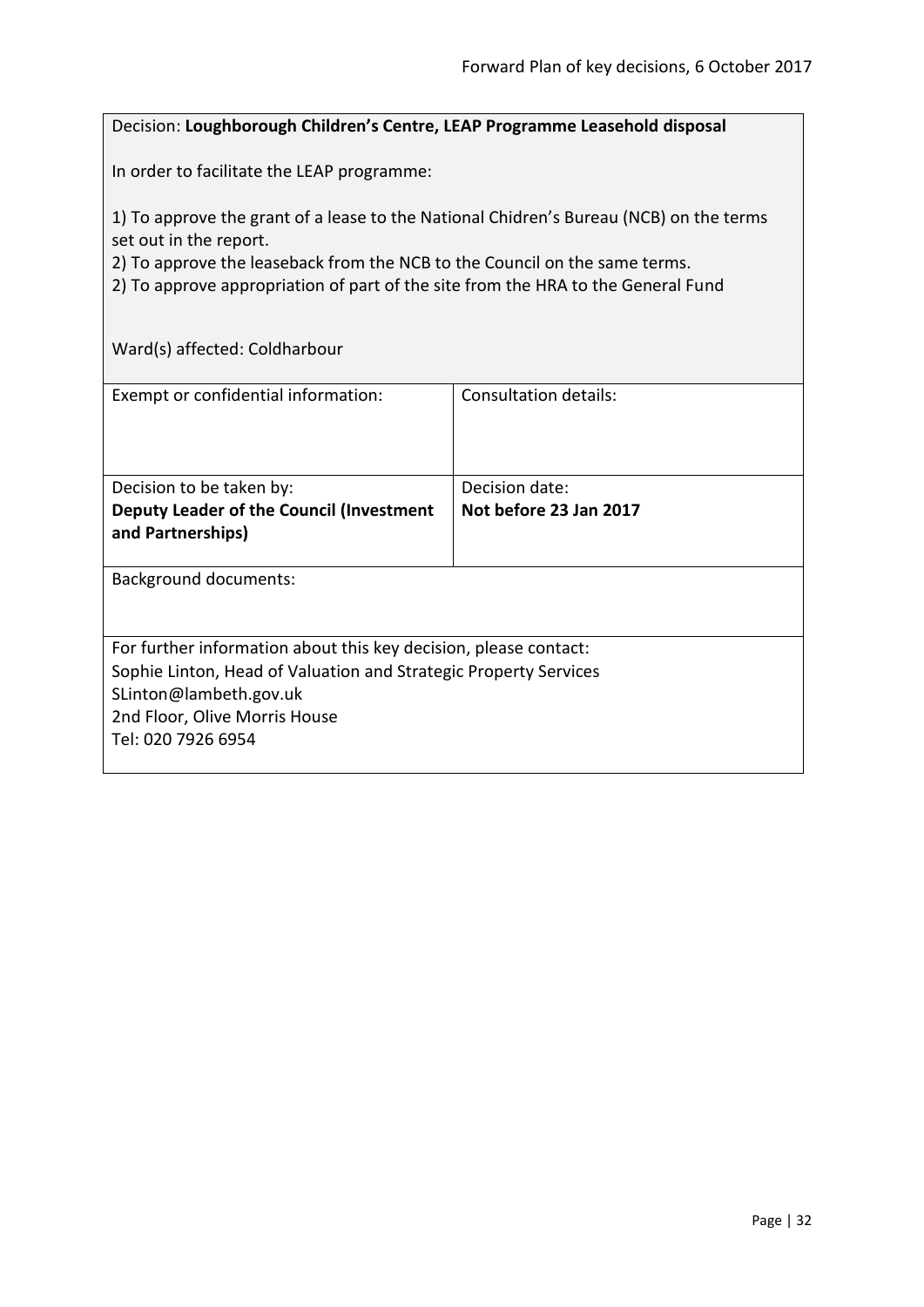## <span id="page-32-0"></span>Decision: **Liz Atkinson Children's Centre, LEAP Programme Leasehold disposal**

In order to facilitate the LEAP programme:

1) To approve the grant of a lease to the National Children's Bureau (NCB) on the terms set out in the report.

2) To approve the leaseback from the NCB to the Council on the same terms

| Ward(s) affected: Vassall |
|---------------------------|
|---------------------------|

| Exempt or confidential information:                              | Consultation details:  |
|------------------------------------------------------------------|------------------------|
| Decision to be taken by:                                         | Decision date:         |
| Deputy Leader of the Council (Investment<br>and Partnerships)    | Not before 23 Jan 2017 |
| <b>Background documents:</b>                                     |                        |
| For further information about this key decision, please contact: |                        |
| Sophie Linton, Head of Valuation and Strategic Property Services |                        |
| SLinton@lambeth.gov.uk                                           |                        |
| 2nd Floor, Olive Morris House                                    |                        |
| Tel: 020 7926 6954                                               |                        |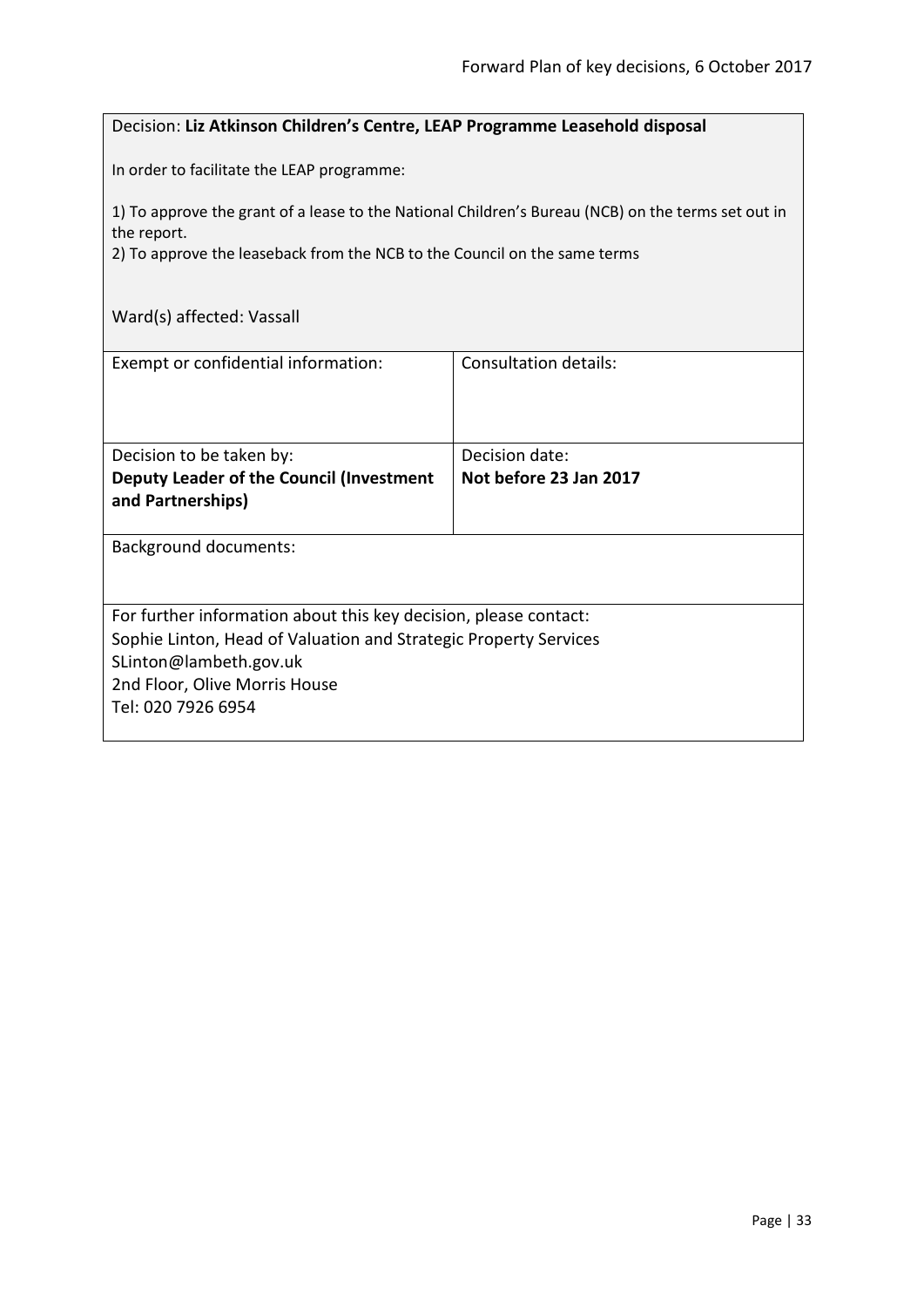## <span id="page-33-0"></span>Decision: **Jubilee Children's Centre, LEAP Programme Leasehold disposal**

In order to facilitate the LEAP programme:

1) To approve the grant of a lease to the National Children's Bureau (NCB) on the terms set out in the report.

2) To approve the leaseback from the NCB to the Council on the same terms.

| Ward(s) affected: Tulse Hill |
|------------------------------|
|------------------------------|

| Exempt or confidential information:                                                                                                                                                                                   | Consultation details:                    |
|-----------------------------------------------------------------------------------------------------------------------------------------------------------------------------------------------------------------------|------------------------------------------|
| Decision to be taken by:<br>Deputy Leader of the Council (Investment<br>and Partnerships)                                                                                                                             | Decision date:<br>Not before 23 Jan 2017 |
| <b>Background documents:</b>                                                                                                                                                                                          |                                          |
| For further information about this key decision, please contact:<br>Sophie Linton, Head of Valuation and Strategic Property Services<br>SLinton@lambeth.gov.uk<br>2nd Floor, Olive Morris House<br>Tel: 020 7926 6954 |                                          |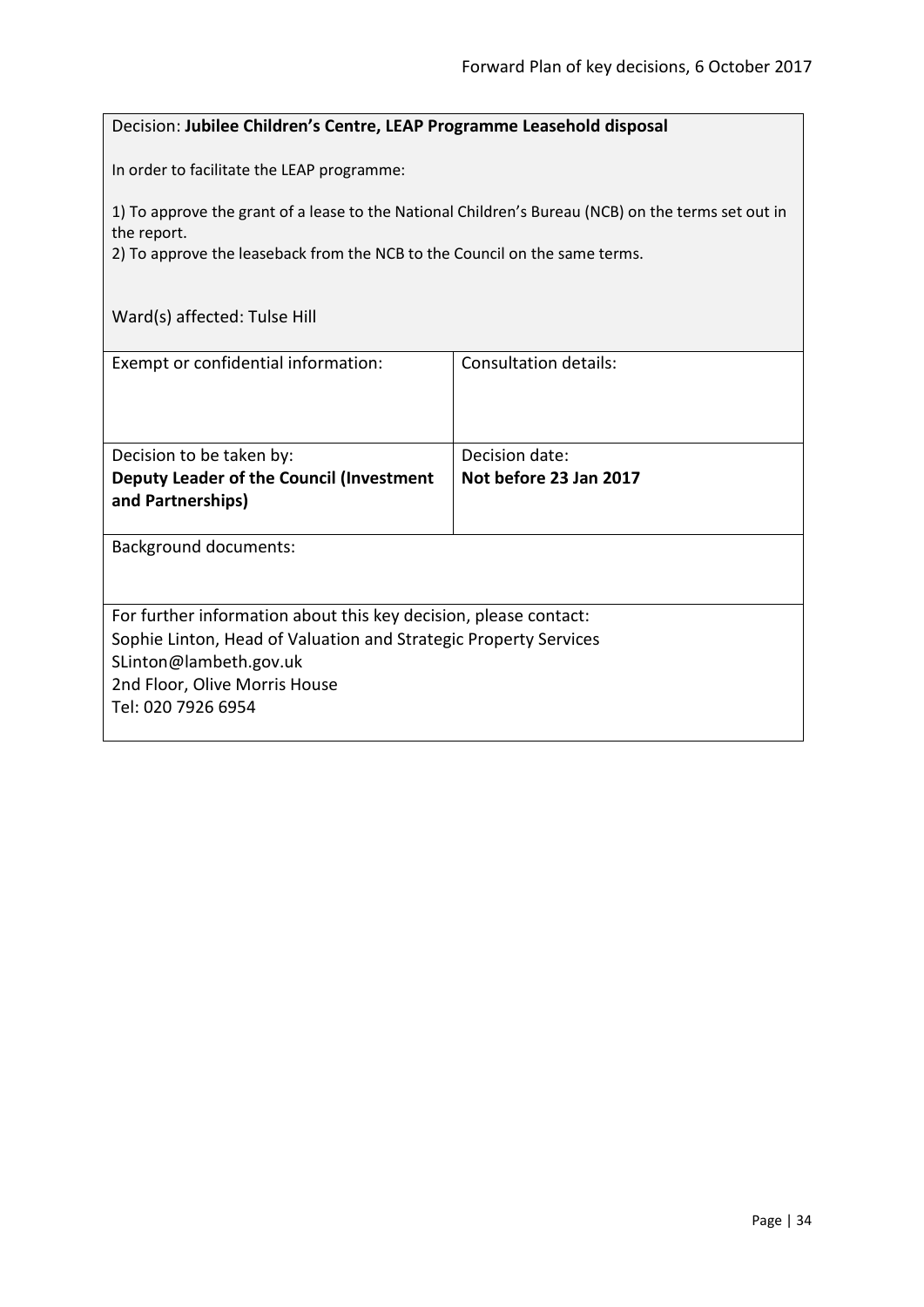## <span id="page-34-0"></span>Decision: **Proposal regarding the site at the former Clapham Old Library**

Following the acquisition of the property at 60 Orlando Road, the Council is proposing to work with Ipsus Developments and Omnibus Theatre to bring forward plans for a small scale redevelopment of the rear of the site, with the aim of creating a new asset, subject to further discussions with the planning department and formal consent, which will provide a sustainable revenue stream to the parties. The form of this joint venture is being discussed and it is anticipated that any works contracts will be under the OJEU threshold.

The Council wishes to engage with the above parties who will bring the local and commercial expertise to the venture. Ipsus Developments brought the opportunity to the Council and in recognition of their input to the process, it is proposed that the Council continues to utilise their significant local development expertise.

The Council also wishes to continue to work collaboratively with Omnibus to ensure the future of the building as a leading performance arts venue.

Ward(s) affected: Clapham Town

| Exempt or confidential information:                                                                                                                                                                                   | Consultation details:                    |
|-----------------------------------------------------------------------------------------------------------------------------------------------------------------------------------------------------------------------|------------------------------------------|
| Decision to be taken by:<br>Deputy Leader of the Council (Investment<br>and Partnerships)                                                                                                                             | Decision date:<br>Not before 12 Jun 2017 |
| <b>Background documents:</b>                                                                                                                                                                                          |                                          |
| For further information about this key decision, please contact:<br>Sophie Linton, Head of Valuation and Strategic Property Services<br>SLinton@lambeth.gov.uk<br>2nd Floor, Olive Morris House<br>Tel: 020 7926 6954 |                                          |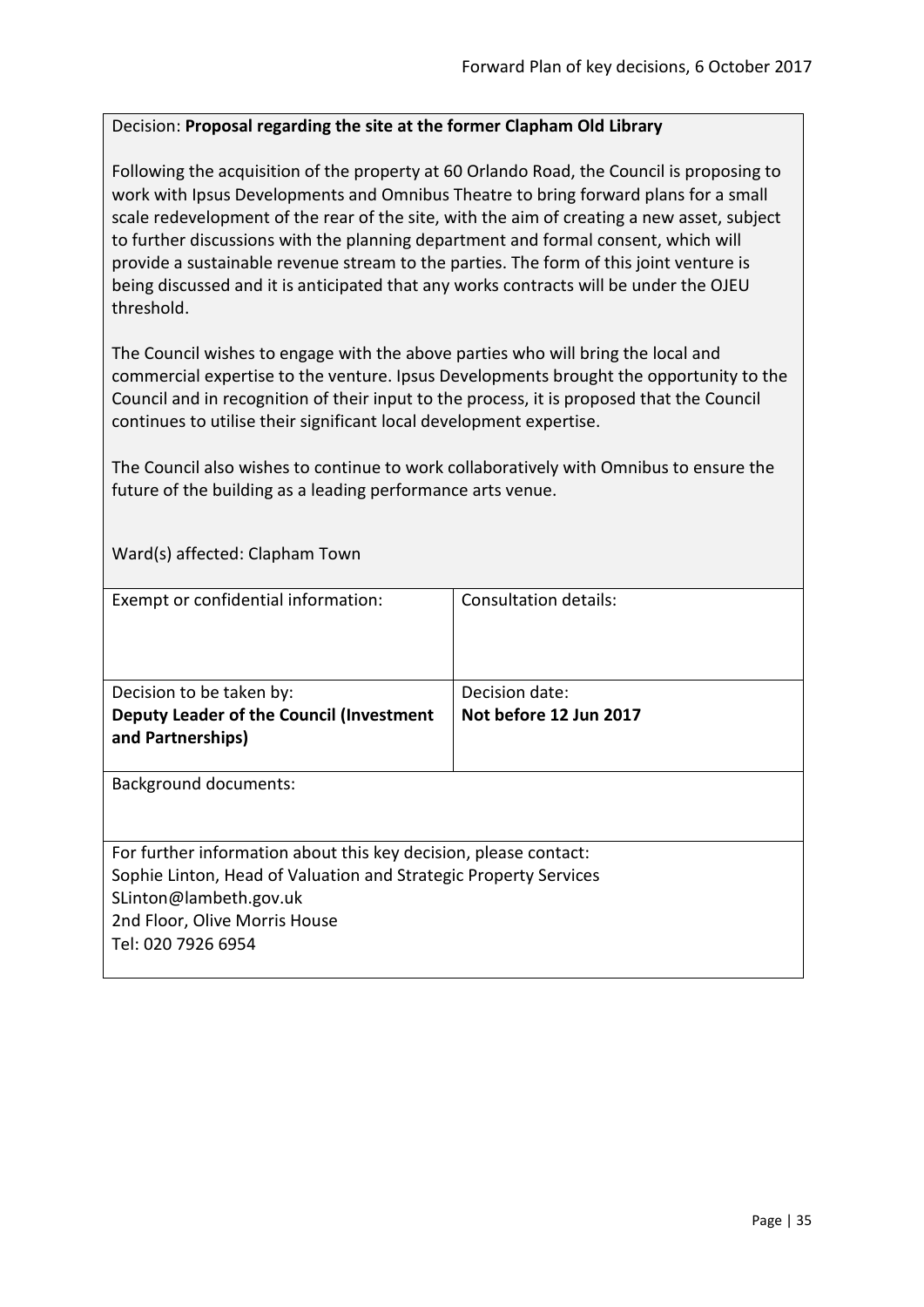<span id="page-35-0"></span>

| Decision: Myatt's Field Park Depot Redevelopment and Lease                                                                                                                            |                        |
|---------------------------------------------------------------------------------------------------------------------------------------------------------------------------------------|------------------------|
| Ward(s) affected: Vassall                                                                                                                                                             |                        |
| Exempt or confidential information:                                                                                                                                                   | Consultation details:  |
| Decision to be taken by:                                                                                                                                                              | Decision date:         |
| Deputy Leader of the Council (Investment<br>and Partnerships)                                                                                                                         | Not before 17 Jul 2017 |
| <b>Background documents:</b>                                                                                                                                                          |                        |
| For further information about this key decision, please contact:<br>Kevin Crook, Head of Neighbourhoods<br>kcrook@lambeth.gov.uk<br>Blue Star House - 4th Floor<br>Tel: 020 7926 8973 |                        |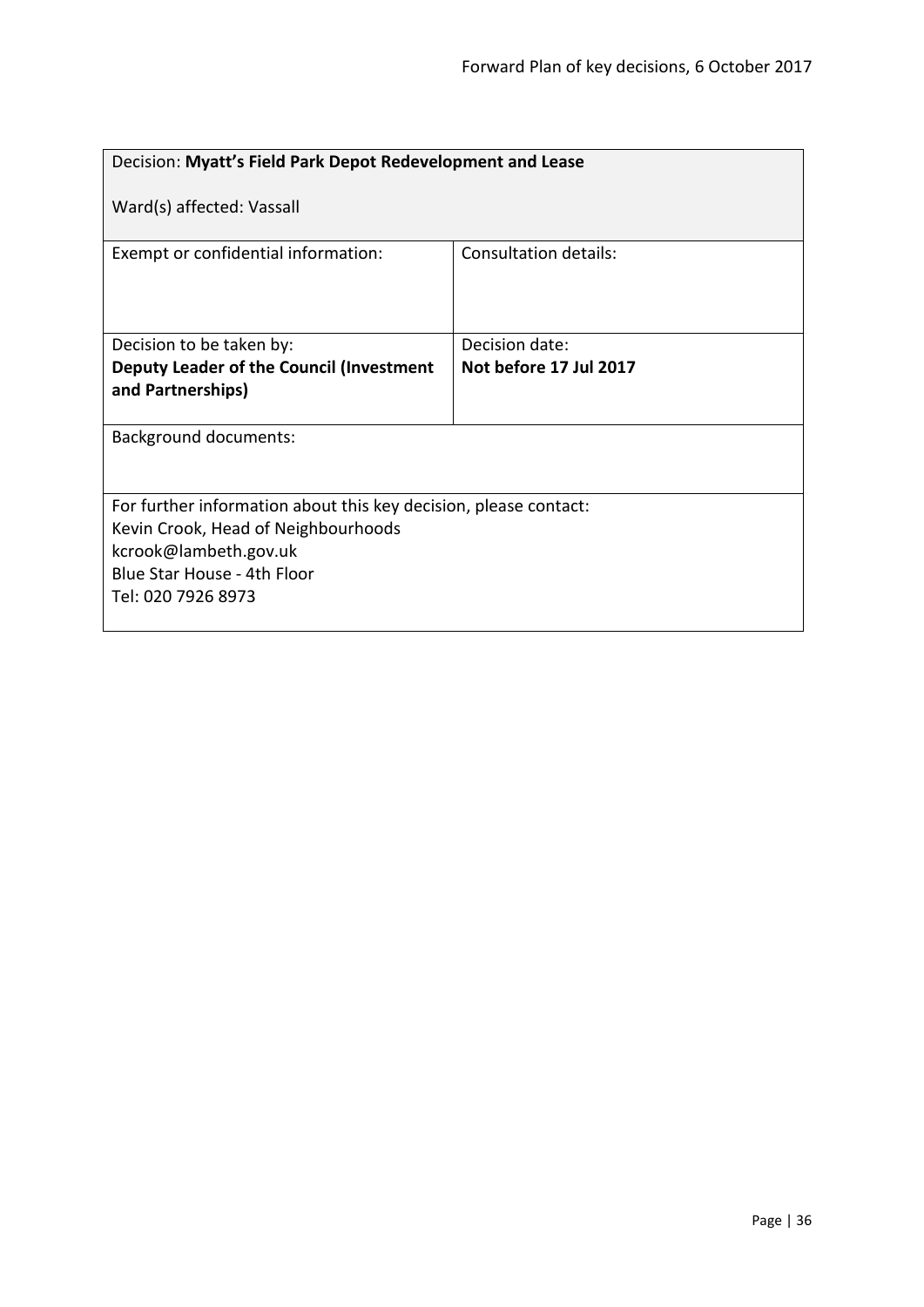| Decision: Upper Norwood Joint Library                                                                        |                        |  |
|--------------------------------------------------------------------------------------------------------------|------------------------|--|
| To grant a 25 year lease to Upper Norwood Library Trust at a peppercorn rent<br>Ward(s) affected: Gipsy Hill |                        |  |
| Exempt or confidential information:                                                                          | Consultation details:  |  |
|                                                                                                              |                        |  |
| Decision to be taken by:                                                                                     | Decision date:         |  |
| Deputy Leader of the Council (Investment                                                                     | Not before 17 Jul 2017 |  |
| and Partnerships)                                                                                            |                        |  |
| <b>Background documents:</b>                                                                                 |                        |  |
|                                                                                                              |                        |  |
| For further information about this key decision, please contact:                                             |                        |  |
| Donna Wiggins, Lead Commissioner, Strategic Housing, Regeneration & Communities                              |                        |  |
| dwiggins@lambeth.gov.uk<br>Phoenix House - 3rd Floor                                                         |                        |  |
| Tel: 020 7926 2681                                                                                           |                        |  |
|                                                                                                              |                        |  |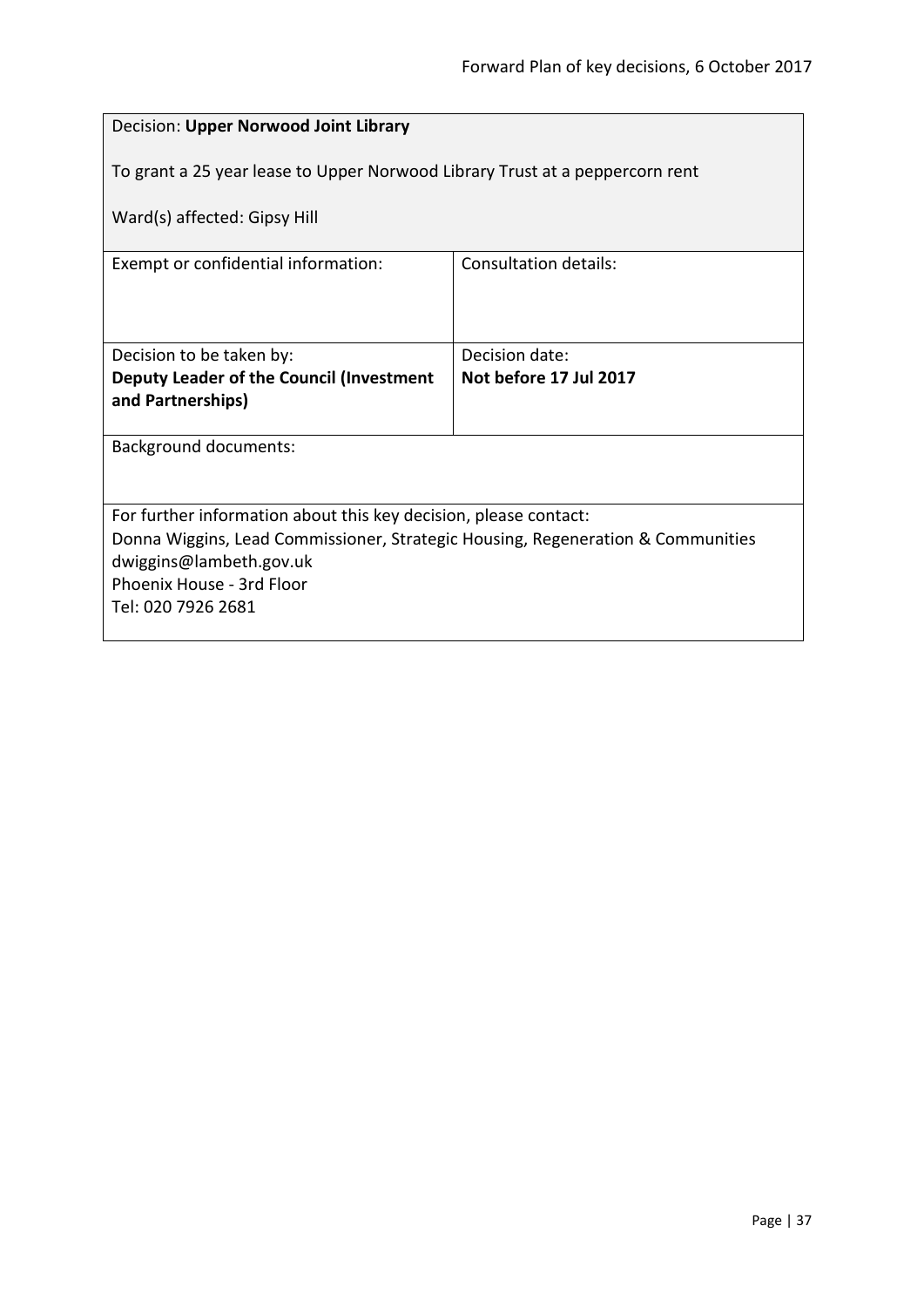Decision: **Temporary Accommodation - Modular Construction on Council Owned Hostel Sites**

To approve investment of £3,000,000 for the construction of Temporary Accommodation modular type units on two council owned hostel sites for the purpose of providing temporary accommodation to homeless households.

Ward(s) affected: Streatham South; Gipsy Hill

| Exempt or confidential information:                                                | Consultation details:  |  |
|------------------------------------------------------------------------------------|------------------------|--|
|                                                                                    |                        |  |
|                                                                                    |                        |  |
| Decision to be taken by:                                                           | Decision date:         |  |
| Deputy Leader of the Council (Investment                                           | Not before 31 Jul 2017 |  |
| and Partnerships)                                                                  |                        |  |
|                                                                                    |                        |  |
| <b>Background documents:</b>                                                       |                        |  |
|                                                                                    |                        |  |
|                                                                                    |                        |  |
| For further information about this key decision, please contact:                   |                        |  |
| Mandy Green (Associate Director Commissioning), Assistant Director Accommodation & |                        |  |
| Property                                                                           |                        |  |
| mgreen3@lambeth.gov.uk                                                             |                        |  |
|                                                                                    |                        |  |
| Tel: 02079267020                                                                   |                        |  |
|                                                                                    |                        |  |
|                                                                                    |                        |  |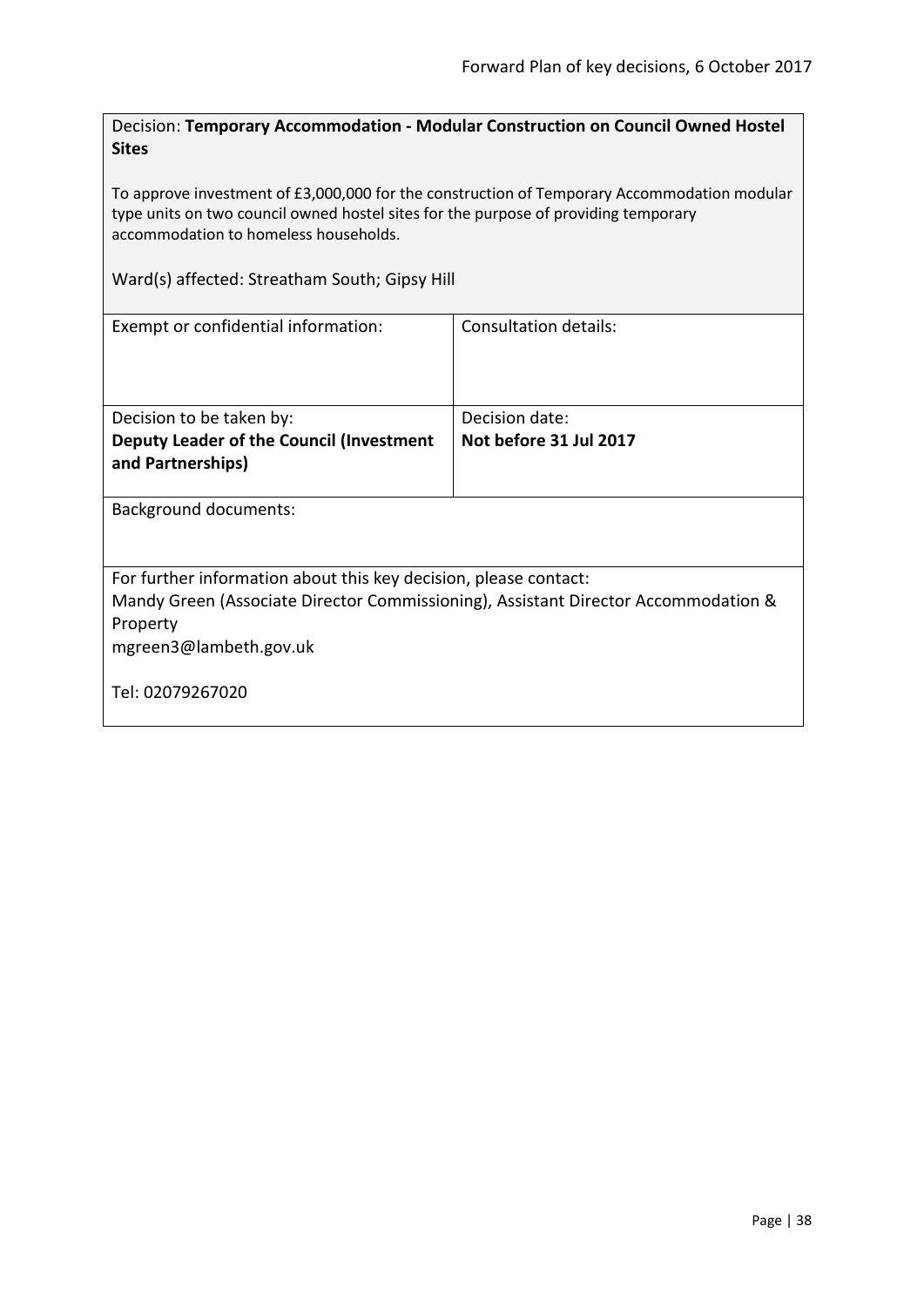| Decision: Contract with legal services firms to assist with land assembly for estate<br>regeneration projects<br>Approval to appoint two legal services firms to assist with land assembly for the estate |                              |  |
|-----------------------------------------------------------------------------------------------------------------------------------------------------------------------------------------------------------|------------------------------|--|
| regeneration projects.                                                                                                                                                                                    |                              |  |
| Ward(s) affected: All Wards                                                                                                                                                                               |                              |  |
| Exempt or confidential information:                                                                                                                                                                       | <b>Consultation details:</b> |  |
| Decision to be taken by:                                                                                                                                                                                  | Decision date:               |  |
| Deputy Leader of the Council (Investment<br>and Partnerships)                                                                                                                                             | Not before 4 Sep 2017        |  |
| <b>Background documents:</b>                                                                                                                                                                              |                              |  |
| For further information about this key decision, please contact:<br>Julian Hart, Housing Regeneration Programme Manager<br>jhart@lambeth.gov.uk                                                           |                              |  |
| Tel: 07799 775362                                                                                                                                                                                         |                              |  |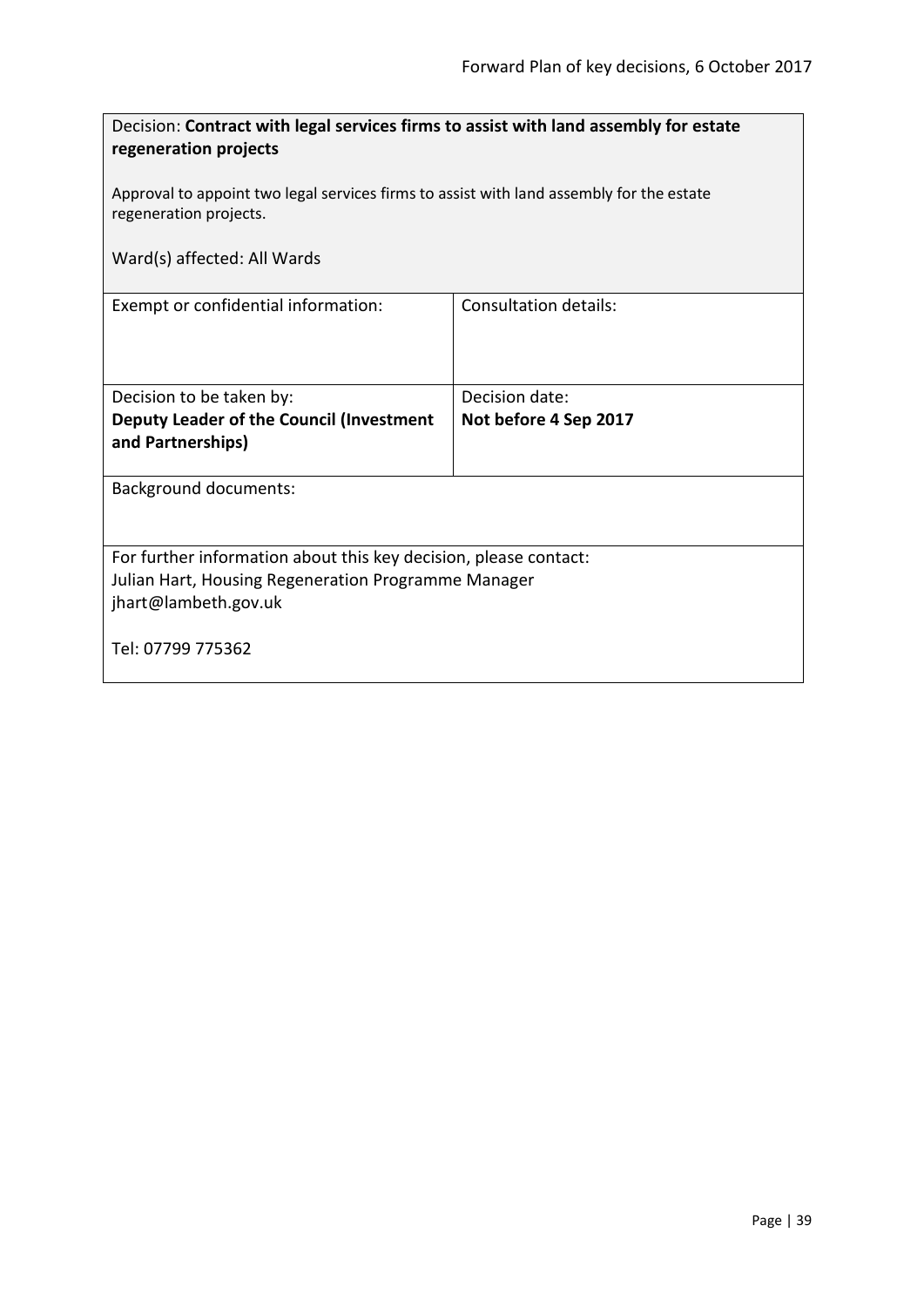| Decision: Estate Regeneration - Early Buy Back Funding                                                                                          |                       |  |
|-------------------------------------------------------------------------------------------------------------------------------------------------|-----------------------|--|
| To secure funding through borrowing to support the early buy back programme, which is required<br>as part of the estate regeneration programme. |                       |  |
| Ward(s) affected: All Wards                                                                                                                     |                       |  |
| Exempt or confidential information:                                                                                                             | Consultation details: |  |
|                                                                                                                                                 |                       |  |
| Decision to be taken by:                                                                                                                        | Decision date:        |  |
| Deputy Leader of the Council (Investment                                                                                                        | Not before 9 Oct 2017 |  |
| and Partnerships)                                                                                                                               |                       |  |
| <b>Background documents:</b>                                                                                                                    |                       |  |
|                                                                                                                                                 |                       |  |
| For further information about this key decision, please contact:                                                                                |                       |  |
| Julian Hart, Housing Regeneration Programme Manager                                                                                             |                       |  |
| jhart@lambeth.gov.uk                                                                                                                            |                       |  |
| Tel: 07799 775362                                                                                                                               |                       |  |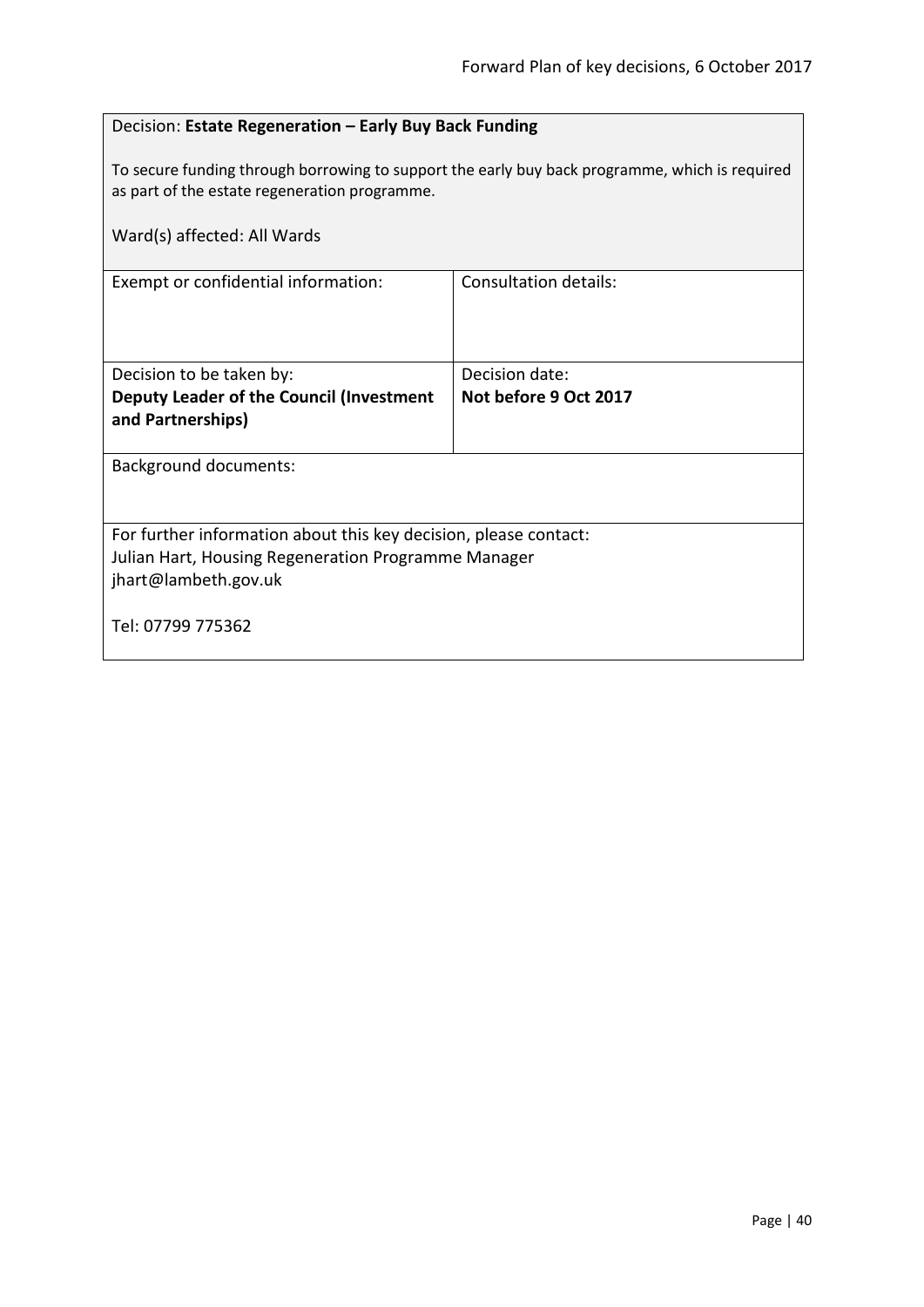### Decision: **Estate Regeneration Programme – Voids Strategy**

To agree strategy for the interim use of homes acquired to facilitate estate regeneration projects prior to demolition of the properties to make way for redevelopment of the respective estates.

| Ward(s) affected: All Wards                                                                                                                     |                       |  |
|-------------------------------------------------------------------------------------------------------------------------------------------------|-----------------------|--|
| Exempt or confidential information:                                                                                                             | Consultation details: |  |
| Decision to be taken by:                                                                                                                        | Decision date:        |  |
| Deputy Leader of the Council (Investment<br>and Partnerships)                                                                                   | Not before 9 Oct 2017 |  |
| Background documents:                                                                                                                           |                       |  |
| For further information about this key decision, please contact:<br>Julian Hart, Housing Regeneration Programme Manager<br>jhart@lambeth.gov.uk |                       |  |
| Tel: 07799 775362                                                                                                                               |                       |  |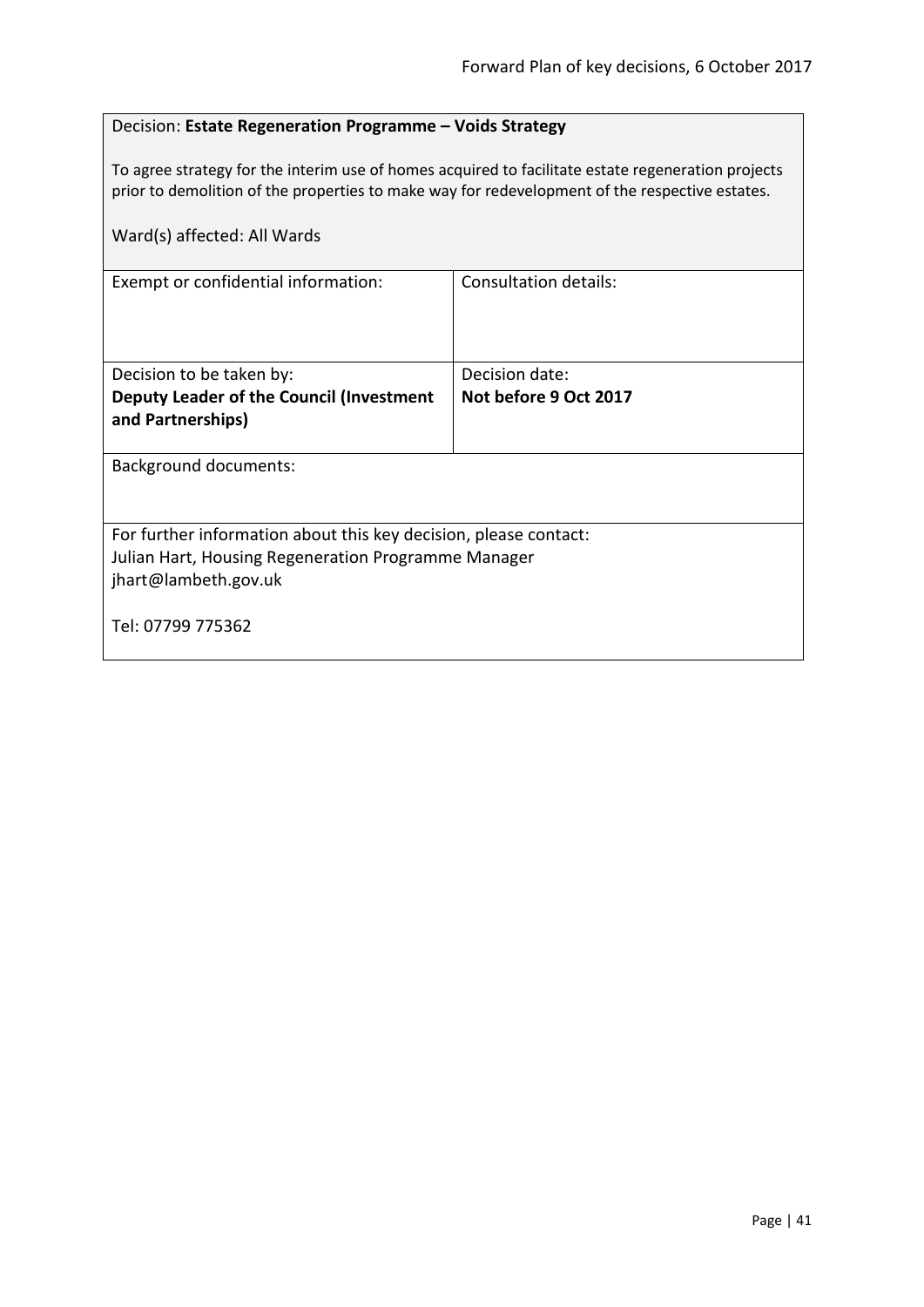| Decision: Prioritising homeowners for early acquisition in estate regeneration schemes                                                          |                                         |  |
|-------------------------------------------------------------------------------------------------------------------------------------------------|-----------------------------------------|--|
| To agree a process for prioritising acquisition of new homes on estate regeneration schemes.                                                    |                                         |  |
| Ward(s) affected: All Wards                                                                                                                     |                                         |  |
| Exempt or confidential information:                                                                                                             | <b>Consultation details:</b>            |  |
| Decision to be taken by:<br>Deputy Leader of the Council (Investment<br>and Partnerships)                                                       | Decision date:<br>Not before 9 Oct 2017 |  |
| <b>Background documents:</b>                                                                                                                    |                                         |  |
| For further information about this key decision, please contact:<br>Julian Hart, Housing Regeneration Programme Manager<br>jhart@lambeth.gov.uk |                                         |  |
| Tel: 07799 775362                                                                                                                               |                                         |  |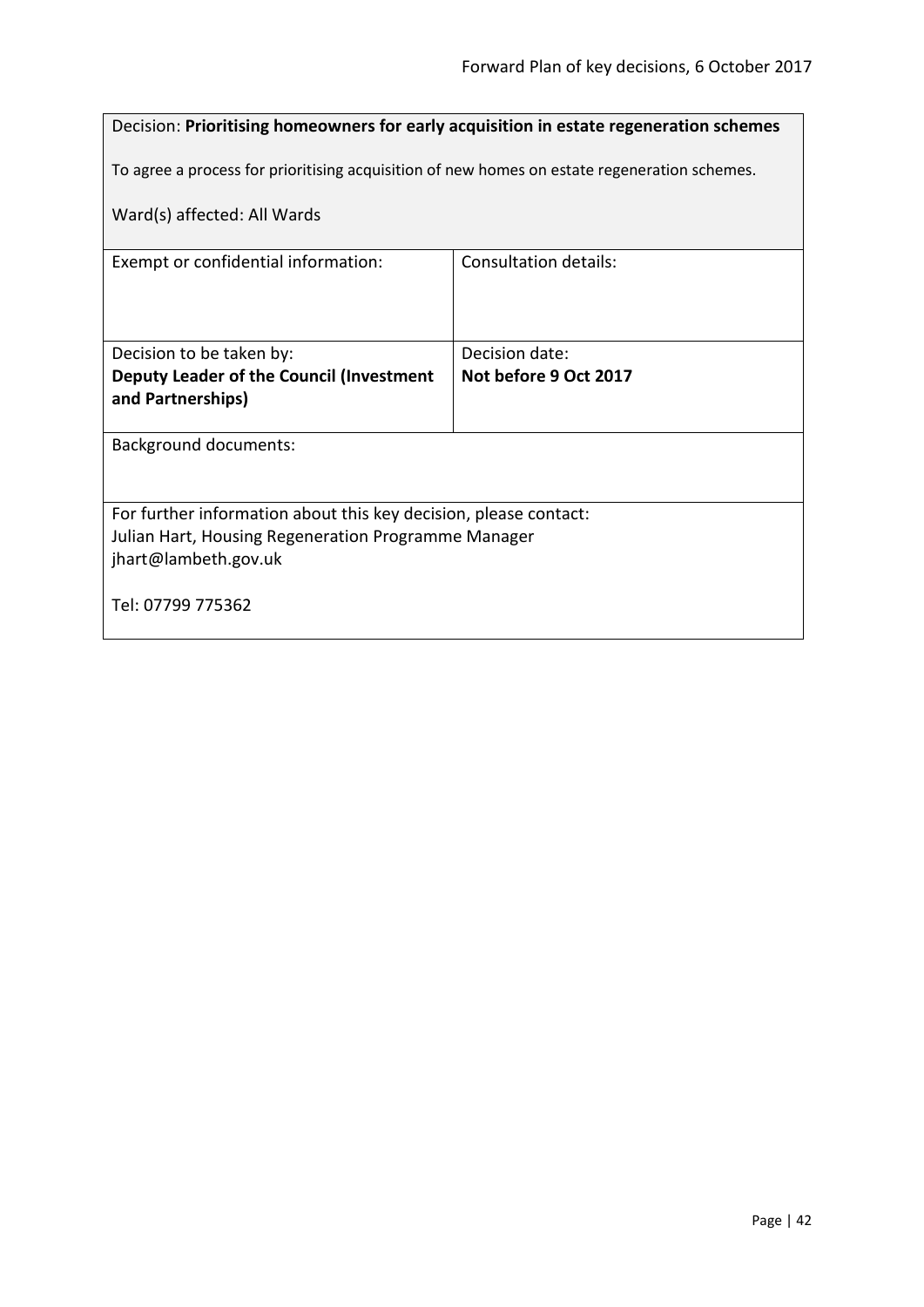Decision: **Lollard Street: Approval to dispose of up to 19 homes for sale and project cost review**

It is proposed that Lambeth Council sells up to 19 of the 89 homes being built at the Lollard Street development. The sales receipt will be used to pay the developer for construction of those homes as previously approved and any associated project costs.

### Ward(s) affected: Prince's

| Exempt or confidential information:                                       | Consultation details: |
|---------------------------------------------------------------------------|-----------------------|
| Decision to be taken by:                                                  | Decision date:        |
| Deputy Leader of the Council (Investment<br>and Partnerships)             | Not before 9 Oct 2017 |
| <b>Background documents:</b>                                              |                       |
| For further information about this key decision, please contact:          |                       |
| Lesley Johnson, Consultant, Strategic Housing, Regeneration & Communities |                       |
| Ljohnson3@lambeth.gov.uk                                                  |                       |
| International House, 7th Floor<br>Tel: 020 7926 7125                      |                       |
|                                                                           |                       |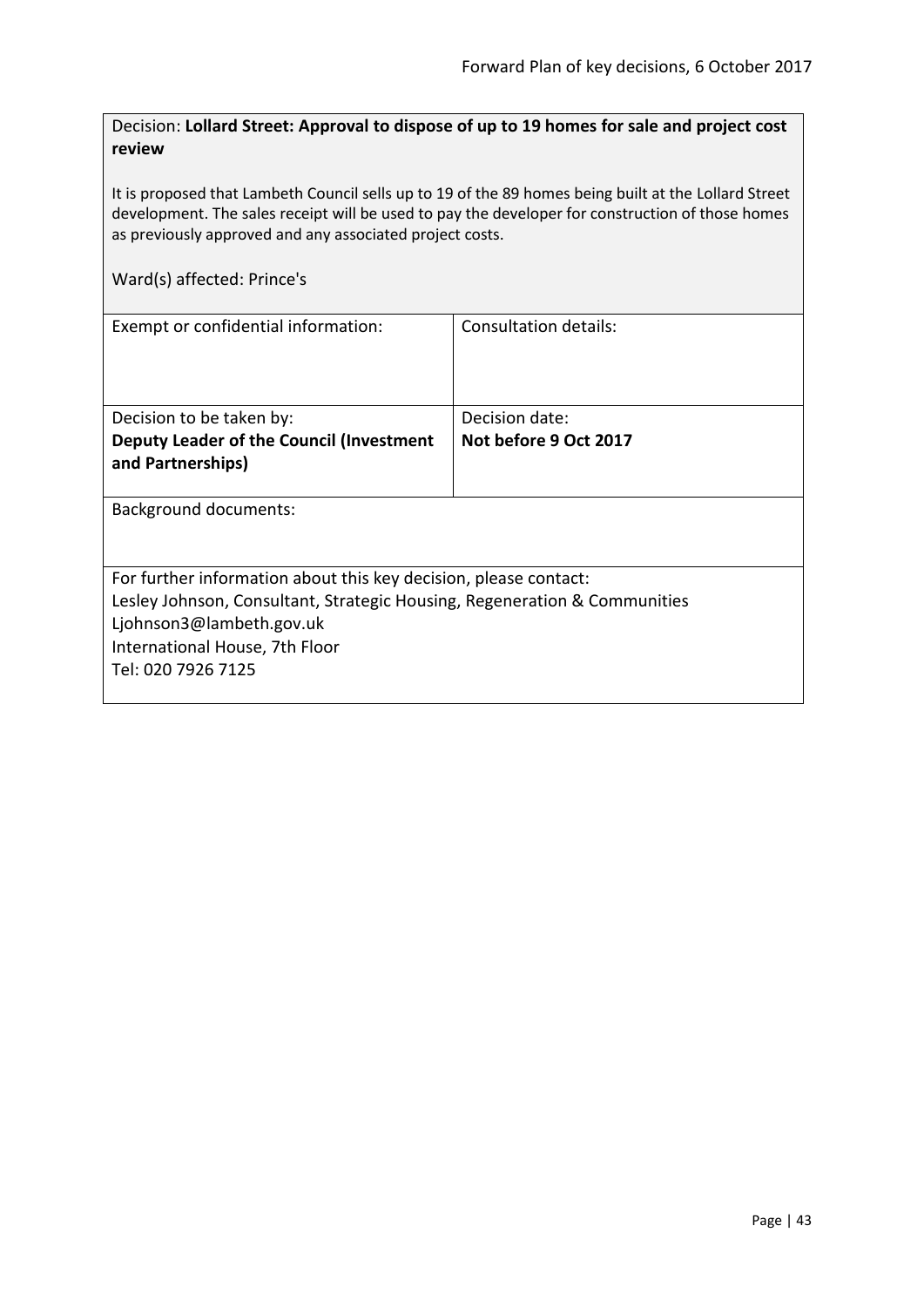|                                                                           | Decision: Your New Town Hall Lettings Policy |  |
|---------------------------------------------------------------------------|----------------------------------------------|--|
| To agree processes and procedures for the hire of rooms in the Town Hall. |                                              |  |
| Ward(s) affected:                                                         |                                              |  |
| Exempt or confidential information:                                       | Consultation details:                        |  |
|                                                                           |                                              |  |
| Decision date:<br>Decision to be taken by:                                |                                              |  |
| Deputy Leader of the Council (Investment<br>and Partnerships)             | Not before 16 Oct 2017                       |  |
| <b>Background documents:</b>                                              |                                              |  |
|                                                                           |                                              |  |
| For further information about this key decision, please contact:          |                                              |  |
| Jo Phillips, Head of Strategic Business Development                       |                                              |  |
| JPhillips@lambeth.gov.uk<br><b>Olive Morris House</b>                     |                                              |  |
| Tel: 020 7926 0473                                                        |                                              |  |
|                                                                           |                                              |  |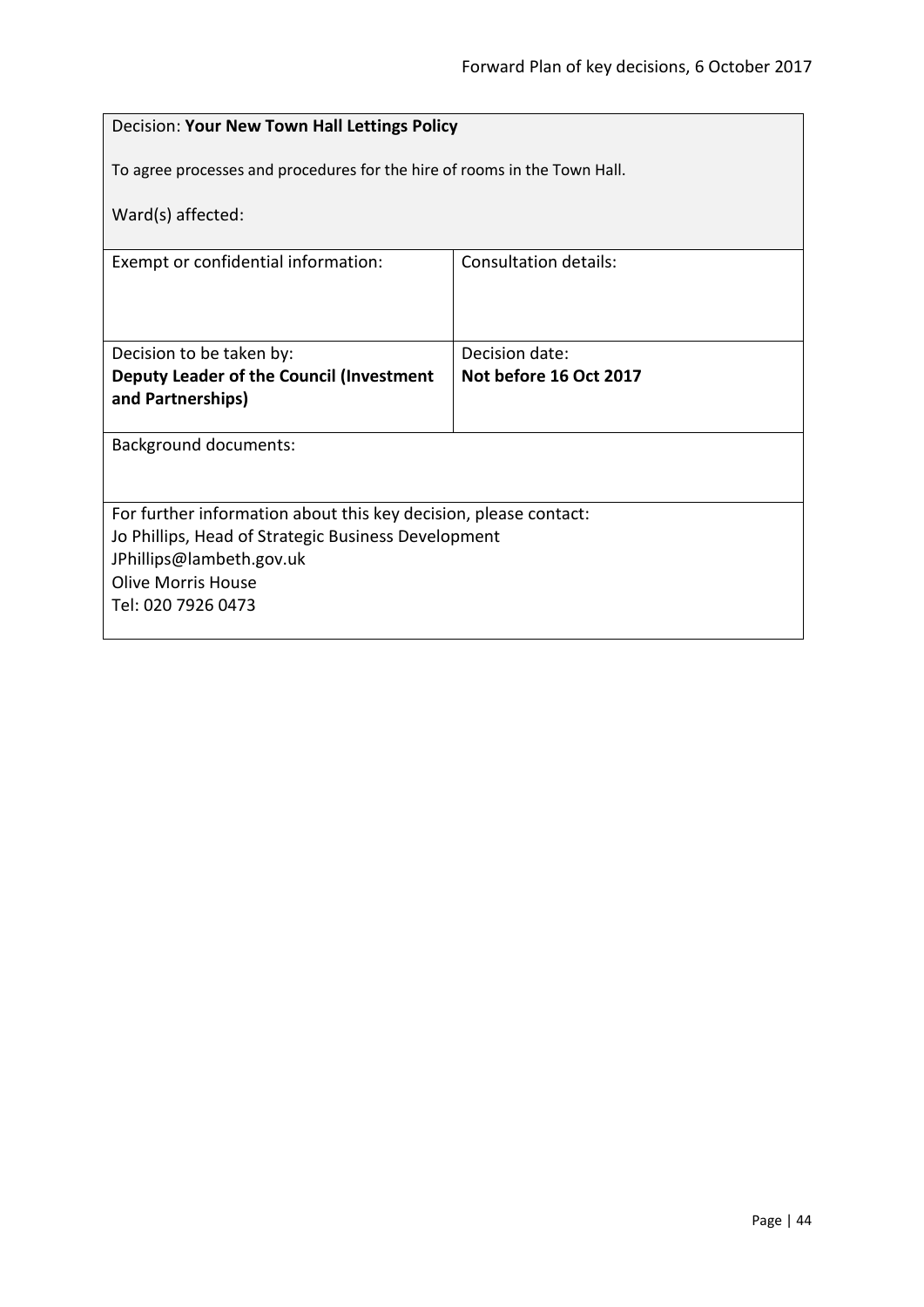Decision: **Contract extensions and variations for care and support services within Extra Care Housing**

The proposal was to extend both current contracts for the provision of care and support within extra care schemes for two years from 1st April 2015 to 31st March 2017.

Outcome-based models for extra care will be investigated in order to find one (or more) that provide the best value for both tenants and the council, while promoting community involvement both within and without the schemes. Various models are available and best practise in extra care is developing rapidly. A two year extension will allow time for a thorough investigation of these options and a procurement exercise.

| Exempt or confidential information:                              | Consultation details:<br>Discussion with ward councillors will take<br>place during the extension period. |
|------------------------------------------------------------------|-----------------------------------------------------------------------------------------------------------|
|                                                                  |                                                                                                           |
| Decision to be taken by:                                         | Decision date:                                                                                            |
| <b>Cabinet Member for Adult Social Care</b>                      | Not before 31 Oct 2016                                                                                    |
| <b>Background documents:</b>                                     |                                                                                                           |
| For further information about this key decision, please contact: |                                                                                                           |
| Ginny Hume, Commissioning Lead-Domiciliary Care                  |                                                                                                           |
| GHume@lambeth.gov.uk                                             |                                                                                                           |
| <b>Phoenix House</b>                                             |                                                                                                           |
| Tel: 020 7926 5178                                               |                                                                                                           |
|                                                                  |                                                                                                           |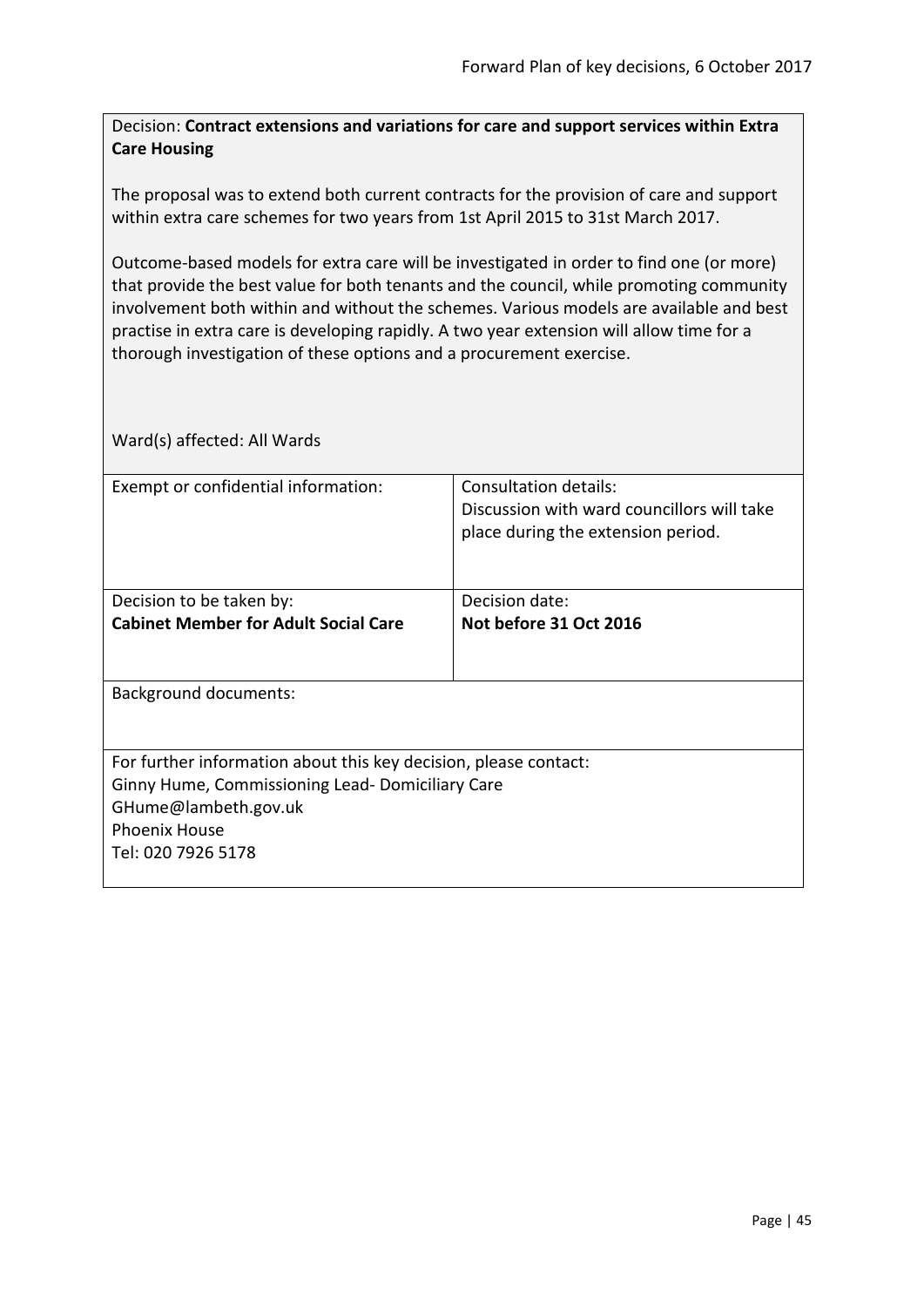| Decision: Appointment of Main Contractor for New Resource Centre for Adults with |
|----------------------------------------------------------------------------------|
| <b>Disabilities at Coburg Crescent</b>                                           |

Main Construction Contractor to be procured and appointed to deliver the new build, including a Day Centre, Community Space, Short-Term Accommodation, Long Term Accommodation and Shop.

| Exempt or confidential information:                              | Consultation details:  |
|------------------------------------------------------------------|------------------------|
| Decision to be taken by:                                         | Decision date:         |
| <b>Cabinet Member for Adult Social Care</b>                      | Not before 10 Apr 2017 |
|                                                                  |                        |
| <b>Background documents:</b>                                     |                        |
|                                                                  |                        |
| For further information about this key decision, please contact: |                        |
| Alex Kim, Assistant Project Manager, Neighbourhoods and Growth   |                        |
| AKim@lambeth.gov.uk                                              |                        |
| International House                                              |                        |
| Tel: 0207 926 9753                                               |                        |
|                                                                  |                        |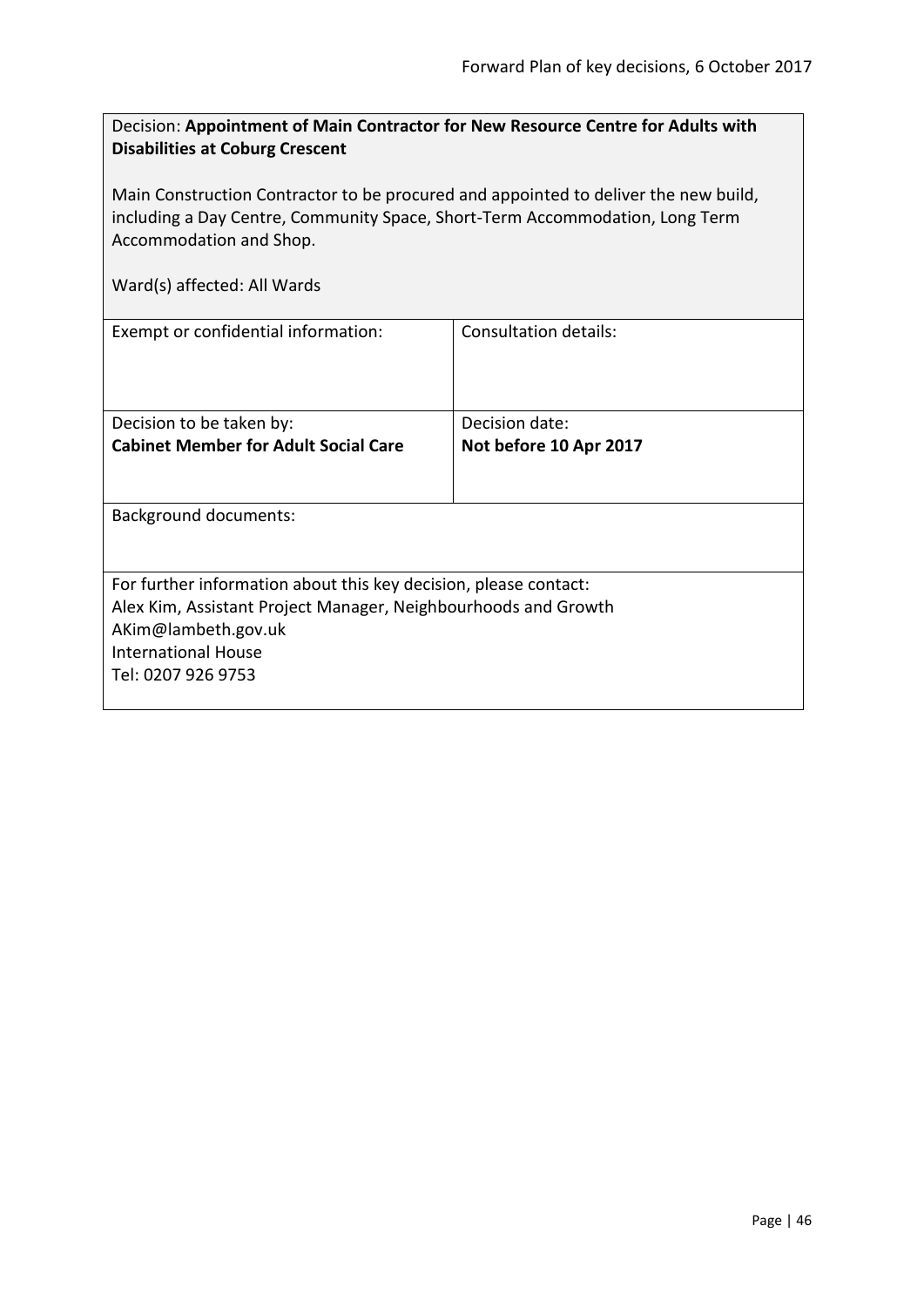## Decision: **Care and Support at Bankhouse – a Newly Developed Extra Care Scheme**

The proposed decision is to finalise the negotiations begun in 2012 to appoint One Housing Group as the provider of care and support at Bankhouse, a newly developed extra care scheme.

The contract will be for a period of 2 years, with a potential extension period of 1 year and with a cost of approximately £610,000 per annum when the scheme is at full operation.

The care and support service will be funded from existing adult social care budgets.

Ward(s) affected: Prince's

| Exempt or confidential information:                              | Consultation details: |
|------------------------------------------------------------------|-----------------------|
|                                                                  |                       |
|                                                                  |                       |
| Decision to be taken by:                                         | Decision date:        |
| <b>Cabinet Member for Adult Social Care</b>                      | Not before 4 Sep 2017 |
|                                                                  |                       |
|                                                                  |                       |
| <b>Background documents:</b>                                     |                       |
|                                                                  |                       |
| For further information about this key decision, please contact: |                       |
| Helen Bolger, Strategic Commissioning Manager                    |                       |
|                                                                  |                       |
| 3rd Floor, Phoenix House                                         |                       |
| Tel: 020 7926 2724                                               |                       |
|                                                                  |                       |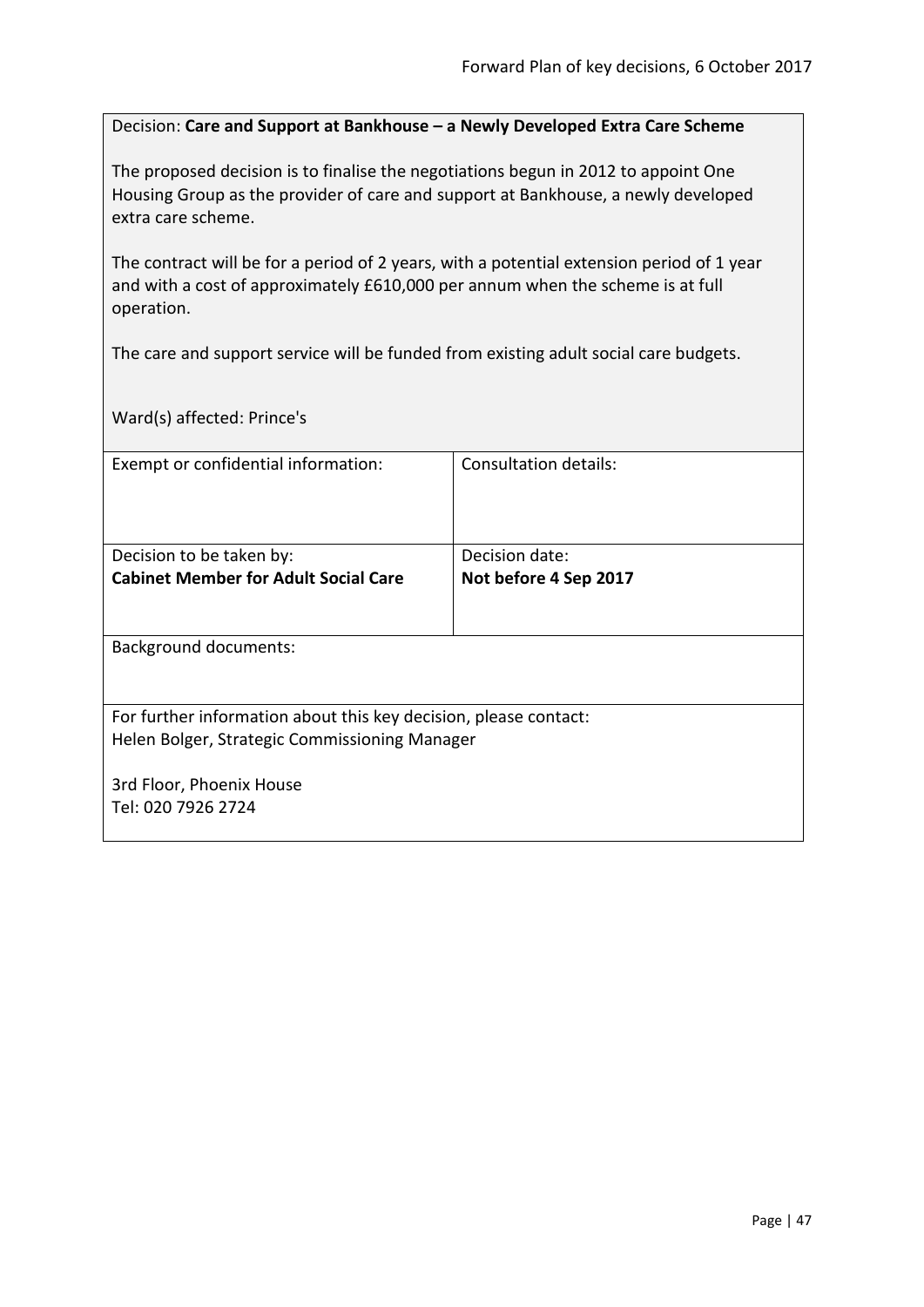Decision: **Phase 1 of the Lambeth Early Action Partnership (LEAP) Capital Works Programme.**

To award a contract to carry out construction works at nine early years premises as part of Phase 1 of the Lambeth Early Action Partnership (Leap) Capital Work Programme on the basis of a maximum contract sum which is £1,498,123.

Ward(s) affected: Coldharbour; Stockwell; Tulse Hill; Vassall

| Consultation details:                                            |  |  |
|------------------------------------------------------------------|--|--|
|                                                                  |  |  |
| Decision date:                                                   |  |  |
| Not before 30 Aug 2016                                           |  |  |
|                                                                  |  |  |
| <b>Background documents:</b>                                     |  |  |
| For further information about this key decision, please contact: |  |  |
| Rosemary Mann                                                    |  |  |
|                                                                  |  |  |
|                                                                  |  |  |
|                                                                  |  |  |
|                                                                  |  |  |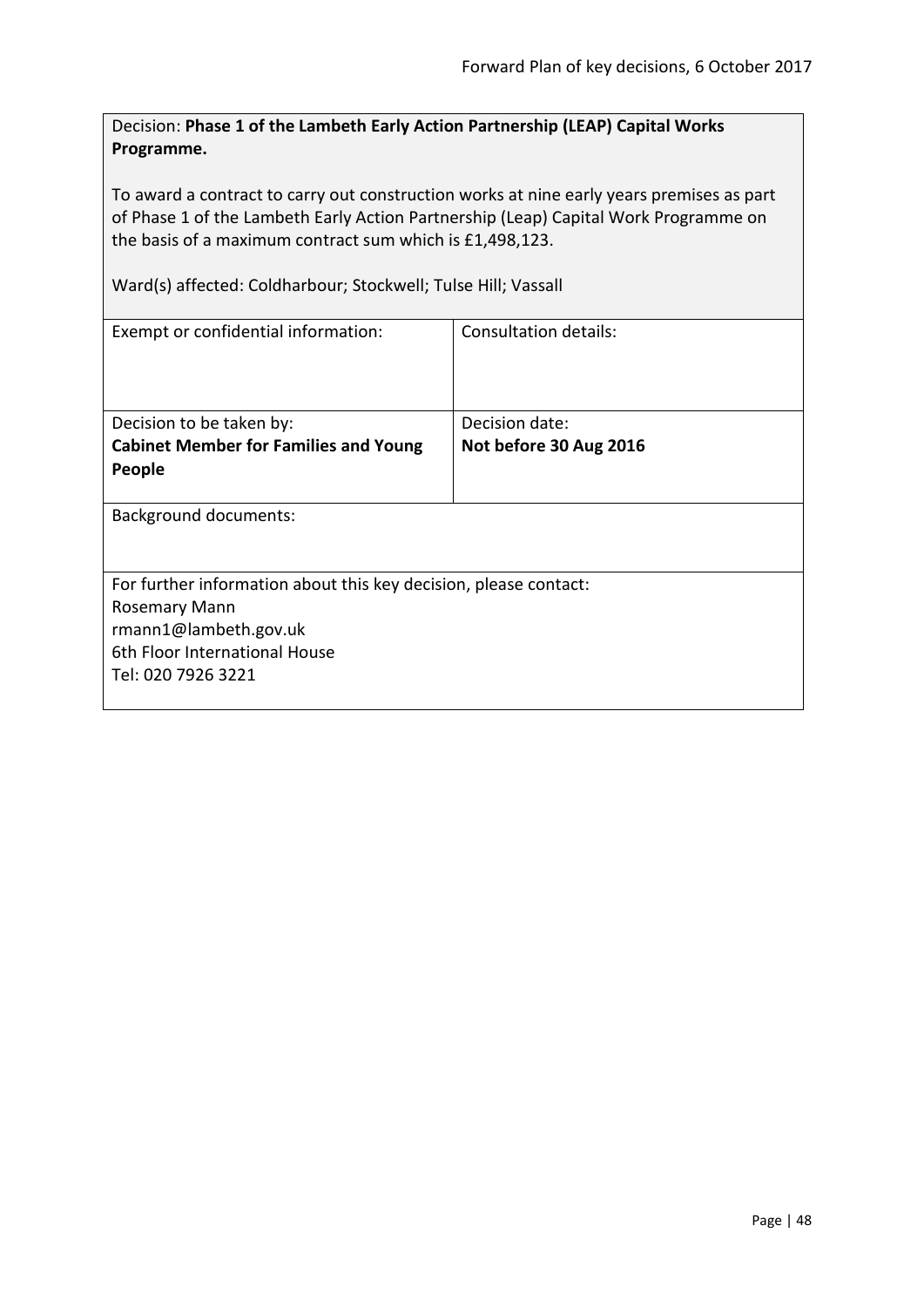| <b>Decision: Commercial Waste Options</b>                                                            |                              |  |
|------------------------------------------------------------------------------------------------------|------------------------------|--|
| Review of options for future model of commercial waste services                                      |                              |  |
| Ward(s) affected: All Wards                                                                          |                              |  |
| Exempt or confidential information:                                                                  | <b>Consultation details:</b> |  |
|                                                                                                      |                              |  |
| Decision to be taken by:                                                                             | Decision date:               |  |
| <b>Cabinet Member for Housing and</b>                                                                | Not before 21 Nov 2016       |  |
| <b>Environment</b>                                                                                   |                              |  |
| <b>Background documents:</b>                                                                         |                              |  |
|                                                                                                      |                              |  |
| For further information about this key decision, please contact:                                     |                              |  |
| Michael C Clarke, Public Environment Manager                                                         |                              |  |
| mcclarke@lambeth.gov.uk<br>1st Floor, Service Team House, 185-205 Shakespeare Road, London, SE24 0PZ |                              |  |
| Tel: 020 7926 0528                                                                                   |                              |  |
|                                                                                                      |                              |  |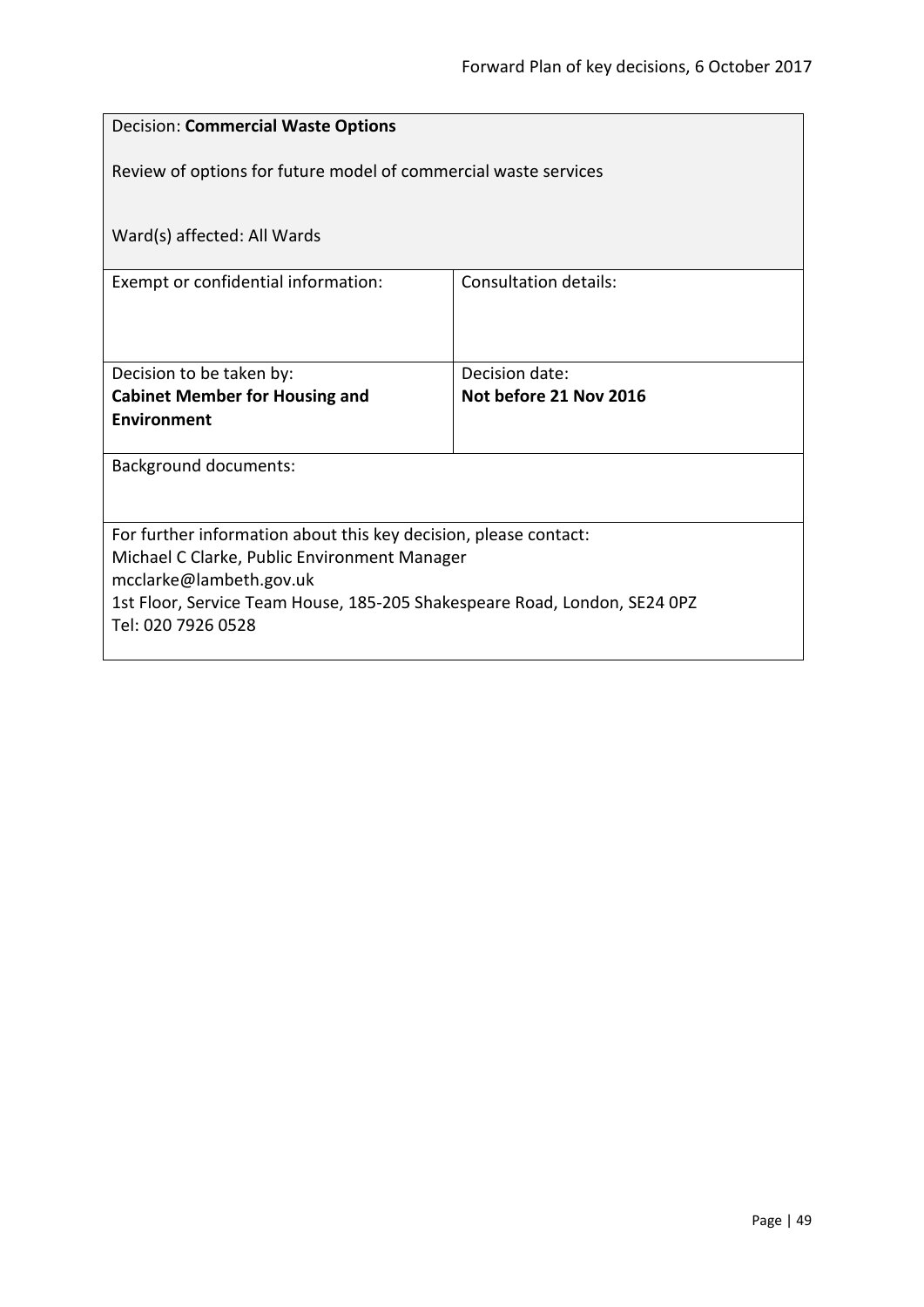### Decision: **Appointment of a contractor to deliver cycle parking in Lambeth**

To contact a provider for the cycle parking scheme in Lambeth, which is capital funded and has a value of around £1.8mil to deliver over a four year period. The scheme consists of two lots, namely Lot 1 which covers implementing closed and secure cycle parking units, as well as Sheffield stands, and Lot 2 which covers ongoing maintenance of the units and stands.

| Exempt or confidential information:                              | Consultation details:  |
|------------------------------------------------------------------|------------------------|
| Decision to be taken by:                                         | Decision date:         |
| <b>Cabinet Member for Housing and</b>                            | Not before 13 Feb 2017 |
| Environment                                                      |                        |
| <b>Background documents:</b>                                     |                        |
| For further information about this key decision, please contact: |                        |
| Raj Mistry, Director of Envrionment                              |                        |
| rmistry@lambeth.gov.uk                                           |                        |
| <b>Blue Star House</b>                                           |                        |
| Tel: 020 7926 6263                                               |                        |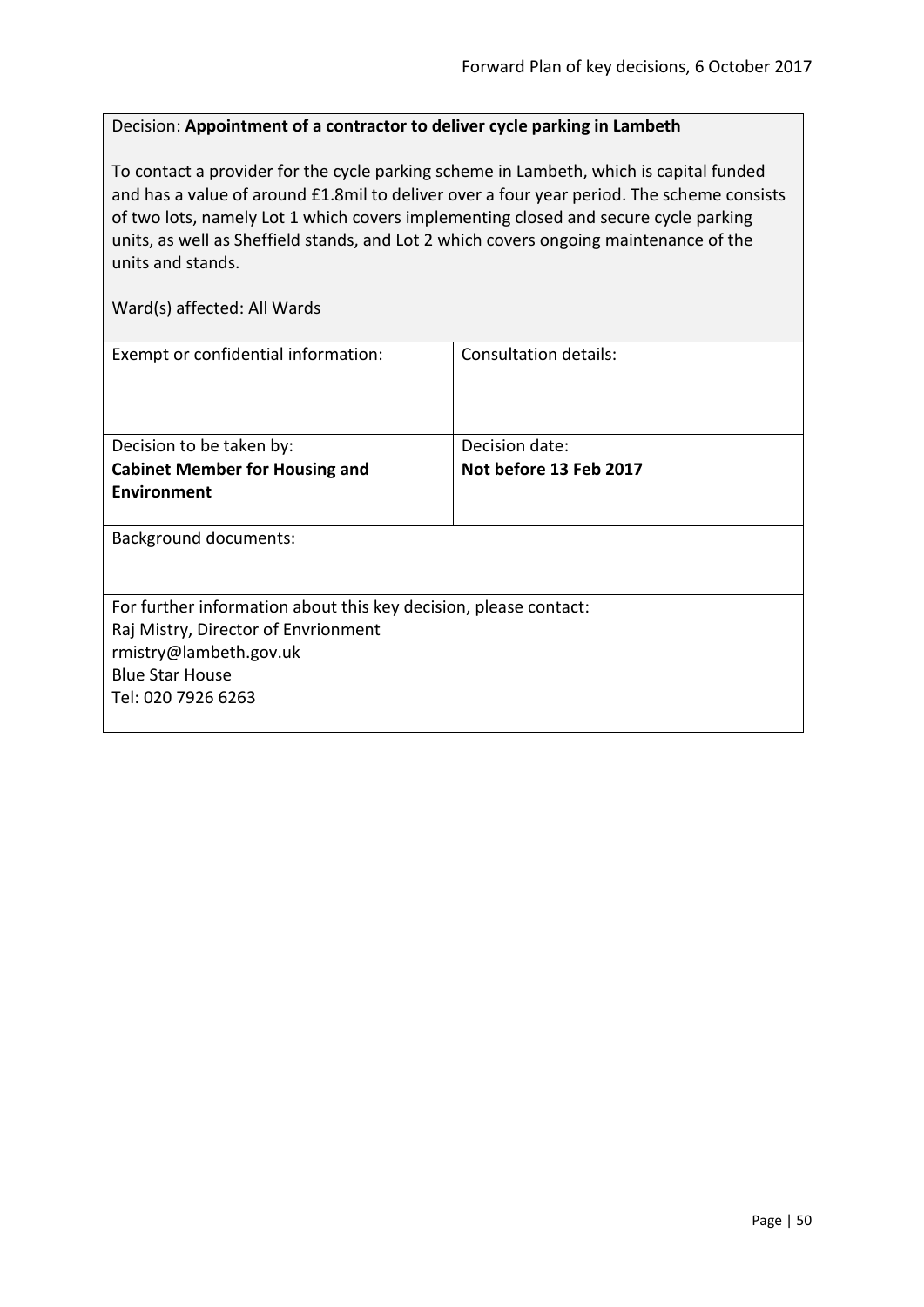| Decision: Asbestos Surveys and Removals                                              |                                          |  |
|--------------------------------------------------------------------------------------|------------------------------------------|--|
| To appoint a contractor to undertake surveys and removals.                           |                                          |  |
| Ward(s) affected: All Wards                                                          |                                          |  |
| Exempt or confidential information:                                                  | Consultation details:                    |  |
|                                                                                      |                                          |  |
| Decision to be taken by:<br><b>Cabinet Member for Housing and</b>                    | Decision date:<br>Not before 10 Apr 2017 |  |
| <b>Fnvironment</b>                                                                   |                                          |  |
| <b>Background documents:</b>                                                         |                                          |  |
|                                                                                      |                                          |  |
| For further information about this key decision, please contact:                     |                                          |  |
| Neil Wightman, Director of Housing Services                                          |                                          |  |
| NWightman@lambeth.gov.uk<br>1st Floor, Blue Star House, Stockwell Road, Brixton, SW9 |                                          |  |
| Tel: 020 7926 7051                                                                   |                                          |  |
|                                                                                      |                                          |  |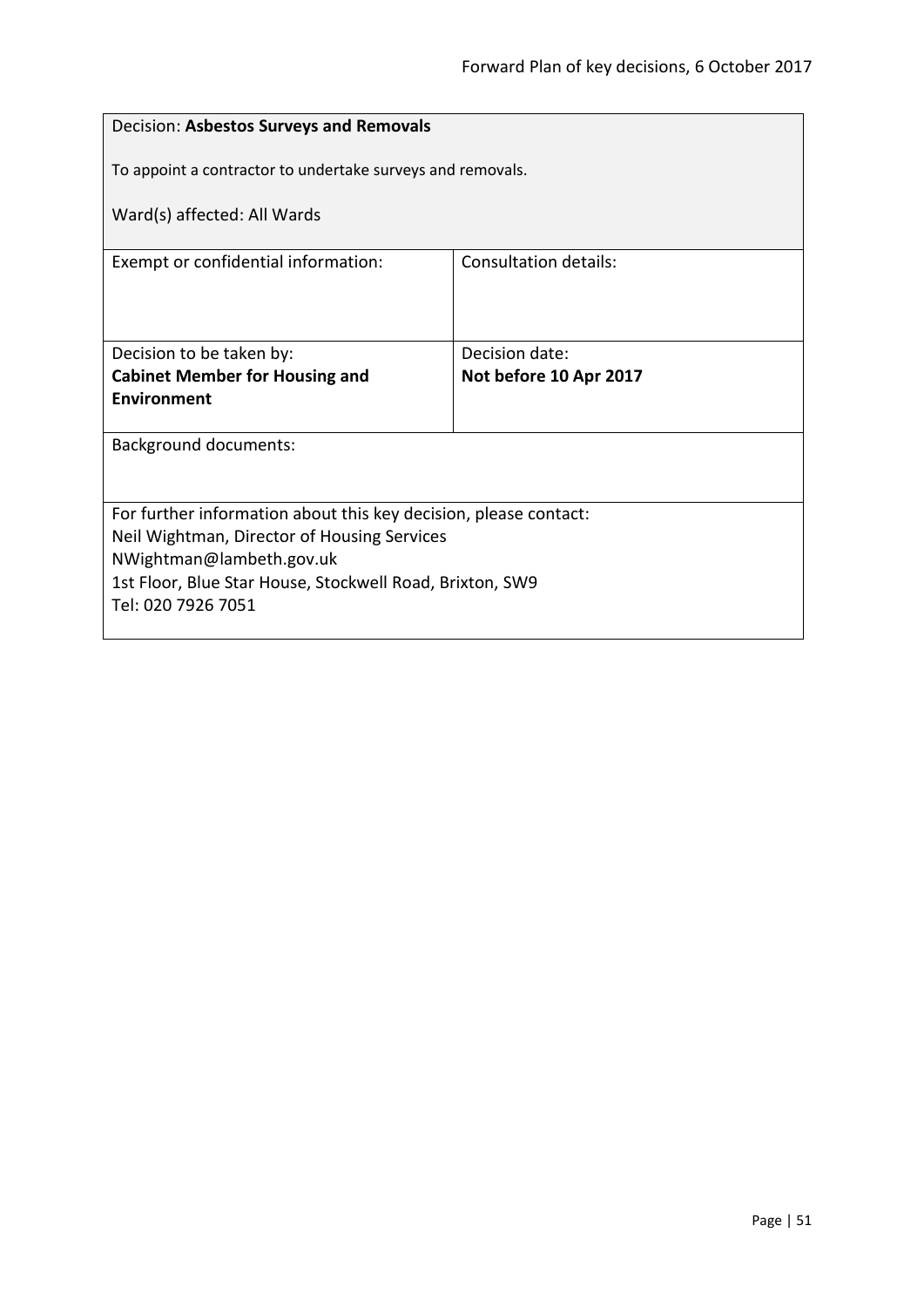| <b>Decision: Project Engineering Services</b>                                                                                                                                     |                              |  |
|-----------------------------------------------------------------------------------------------------------------------------------------------------------------------------------|------------------------------|--|
| Ward(s) affected: All Wards                                                                                                                                                       |                              |  |
| Exempt or confidential information:                                                                                                                                               | <b>Consultation details:</b> |  |
| Decision to be taken by:                                                                                                                                                          | Decision date:               |  |
| <b>Cabinet Member for Housing and</b>                                                                                                                                             | 6 Oct 2017                   |  |
| <b>Environment</b>                                                                                                                                                                |                              |  |
| <b>Background documents:</b>                                                                                                                                                      |                              |  |
| For further information about this key decision, please contact:<br>Raj Mistry, Director of Envrionment<br>rmistry@lambeth.gov.uk<br><b>Blue Star House</b><br>Tel: 020 7926 6263 |                              |  |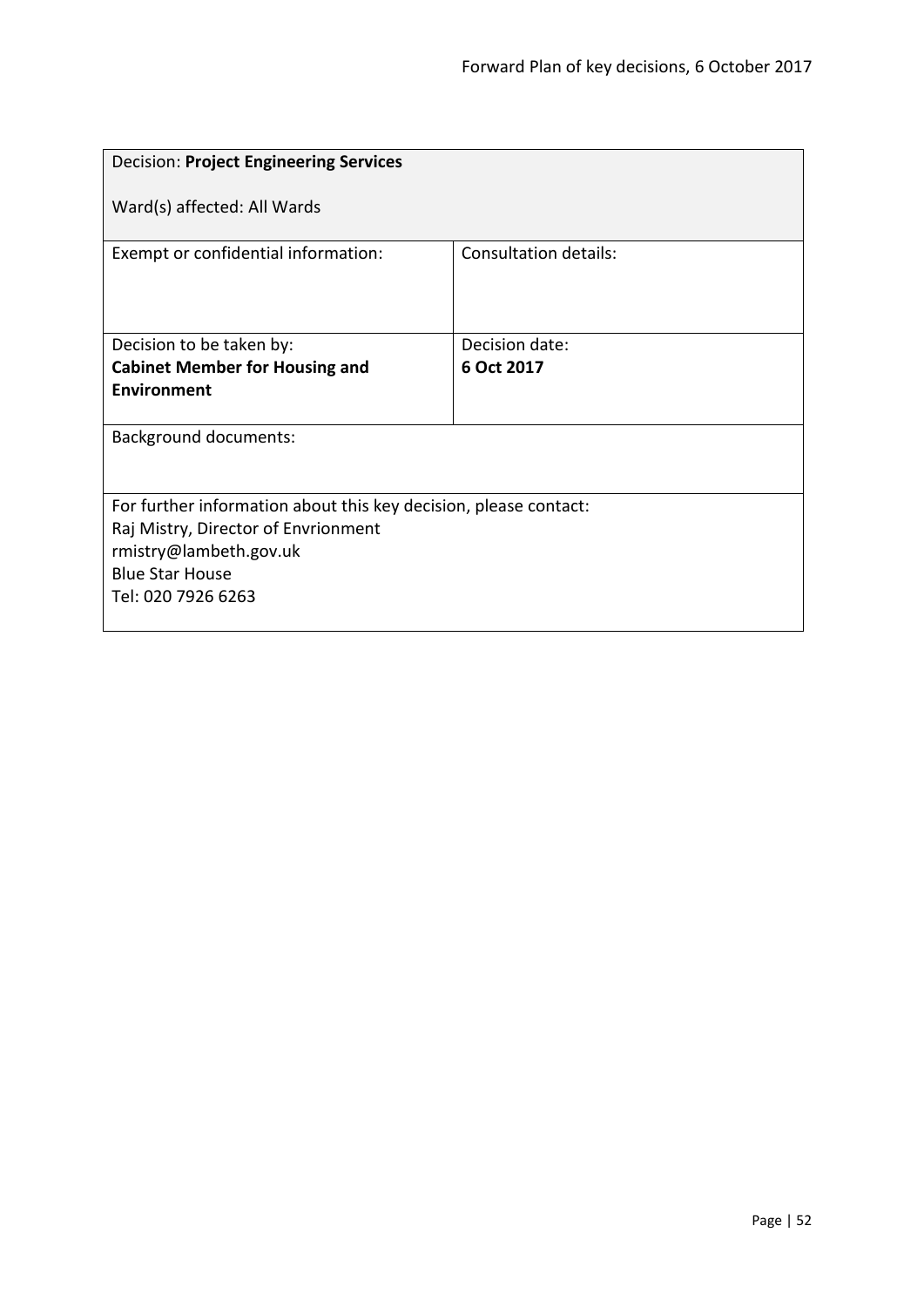| Decision: Floating car clubs                                                                                                                                           |                        |  |
|------------------------------------------------------------------------------------------------------------------------------------------------------------------------|------------------------|--|
| To establish a trial for the "floating" car club provision in the borough and the<br>appointment of a provider for the trial period.                                   |                        |  |
| Ward(s) affected: All Wards                                                                                                                                            |                        |  |
| Exempt or confidential information:                                                                                                                                    | Consultation details:  |  |
| Decision to be taken by:                                                                                                                                               | Decision date:         |  |
| <b>Cabinet Member for Housing and</b><br><b>Environment</b>                                                                                                            | Not before 12 Jun 2017 |  |
| <b>Background documents:</b>                                                                                                                                           |                        |  |
| For further information about this key decision, please contact:<br>Simon Phillips, Transport Manager - Planning, Transport & Development<br>SPhillips2@lambeth.gov.uk |                        |  |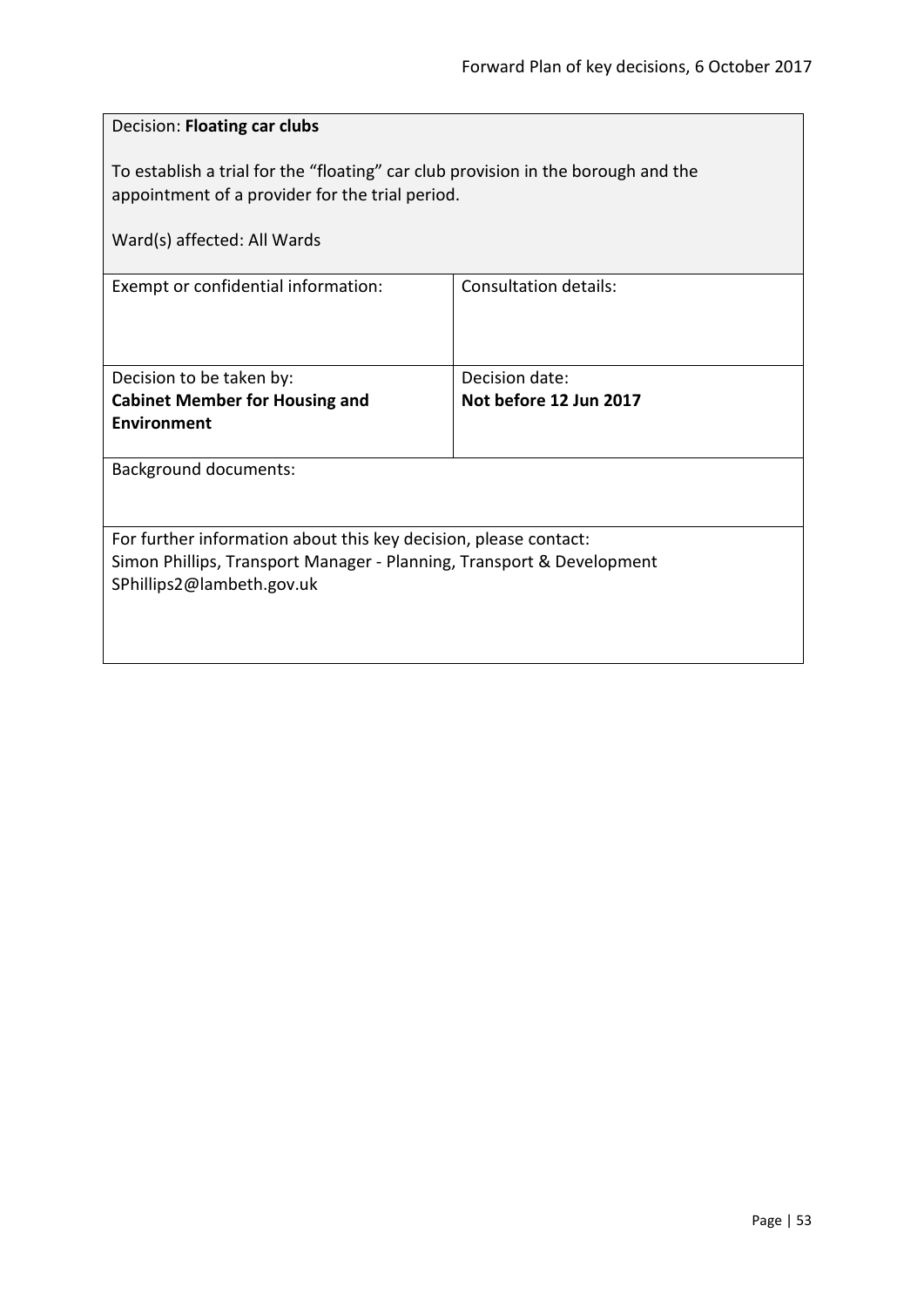| Decision: Electric vehicle charging infrastructure                                                                                                                     |                              |  |
|------------------------------------------------------------------------------------------------------------------------------------------------------------------------|------------------------------|--|
| To appoint a provider to provide and manage on-street electric vehicle charging<br>infrastructure.                                                                     |                              |  |
| Ward(s) affected: All Wards                                                                                                                                            |                              |  |
| Exempt or confidential information:                                                                                                                                    | <b>Consultation details:</b> |  |
| Decision to be taken by:                                                                                                                                               | Decision date:               |  |
| <b>Cabinet Member for Housing and</b>                                                                                                                                  | Not before 19 Jun 2017       |  |
| <b>Environment</b>                                                                                                                                                     |                              |  |
| <b>Background documents:</b>                                                                                                                                           |                              |  |
| For further information about this key decision, please contact:<br>Simon Phillips, Transport Manager - Planning, Transport & Development<br>SPhillips2@lambeth.gov.uk |                              |  |
|                                                                                                                                                                        |                              |  |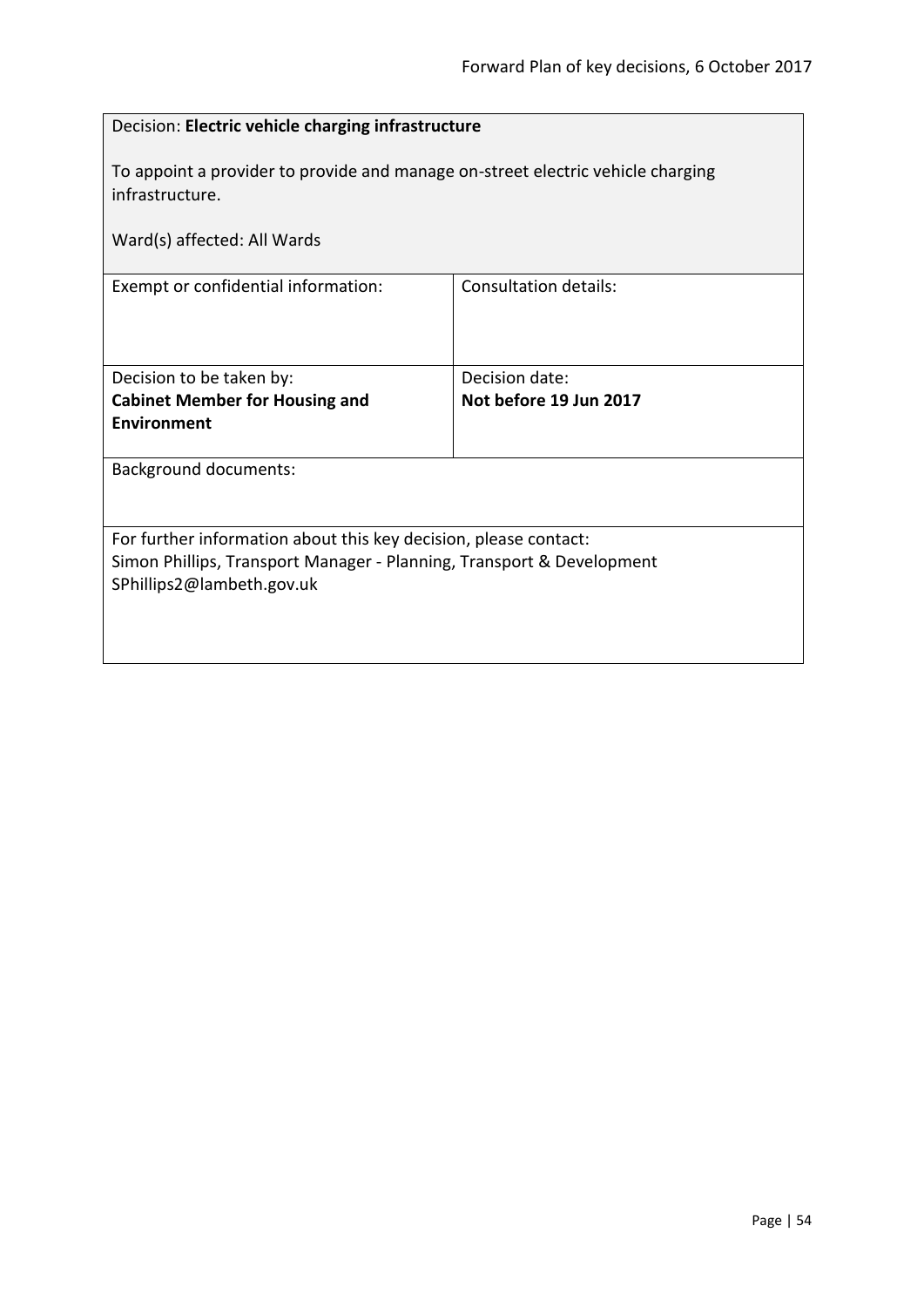| Decision: Hubert Grove Footbridge Refurbishment/Repair Works 2017-19                                      |                        |  |
|-----------------------------------------------------------------------------------------------------------|------------------------|--|
| To approve Community Infrastructure Levy (CIL) funding of £850,000 to replace Hubert Grove<br>Footbridge. |                        |  |
| Ward(s) affected: Ferndale; Larkhall                                                                      |                        |  |
| Exempt or confidential information:                                                                       | Consultation details:  |  |
|                                                                                                           |                        |  |
| Decision to be taken by:                                                                                  | Decision date:         |  |
| <b>Cabinet Member for Housing and</b>                                                                     | Not before 18 Sep 2017 |  |
| <b>Environment</b>                                                                                        |                        |  |
| <b>Background documents:</b>                                                                              |                        |  |
|                                                                                                           |                        |  |
| For further information about this key decision, please contact:                                          |                        |  |
| Raj Mistry, Director of Envrionment                                                                       |                        |  |
| rmistry@lambeth.gov.uk                                                                                    |                        |  |
| <b>Blue Star House</b>                                                                                    |                        |  |
| Tel: 020 7926 6263                                                                                        |                        |  |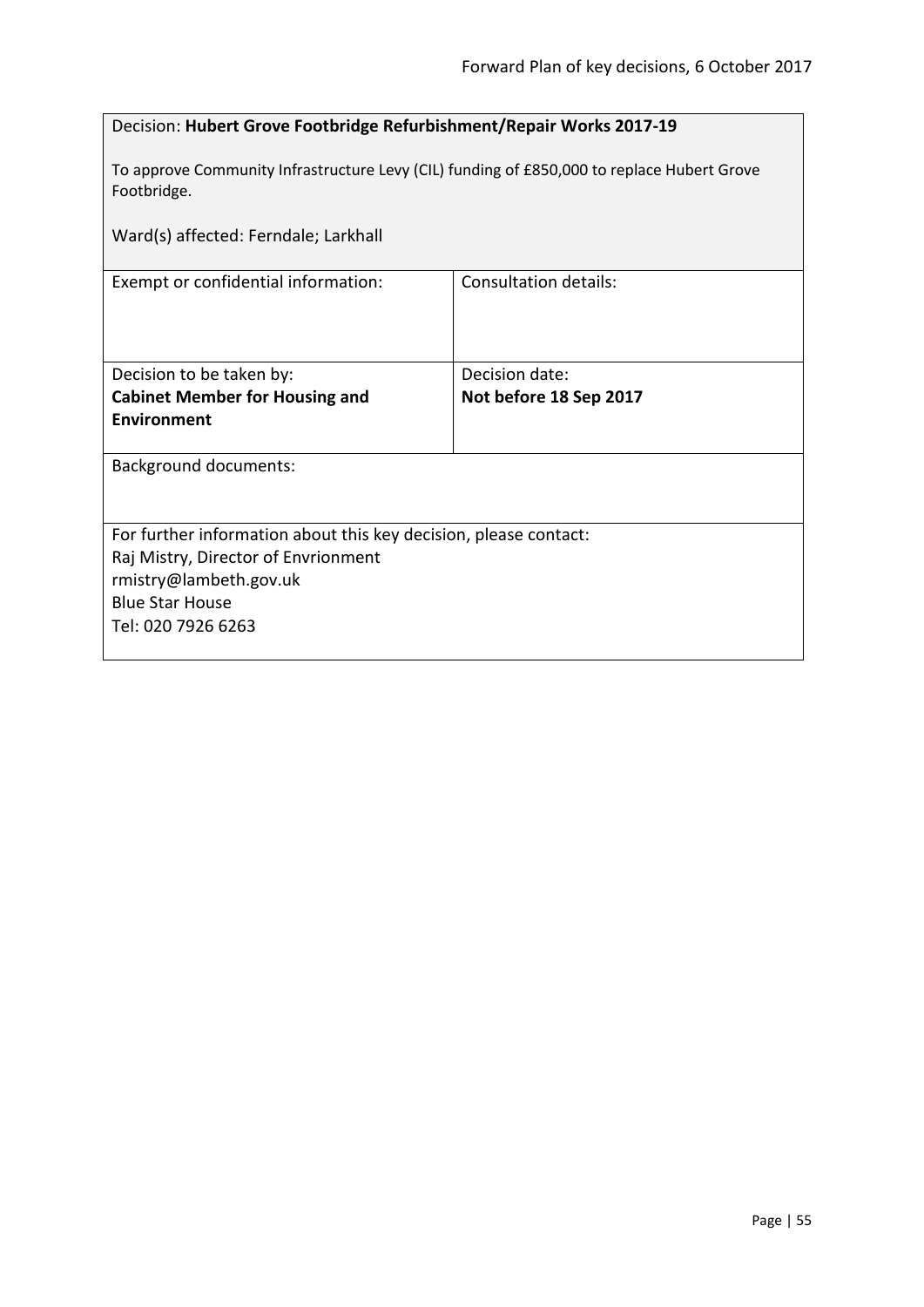| Decision: Commencement of formal consultation on the proposed transfer of Lambeth |
|-----------------------------------------------------------------------------------|
| HRA properties in the London Boroughs of Bromley, Croydon, Merton and Sutton      |

To seek resident consultation with residents of the properties on the transfer of their homes to a local housing association.

Ward(s) affected: All Wards

Exempt or confidential information: Consultation details:

| Decision to be taken by:              | Decision date:        |
|---------------------------------------|-----------------------|
| <b>Cabinet Member for Housing and</b> | Not before 9 Oct 2017 |
| Environment                           |                       |
|                                       |                       |

Background documents:

For further information about this key decision, please contact:

Mandy Green (Associate Director Commissioning), Assistant Director Accommodation & Property

mgreen3@lambeth.gov.uk

Tel: 02079267020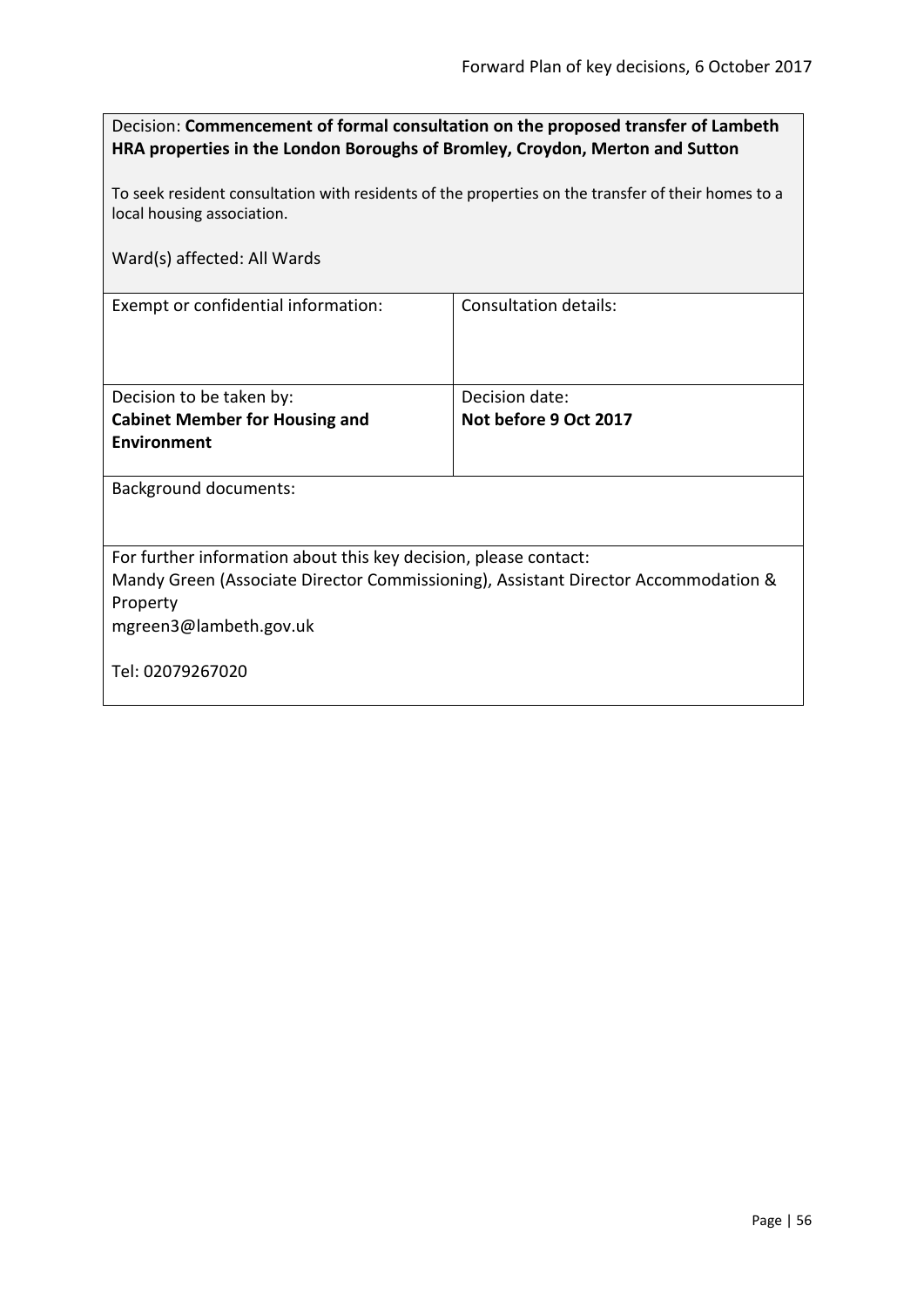# Decision: **Quietway 7 – (Elephant & Castle to Crystal Palace)**

To agree that contracts at an estimated cost of £850,000 be entered into in order to construct the Elephant and Castle to Crystal Palace Quietway proposals in Lambeth, subject to statutory procedures, detailed design, traffic modelling and a safety review.

| Ward(s) affected: Gipsy Hill; Thurlow Park                                                                                                                                                                                                       |                        |  |
|--------------------------------------------------------------------------------------------------------------------------------------------------------------------------------------------------------------------------------------------------|------------------------|--|
| Exempt or confidential information:                                                                                                                                                                                                              | Consultation details:  |  |
| Decision to be taken by:                                                                                                                                                                                                                         | Decision date:         |  |
| <b>Cabinet Member for Housing and</b>                                                                                                                                                                                                            | Not before 16 Oct 2017 |  |
| Environment                                                                                                                                                                                                                                      |                        |  |
| <b>Background documents:</b>                                                                                                                                                                                                                     |                        |  |
| For further information about this key decision, please contact:<br>Andrew Burton, Head of Capital Programmes and Highways<br>ABurton@lambeth.gov.uk<br>5th Floor Blue Star House, 234-244 Stockwell Road, London, SW9 9SP<br>Tel: 0207 926 6221 |                        |  |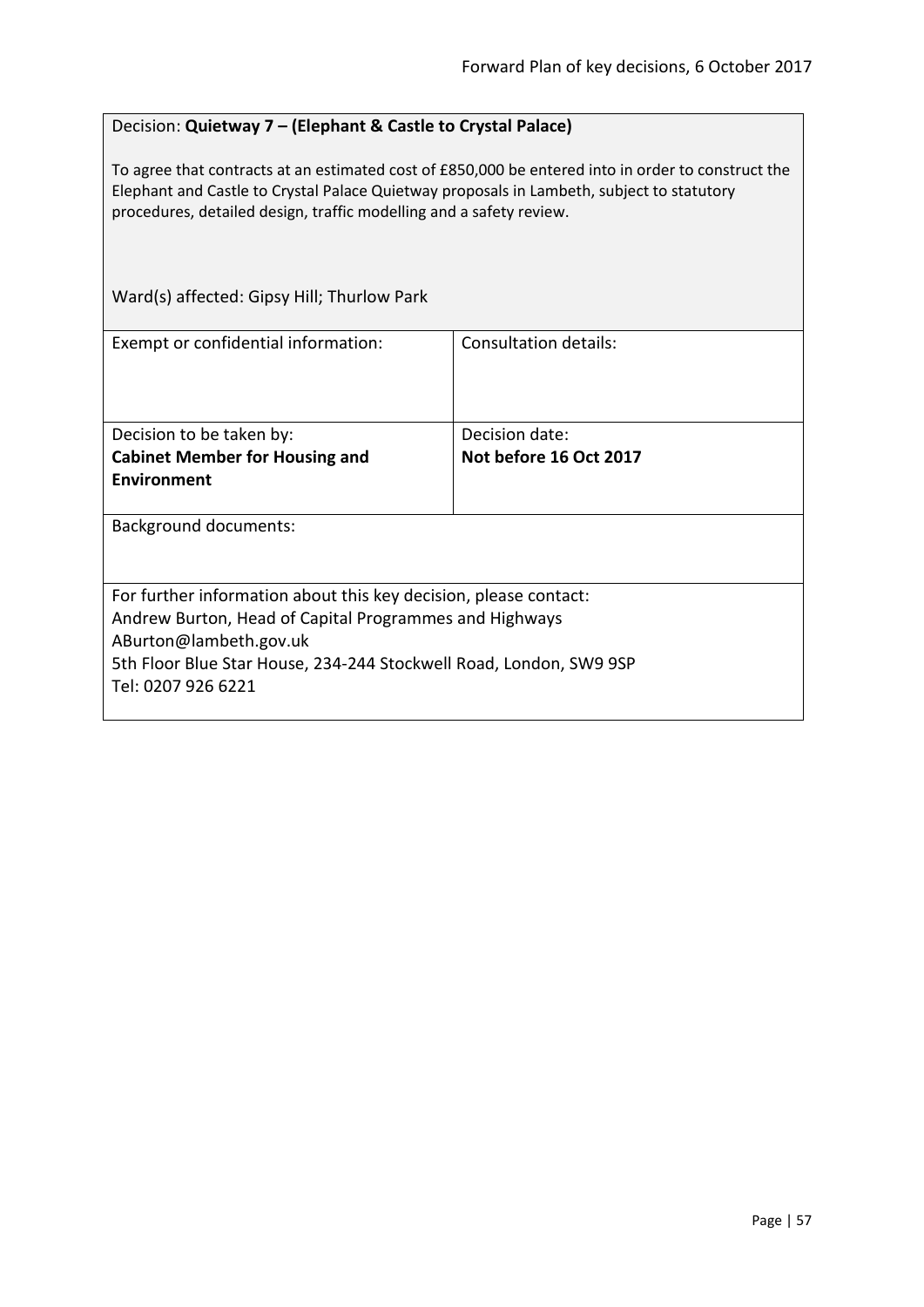| Decision: Regenter Myatts Field North Settlement Agreement                                                                       |                              |  |
|----------------------------------------------------------------------------------------------------------------------------------|------------------------------|--|
| Confirmation of settlement agreed in principle with Regenter in relation to Vacant Possession<br>claims and roads refurbishment. |                              |  |
| Ward(s) affected: Vassall                                                                                                        |                              |  |
| Exempt or confidential information:                                                                                              | <b>Consultation details:</b> |  |
|                                                                                                                                  |                              |  |
| Decision to be taken by:                                                                                                         | Decision date:               |  |
| <b>Cabinet Member for Housing and</b>                                                                                            | Not before 6 Nov 2017        |  |
| Environment                                                                                                                      |                              |  |
| <b>Background documents:</b>                                                                                                     |                              |  |
|                                                                                                                                  |                              |  |
| For further information about this key decision, please contact:                                                                 |                              |  |
| Stephanie Hudson, PFI Client Manager                                                                                             |                              |  |
| SHudson2@lambeth.gov.uk                                                                                                          |                              |  |
| 3rd Floor, Hambrook House<br>Tel: 020 7926 3727                                                                                  |                              |  |
|                                                                                                                                  |                              |  |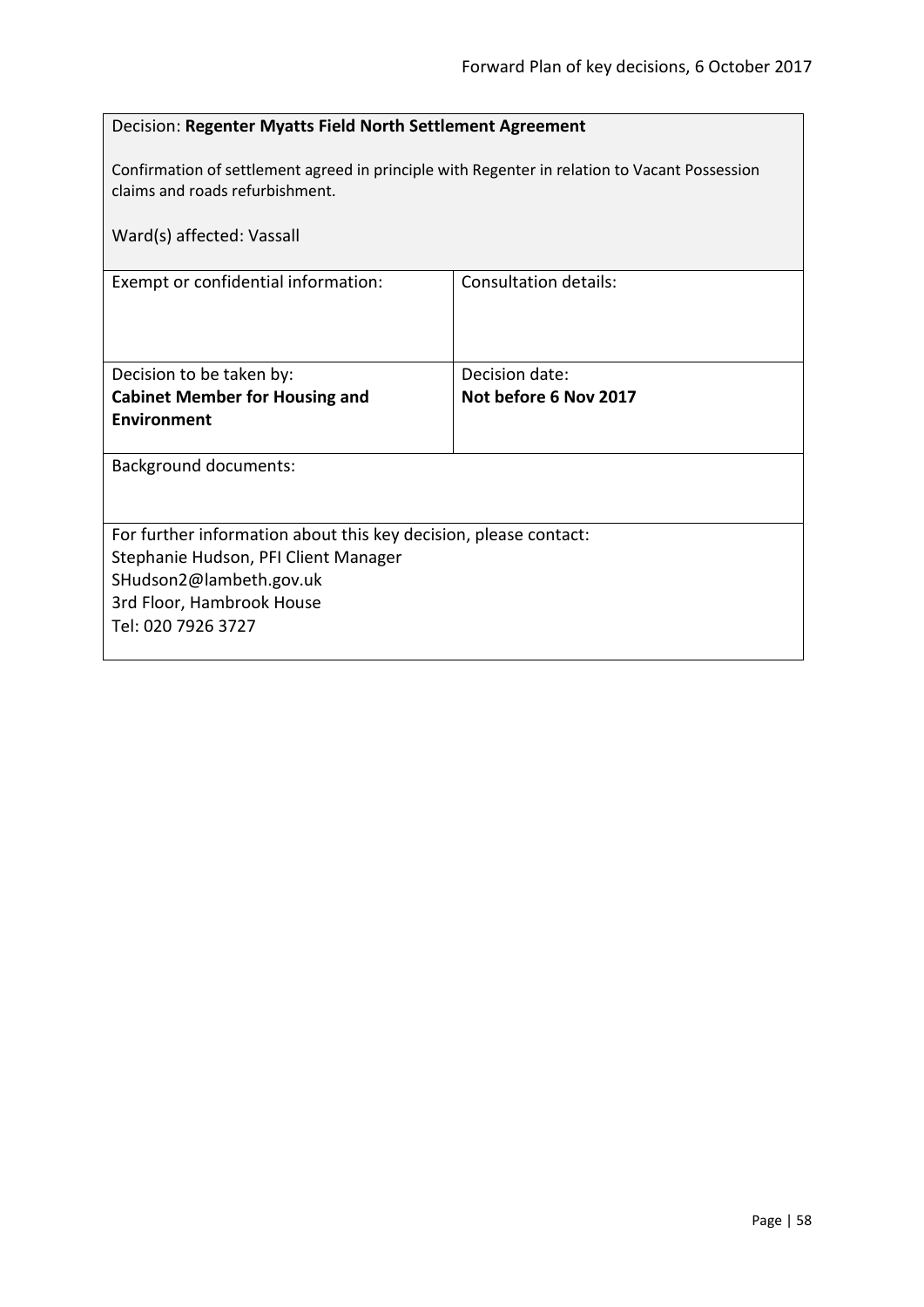| Decision: Mental Health Accommodation and Community Support contract.             |                        |  |
|-----------------------------------------------------------------------------------|------------------------|--|
|                                                                                   |                        |  |
| Extension of the Mental Health Accommodation and Community Support contract.      |                        |  |
| Ward(s) affected: All Wards                                                       |                        |  |
| Exempt or confidential information:                                               | Consultation details:  |  |
|                                                                                   |                        |  |
| Decision to be taken by:                                                          | Decision date:         |  |
| <b>Cabinet Member for Healthier and</b>                                           | Not before 26 Jun 2015 |  |
| <b>Stronger Communities (job-share)</b>                                           |                        |  |
| <b>Background documents:</b>                                                      |                        |  |
|                                                                                   |                        |  |
| For further information about this key decision, please contact:                  |                        |  |
| denisorourke@nhs.net                                                              |                        |  |
|                                                                                   |                        |  |
|                                                                                   |                        |  |
| Denis O'Rourke, Assistant Director Integrated Commissioning - Adult Mental Health |                        |  |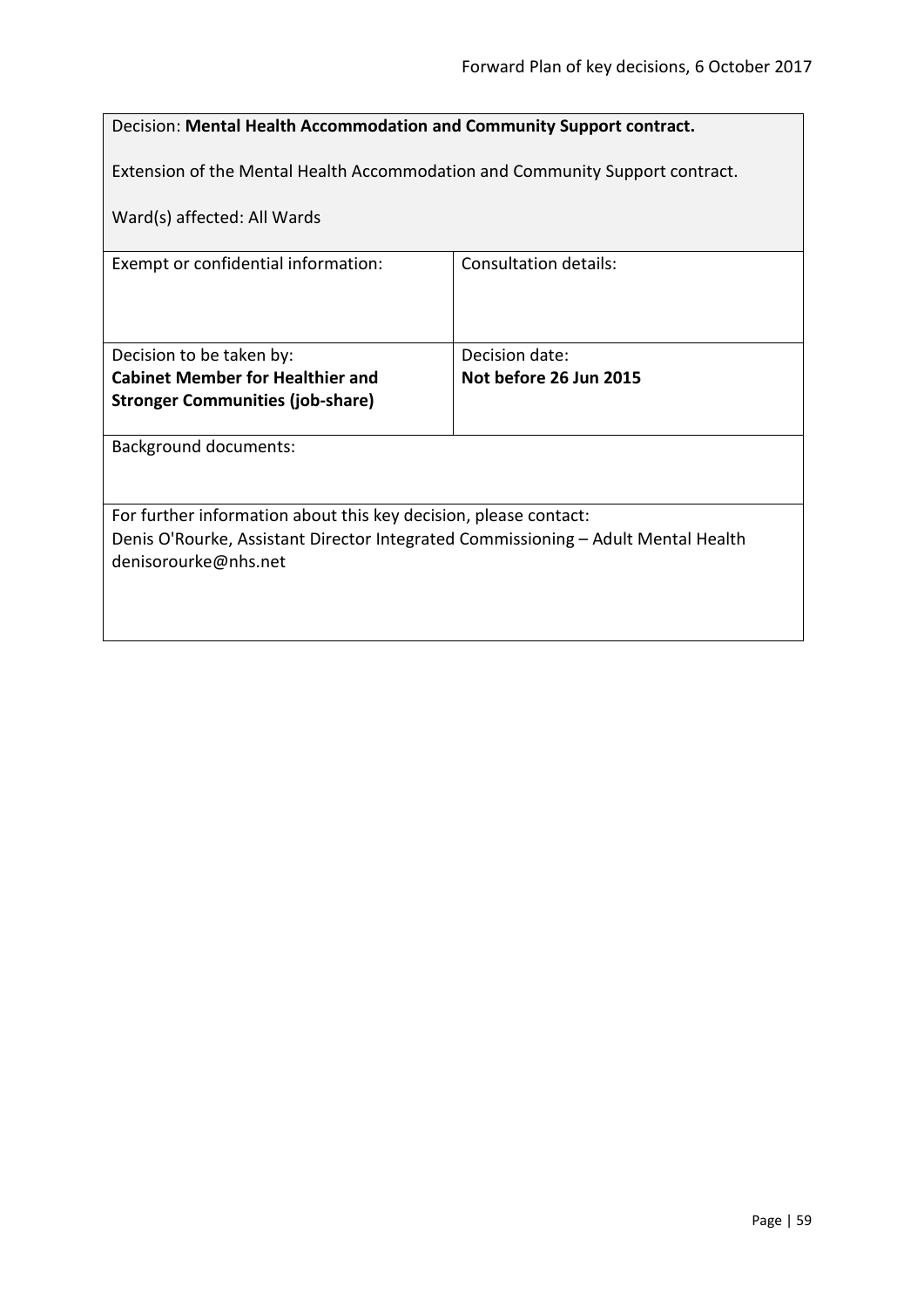Decision: **Extension to pilot level 3 specialist weight management service for children**

Decision to extend the above contract for 2 years. This contract is part of a healthy weight programme that was set up as a pilot following a tender that was carried out in 2011. The pilot will be evaluated over the next year and a tender will be carried out again in 2016 (for the full healthy weight programme) following analysis of the findings from the evaluation.

| Exempt or confidential information:                              | Consultation details:<br>Qualitative data is being captured through<br>the evaluation. Programme participants<br>provide feedback following their<br>involvement. Relevant professionals and<br>stakeholders will be consulted during the<br>evaluation and during the tender process<br>which will be carried out in 2016. |
|------------------------------------------------------------------|-----------------------------------------------------------------------------------------------------------------------------------------------------------------------------------------------------------------------------------------------------------------------------------------------------------------------------|
| Decision to be taken by:                                         | Decision date:                                                                                                                                                                                                                                                                                                              |
| <b>Cabinet Member for Healthier and</b>                          | Not before 26 Jun 2015                                                                                                                                                                                                                                                                                                      |
| <b>Stronger Communities (job-share)</b>                          |                                                                                                                                                                                                                                                                                                                             |
| <b>Background documents:</b>                                     |                                                                                                                                                                                                                                                                                                                             |
|                                                                  |                                                                                                                                                                                                                                                                                                                             |
| For further information about this key decision, please contact: |                                                                                                                                                                                                                                                                                                                             |
| <b>Candice Clark</b>                                             |                                                                                                                                                                                                                                                                                                                             |
| candiceclark@nhs.net                                             |                                                                                                                                                                                                                                                                                                                             |
|                                                                  |                                                                                                                                                                                                                                                                                                                             |
|                                                                  |                                                                                                                                                                                                                                                                                                                             |
|                                                                  |                                                                                                                                                                                                                                                                                                                             |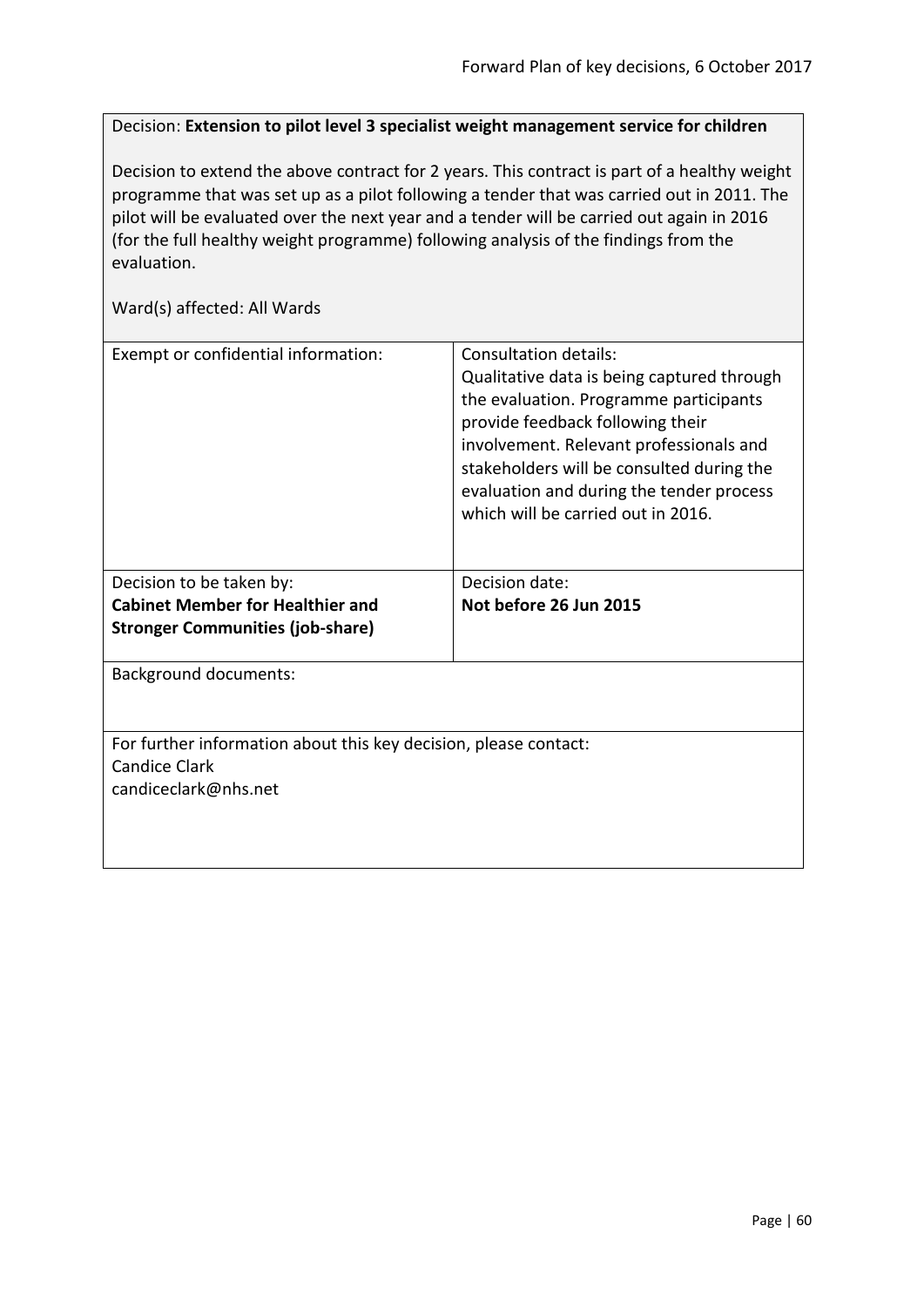# Decision: **Gateway Mental Health Support Service**

This proposed decision is for a one-year block contract with one-year extension option to be awarded to Look Ahead Housing and Support Ltd. The contract award will be made under waiver. Look Ahead have submitted proposals to develop a mental health supported housing service which will offer support to people with complex needs.

This provision will be developed to support move on from Lambeth rehabilitation wards and residential care homes as part of the Integrated Personalised Support Alliance (IPSA) initiative

| Exempt or confidential information:                              | Consultation details:  |  |
|------------------------------------------------------------------|------------------------|--|
|                                                                  |                        |  |
|                                                                  |                        |  |
|                                                                  |                        |  |
| Decision to be taken by:                                         | Decision date:         |  |
| <b>Cabinet Member for Healthier and</b>                          | Not before 22 Aug 2016 |  |
| <b>Stronger Communities (job-share)</b>                          |                        |  |
|                                                                  |                        |  |
| <b>Background documents:</b>                                     |                        |  |
|                                                                  |                        |  |
|                                                                  |                        |  |
| For further information about this key decision, please contact: |                        |  |
| Karen Clarke                                                     |                        |  |
| KClarke1@lambeth.gov.uk                                          |                        |  |
|                                                                  |                        |  |
|                                                                  |                        |  |
|                                                                  |                        |  |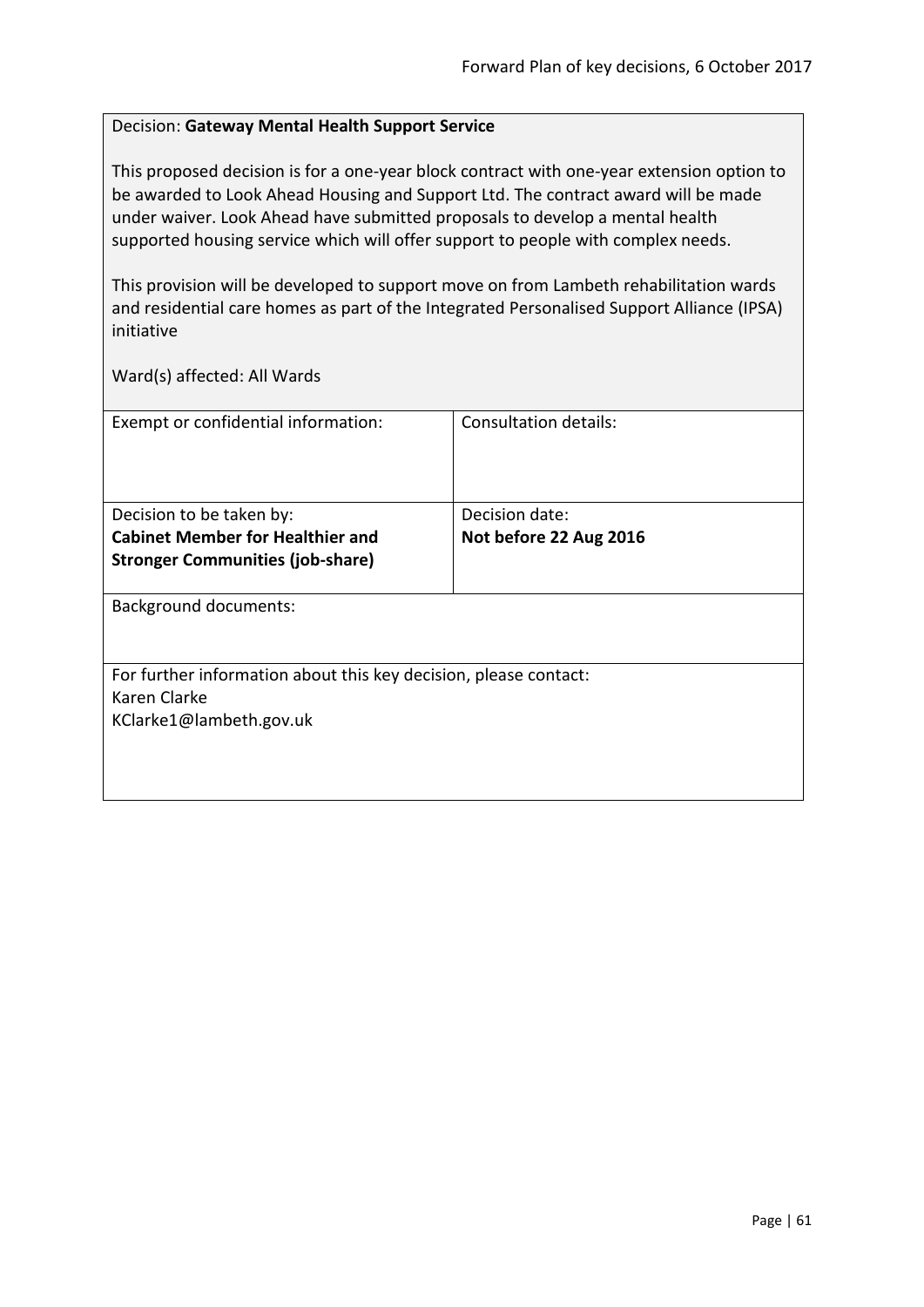| Decision: Public Health Services - Guys and St Thomas' Hospital                                                                                                                                                  |                       |  |
|------------------------------------------------------------------------------------------------------------------------------------------------------------------------------------------------------------------|-----------------------|--|
| Ward(s) affected: All Wards                                                                                                                                                                                      |                       |  |
| Exempt or confidential information:                                                                                                                                                                              | Consultation details: |  |
| Decision to be taken by:                                                                                                                                                                                         | Decision date:        |  |
| <b>Cabinet Member for Healthier and</b>                                                                                                                                                                          | 22 Sep 2017           |  |
| <b>Stronger Communities (job-share)</b>                                                                                                                                                                          |                       |  |
| <b>Background documents:</b>                                                                                                                                                                                     |                       |  |
| For further information about this key decision, please contact:<br>Michelle Binfield, Associate Director, Public Health Commissioning<br>mbinfield@lambeth.gov.uk<br><b>Phoenix House</b><br>Tel: 020 7926 4610 |                       |  |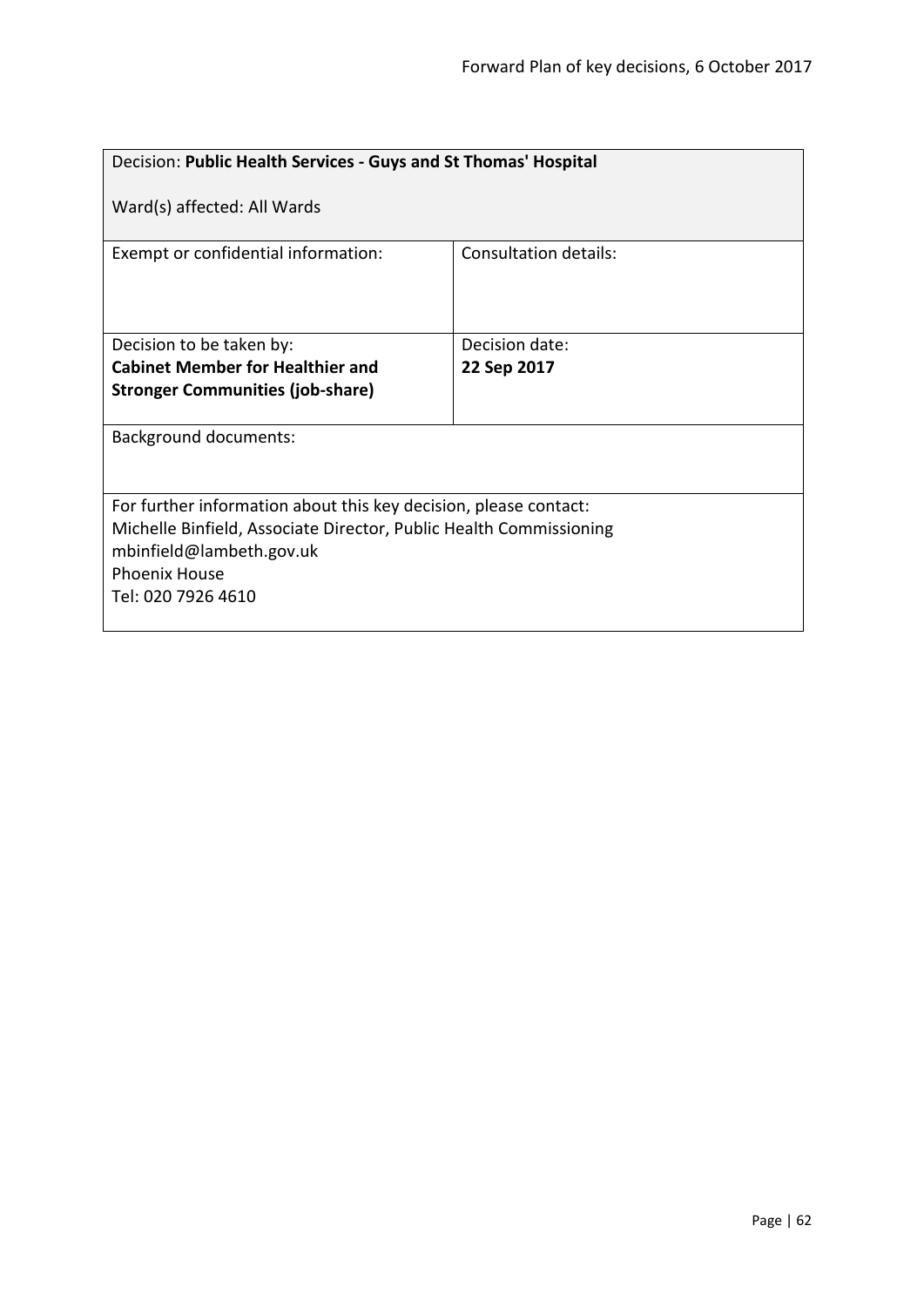| Decision: Extension and Variation of s75 partnership agreement with NHS Lambeth CCG                                                                                                      |                        |  |
|------------------------------------------------------------------------------------------------------------------------------------------------------------------------------------------|------------------------|--|
| Decision to extend s75 agreement for a year to the end of March 2018 and to enable the CCG to<br>contract on behalf of the council for children's services with Guy's & St Thomas' Trust |                        |  |
| Ward(s) affected: All Wards                                                                                                                                                              |                        |  |
| Exempt or confidential information:                                                                                                                                                      | Consultation details:  |  |
|                                                                                                                                                                                          |                        |  |
| Decision to be taken by:                                                                                                                                                                 | Decision date:         |  |
| <b>Cabinet Member for Healthier and</b>                                                                                                                                                  | Not before 21 Aug 2017 |  |
| <b>Stronger Communities (job-share)</b>                                                                                                                                                  |                        |  |
| <b>Background documents:</b>                                                                                                                                                             |                        |  |
|                                                                                                                                                                                          |                        |  |
| For further information about this key decision, please contact:                                                                                                                         |                        |  |
| Moira McGrath, Director of Strategy and Commissioning Adults                                                                                                                             |                        |  |
| moira.mcgrath@nhs.net                                                                                                                                                                    |                        |  |
| Tel: 0203 049 4481                                                                                                                                                                       |                        |  |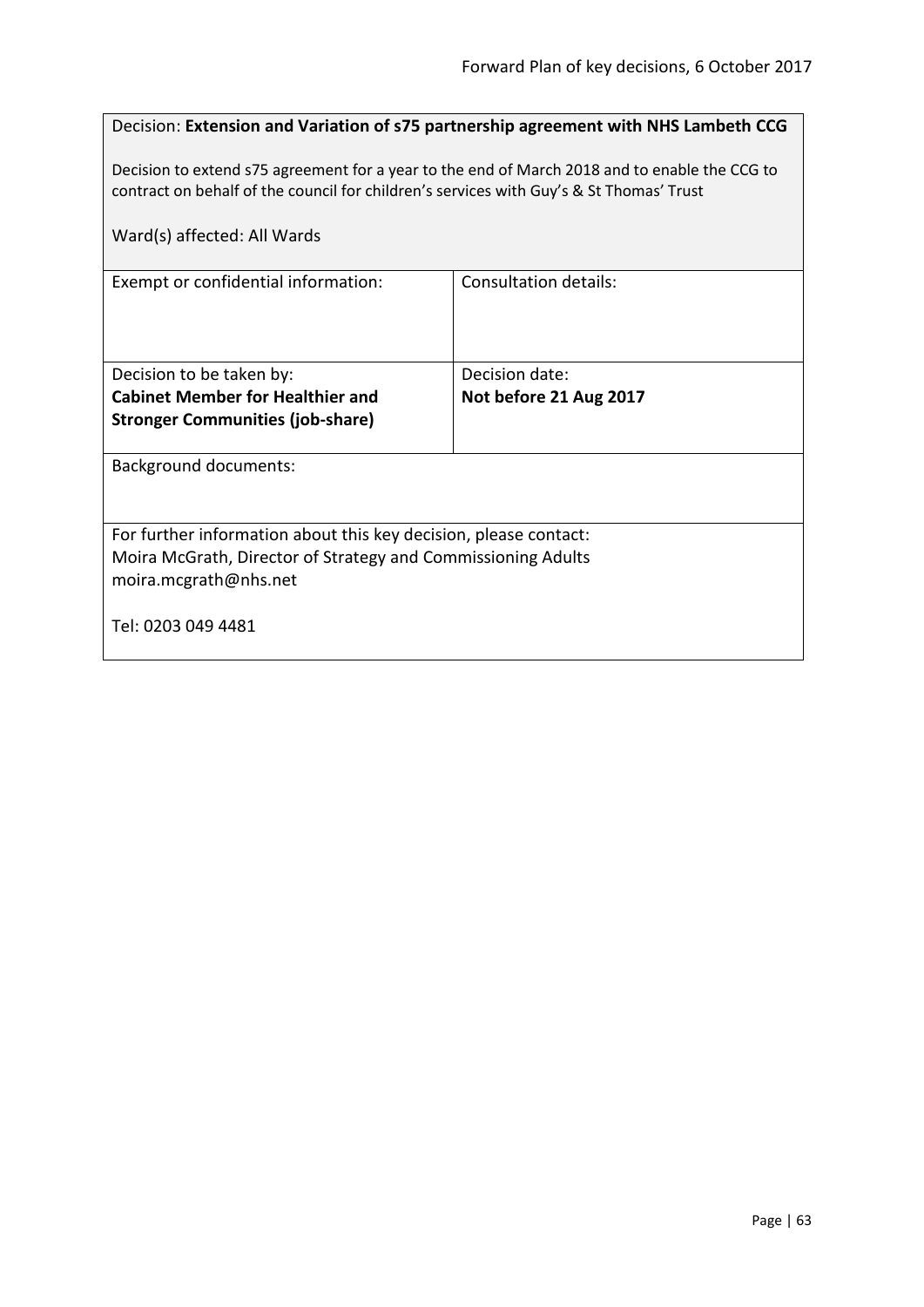| Decision: Welfare, Employment and Skills - S106 Budget Commitment 2017-20                                                                                             |                                          |  |
|-----------------------------------------------------------------------------------------------------------------------------------------------------------------------|------------------------------------------|--|
| To approve the allocation of employment and training and construction S106 funding to<br>the Welfare, Employment and Skills budget for the next three financial years |                                          |  |
| Ward(s) affected: All Wards                                                                                                                                           |                                          |  |
| Exempt or confidential information:                                                                                                                                   | <b>Consultation details:</b>             |  |
| Decision to be taken by:                                                                                                                                              | Decision date:<br>Not before 21 Nov 2016 |  |
| <b>Cabinet Member for Planning,</b><br><b>Regeneration &amp; Jobs</b>                                                                                                 |                                          |  |
| <b>Background documents:</b>                                                                                                                                          |                                          |  |
| For further information about this key decision, please contact:                                                                                                      |                                          |  |
| Helen Payne<br>hpayne@lambeth.gov.uk                                                                                                                                  |                                          |  |
|                                                                                                                                                                       |                                          |  |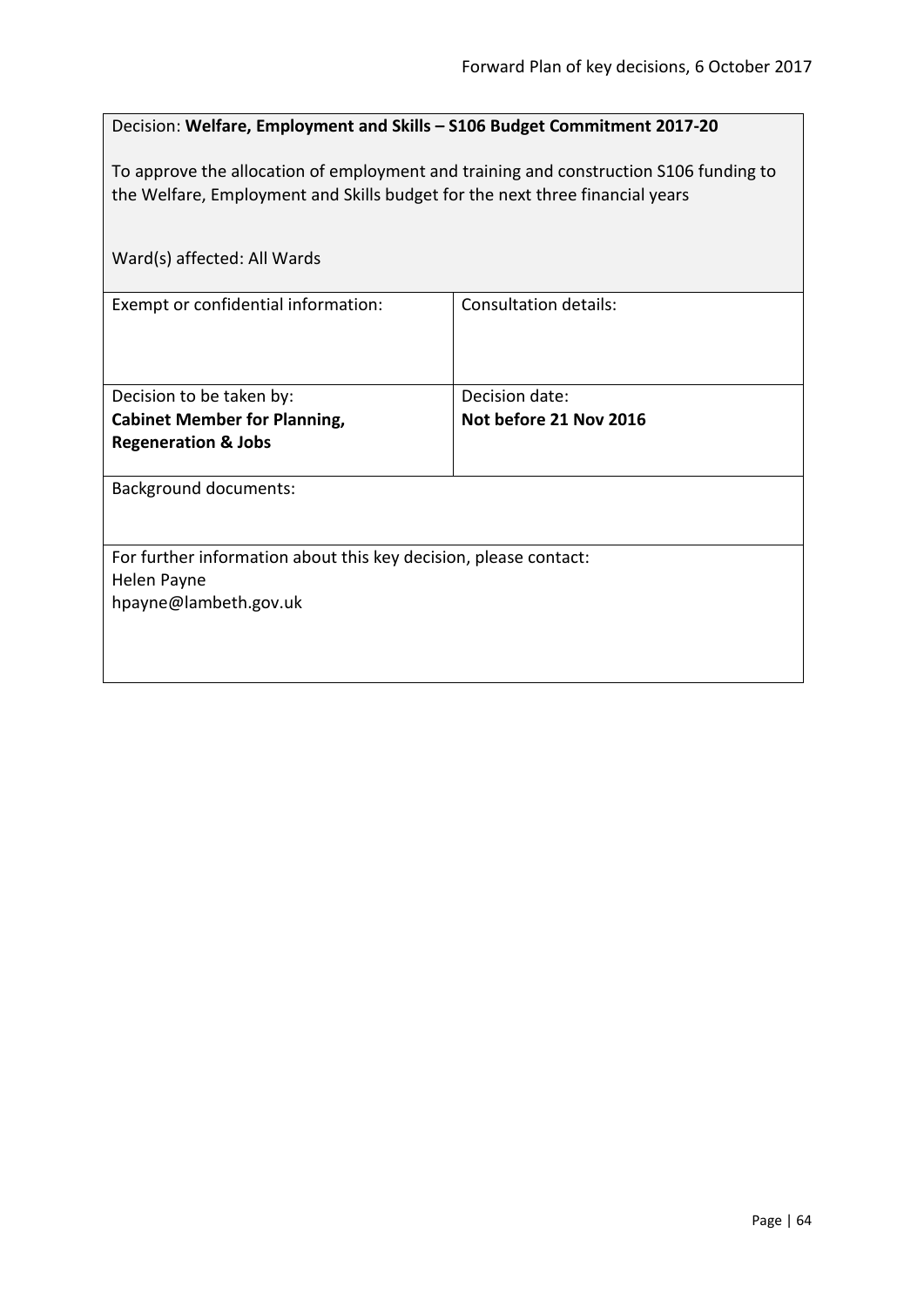Decision: **Recommended CIL Allocation for the Stockwell, Vassall, Larkhall Co-operative Local Investment Plan (CLIP)**

To agree allocation of the Community Infrastructure Levy (CIL) to support the delivery of priorities identified in the Co-operative Local Investment Plan (CLIP) for Stockwell, Vassall and Larkhall (SVL).

Priorities in the plan will delivered by relevant services leads subject to project and funding approval through the Council's usual decision making processes and schemes of delegation.

Ward(s) affected: Stockwell; Larkhall; Vassall

| Exempt or confidential information:                              | Consultation details:  |
|------------------------------------------------------------------|------------------------|
|                                                                  |                        |
| Decision to be taken by:                                         | Decision date:         |
| <b>Cabinet Member for Planning,</b>                              | Not before 22 May 2017 |
| <b>Regeneration &amp; Jobs</b>                                   |                        |
| <b>Background documents:</b>                                     |                        |
| For further information about this key decision, please contact: |                        |
| Trisha Boland, Co-operative Council Implementation Lead          |                        |
| TBoland@lambeth.gov.uk                                           |                        |
| <b>Hambrook House</b>                                            |                        |
| Tel: 020 7926 3481                                               |                        |
|                                                                  |                        |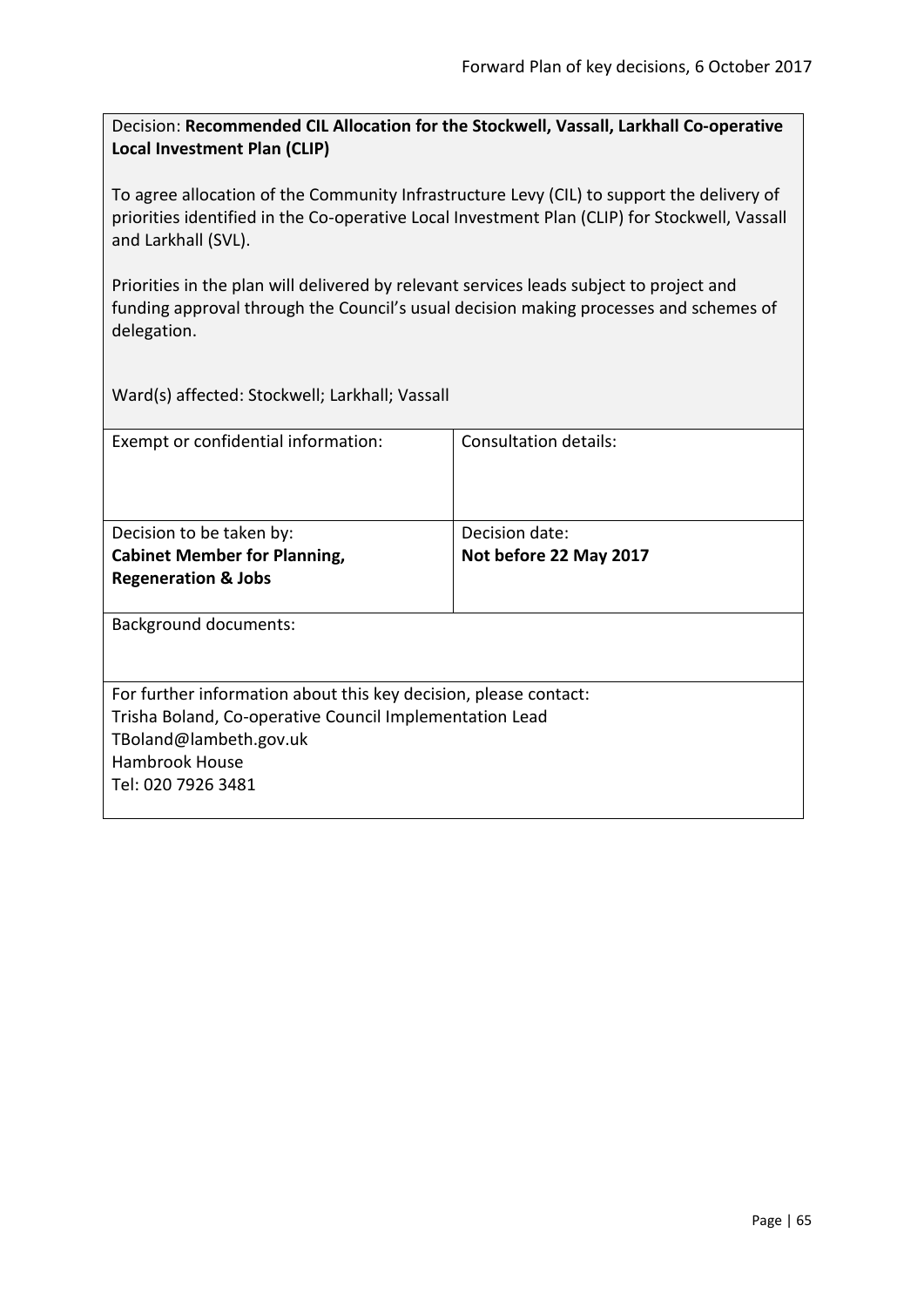| Decision: Draft Basement Supplementary Planning Document                                                                                                                                                                                 |                       |  |
|------------------------------------------------------------------------------------------------------------------------------------------------------------------------------------------------------------------------------------------|-----------------------|--|
| Ward(s) affected: All Wards                                                                                                                                                                                                              |                       |  |
| Exempt or confidential information:                                                                                                                                                                                                      | Consultation details: |  |
| Decision to be taken by:                                                                                                                                                                                                                 | Decision date:        |  |
| <b>Cabinet Member for Planning,</b>                                                                                                                                                                                                      | Not before 3 Jul 2017 |  |
| <b>Regeneration &amp; Jobs</b>                                                                                                                                                                                                           |                       |  |
| Background documents:                                                                                                                                                                                                                    |                       |  |
| For further information about this key decision, please contact:<br>Catherine Carpenter, Delivery Lead - Planning Strategy and Policy<br>ccarpenter@lambeth.gov.uk<br>1st Floor, Phoenix House, 10 Wandsworth Road<br>Tel: 020 7926 1251 |                       |  |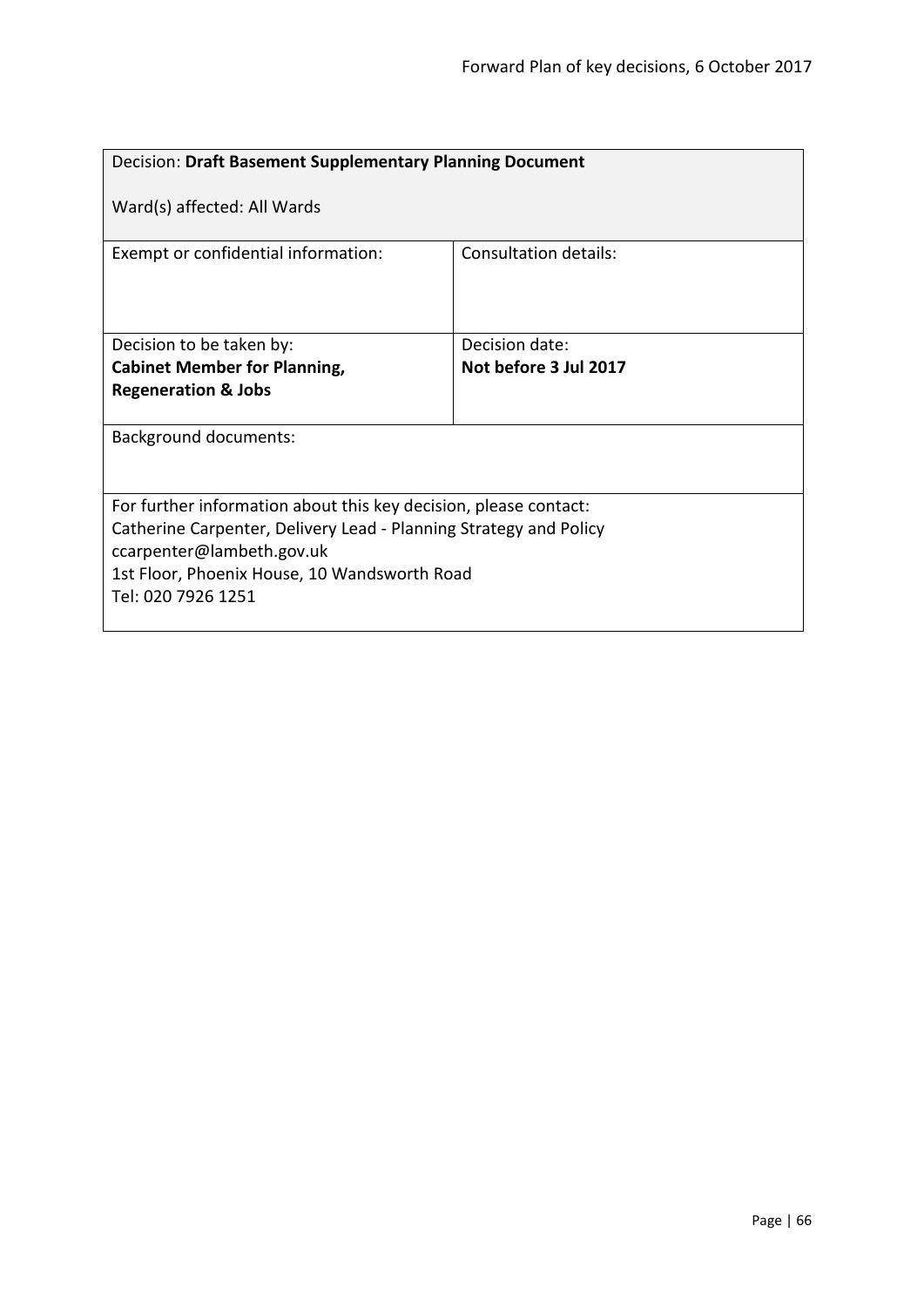|  | Decision: Transforming Waterloo - The Waterloo City Hub |  |  |  |
|--|---------------------------------------------------------|--|--|--|
|--|---------------------------------------------------------|--|--|--|

Approval of a contribution from the Council of £2.5million from Section 106 and CIL collected in Bishops Ward towards the Transforming Waterloo Project.

| Ward(s) affected: Bishop's                                       |                        |  |
|------------------------------------------------------------------|------------------------|--|
| Exempt or confidential information:                              | Consultation details:  |  |
| Decision to be taken by:                                         | Decision date:         |  |
| <b>Cabinet Member for Planning,</b>                              | Not before 17 Jul 2017 |  |
| <b>Regeneration &amp; Jobs</b>                                   |                        |  |
| <b>Background documents:</b>                                     |                        |  |
| For further information about this key decision, please contact: |                        |  |
| Sandra Roebuck, Director - Growth, Planning and Employment       |                        |  |
| SRoebuck@lambeth.gov.uk                                          |                        |  |
| Blue Star House, London Borough of Lambeth                       |                        |  |
| Tel: 020 7926 2594                                               |                        |  |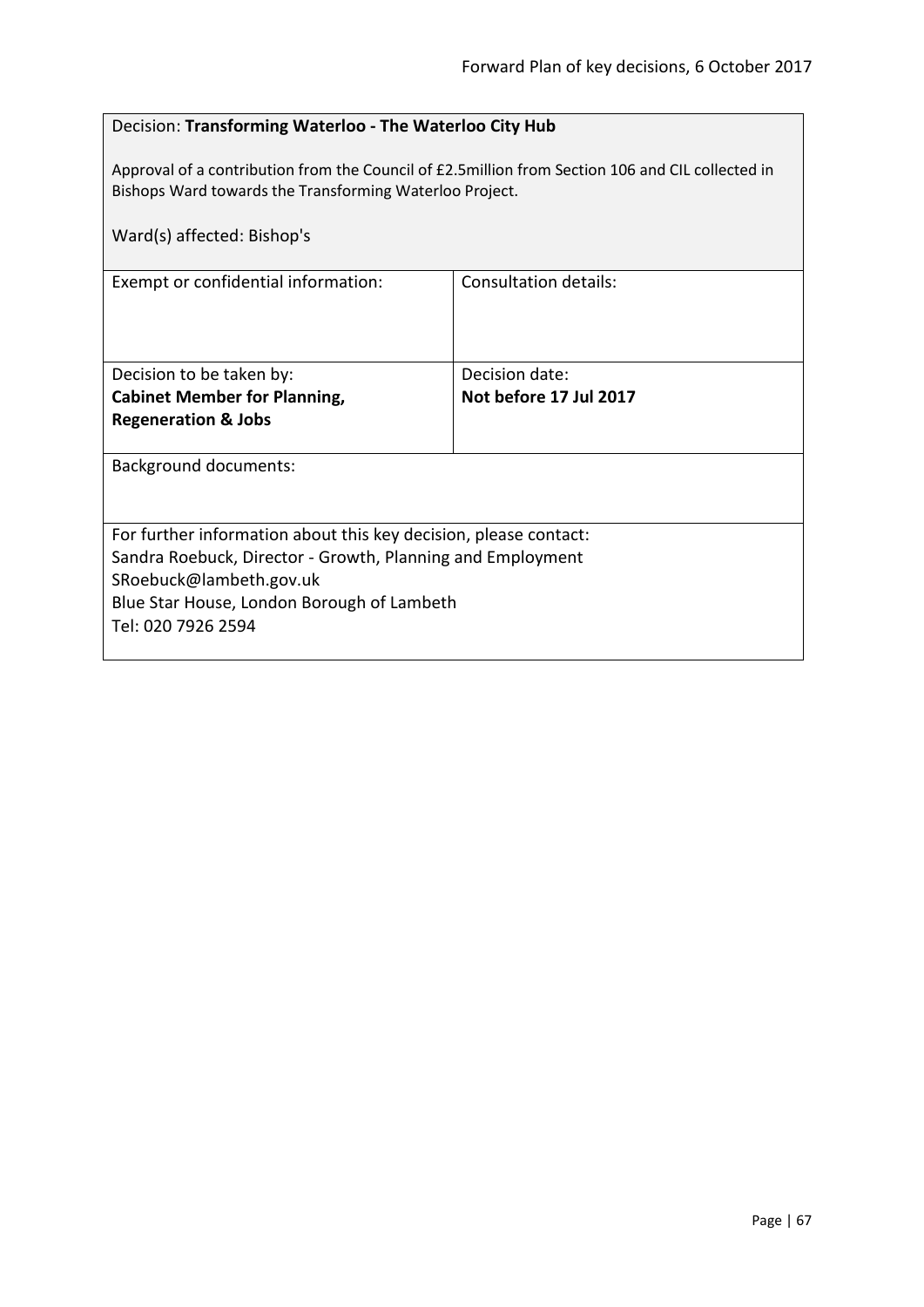| Decision: Further match funding for LJ Works affordable workspace project.                                                                           |                              |  |
|------------------------------------------------------------------------------------------------------------------------------------------------------|------------------------------|--|
| To allocate additional capital funds to the LJ Works affordable workspace project in order for it to<br>meet its contractual obligations to the GLA. |                              |  |
| Ward(s) affected: Coldharbour                                                                                                                        |                              |  |
| Exempt or confidential information:                                                                                                                  | <b>Consultation details:</b> |  |
|                                                                                                                                                      |                              |  |
| Decision to be taken by:                                                                                                                             | Decision date:               |  |
| <b>Cabinet Member for Planning,</b>                                                                                                                  | 18 Sep 2017                  |  |
| <b>Regeneration &amp; Jobs</b>                                                                                                                       |                              |  |
| <b>Background documents:</b>                                                                                                                         |                              |  |
|                                                                                                                                                      |                              |  |
| For further information about this key decision, please contact:                                                                                     |                              |  |
| Tom Bridgman                                                                                                                                         |                              |  |
| tbridgman@lambeth.gov.uk                                                                                                                             |                              |  |
|                                                                                                                                                      |                              |  |
|                                                                                                                                                      |                              |  |
|                                                                                                                                                      |                              |  |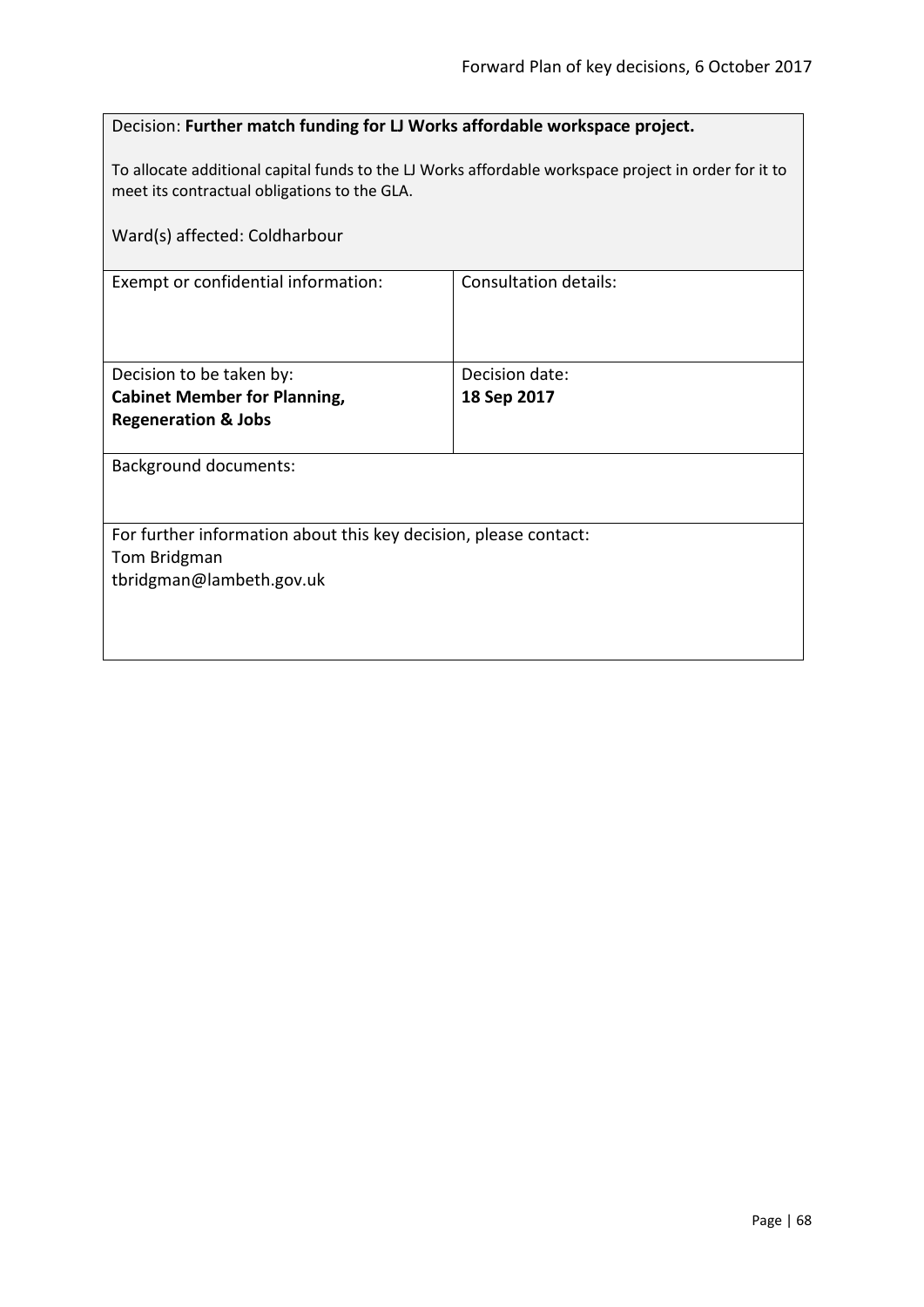### Decision: **Amendment to Lambeth's Regulation 123 List**

The proposed decision is to authorise public consultation on a proposed amendment to Lambeth's Regulation 123 List. Lambeth's Regulation 123 List sets out the types of infrastructure which the Council intends to fund through the Community Infrastructure Levy (CIL) from developments that comprise a dwelling or create new or additional floorspace.

| Exempt or confidential information:                              | Consultation details:  |  |
|------------------------------------------------------------------|------------------------|--|
|                                                                  |                        |  |
|                                                                  |                        |  |
| Decision to be taken by:                                         | Decision date:         |  |
| <b>Cabinet Member for Planning,</b>                              | Not before 26 Sep 2017 |  |
| <b>Regeneration &amp; Jobs</b>                                   |                        |  |
|                                                                  |                        |  |
| <b>Background documents:</b>                                     |                        |  |
|                                                                  |                        |  |
| For further information about this key decision, please contact: |                        |  |
| Benny Clutario, S106 Programme Officer                           |                        |  |
| bclutario@lambeth.gov.uk                                         |                        |  |
|                                                                  |                        |  |
|                                                                  |                        |  |
|                                                                  |                        |  |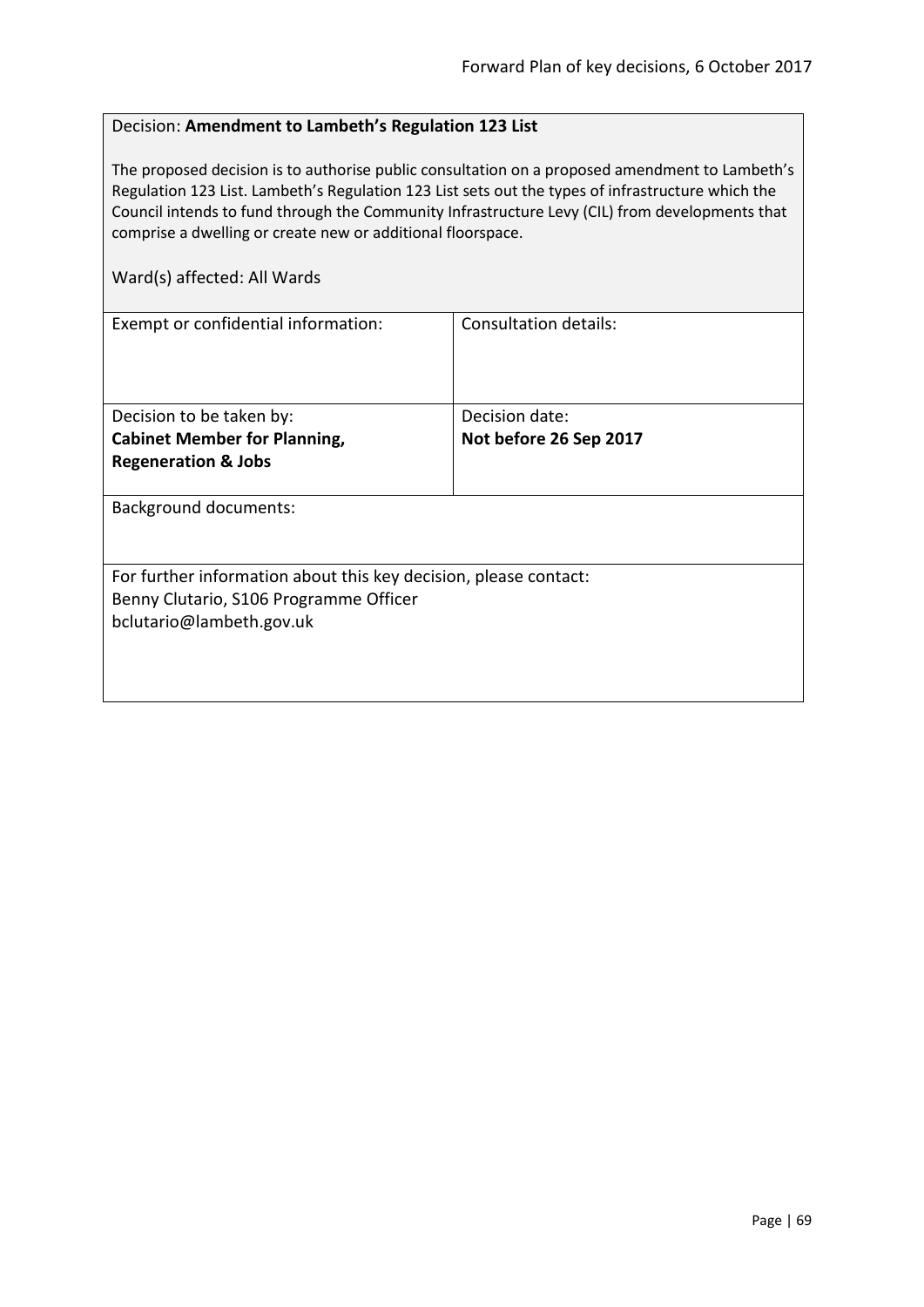| Decision: Draft Employment and Skills Supplementary Planning Document -<br><b>Consultation</b><br>To agree the next round of consultation on the Draft Employment and Skills Supplementary<br>Planning Document for a four week period. |                        |  |
|-----------------------------------------------------------------------------------------------------------------------------------------------------------------------------------------------------------------------------------------|------------------------|--|
| Ward(s) affected: All Wards                                                                                                                                                                                                             |                        |  |
| Exempt or confidential information:                                                                                                                                                                                                     | Consultation details:  |  |
| Decision to be taken by:                                                                                                                                                                                                                | Decision date:         |  |
| <b>Cabinet Member for Planning,</b>                                                                                                                                                                                                     | Not before 26 Sep 2017 |  |
| <b>Regeneration &amp; Jobs</b>                                                                                                                                                                                                          |                        |  |
| <b>Background documents:</b>                                                                                                                                                                                                            |                        |  |
| For further information about this key decision, please contact:<br>John Bennett, Lead Commissioner - Welfare Employment and Skills<br>JBennett7@lambeth.gov.uk<br>Room 113, Lambeth Town Hall<br>Tel: 020 7926 6452                    |                        |  |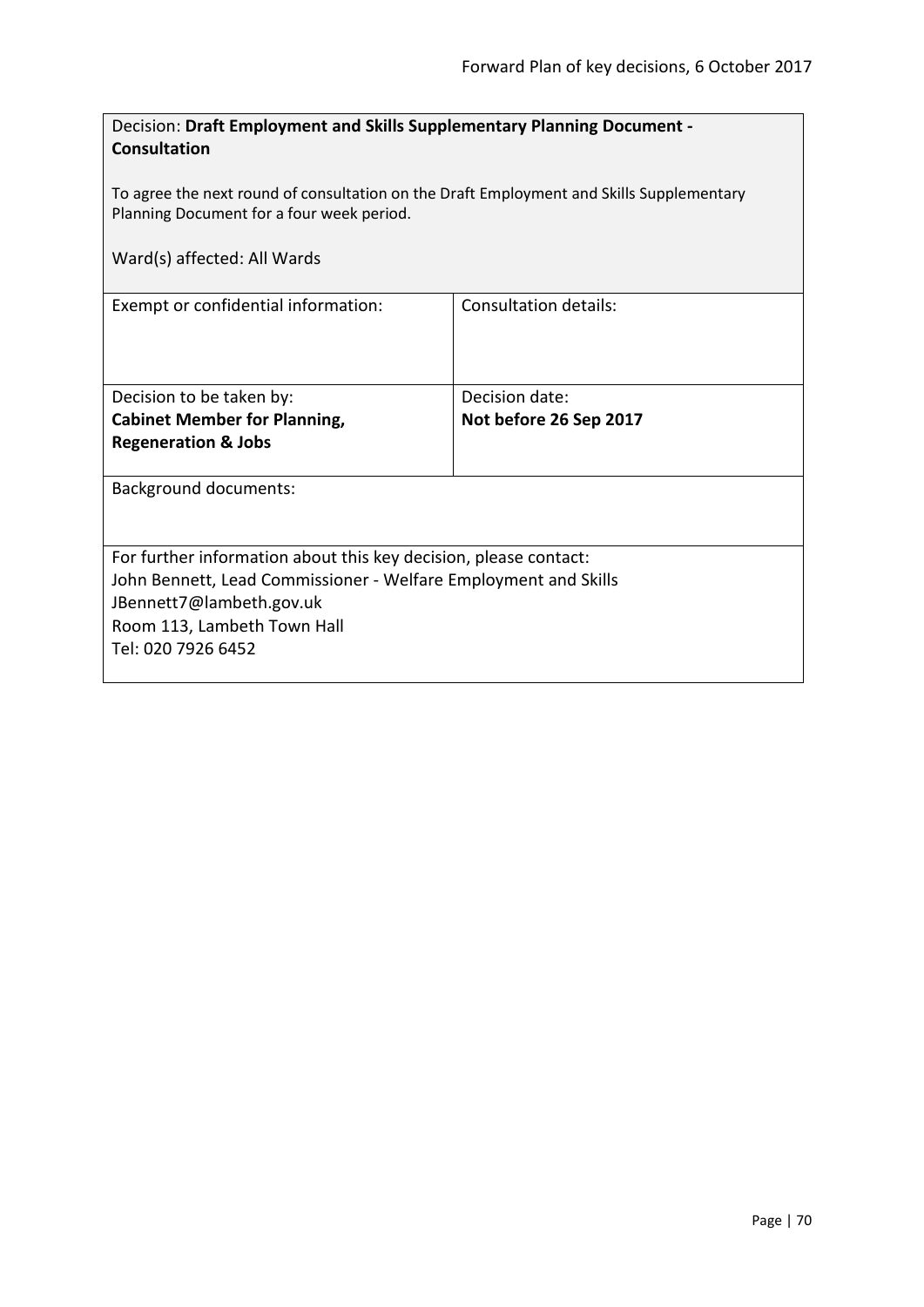| Decision: Redevelopment of 114 - 118 Lower Marsh                                                                                                                                                                              |                              |  |
|-------------------------------------------------------------------------------------------------------------------------------------------------------------------------------------------------------------------------------|------------------------------|--|
| to agreed that the Council owned site at $114 - 118$ Lower Marsh be redeveloped as a<br>mixed use retail and office led scheme.<br>Ward(s) affected: Bishop's                                                                 |                              |  |
| Exempt or confidential information:                                                                                                                                                                                           | <b>Consultation details:</b> |  |
| Decision to be taken by:                                                                                                                                                                                                      | Decision date:               |  |
| <b>Cabinet Member for Planning,</b>                                                                                                                                                                                           | Not before 26 Sep 2017       |  |
| <b>Regeneration &amp; Jobs</b>                                                                                                                                                                                                |                              |  |
| <b>Background documents:</b>                                                                                                                                                                                                  |                              |  |
| For further information about this key decision, please contact:<br>Sandra Roebuck, Director - Growth, Planning and Employment<br>SRoebuck@lambeth.gov.uk<br>Blue Star House, London Borough of Lambeth<br>Tel: 020 7926 2594 |                              |  |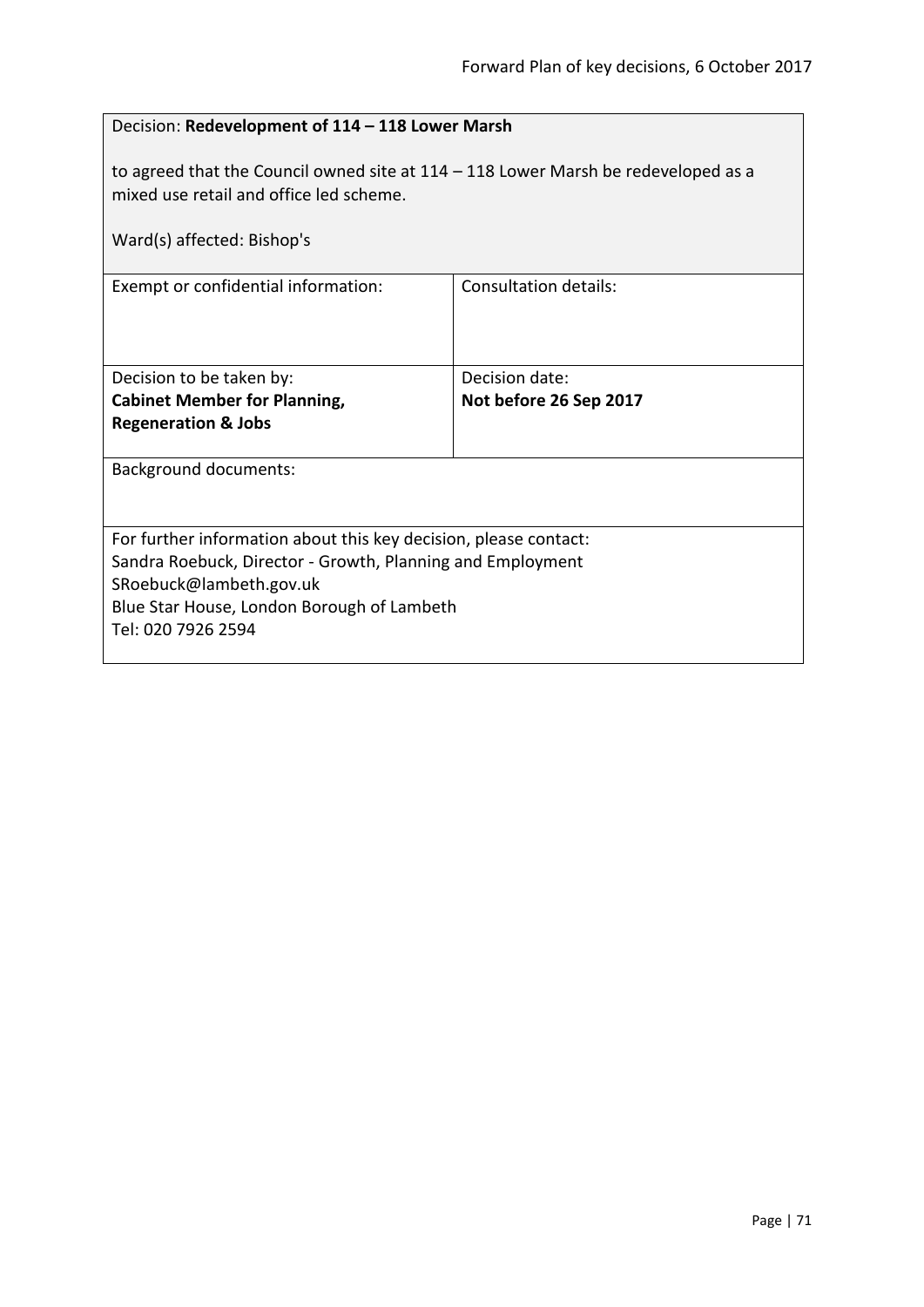## Decision: **InStreatham Business Improvement District (BID) Renewal Ballot Proposal**

To 'formally consider and endorse the InStreatham BID proposal, and instruct the Returning Officer to hold the necessary renewal ballot'.

The council is statutorily bound to consider the BID proposal and hold a ballot on the BIDs behalf unless the proposal conflicts any formally adopted and published policy by the council or it is likely to have a significantly disproportionate financial burden on any person or class of persons.

Ward(s) affected: Streatham Hill; Streatham South

| Exempt or confidential information:                              | Consultation details: |  |
|------------------------------------------------------------------|-----------------------|--|
| Decision to be taken by:                                         | Decision date:        |  |
| <b>Cabinet Member for Planning,</b>                              | Not before 9 Oct 2017 |  |
| <b>Regeneration &amp; Jobs</b>                                   |                       |  |
|                                                                  |                       |  |
| Background documents:                                            |                       |  |
| For further information about this key decision, please contact: |                       |  |
| Sandra Roebuck, Director - Growth, Planning and Employment       |                       |  |
| SRoebuck@lambeth.gov.uk                                          |                       |  |
| Blue Star House, London Borough of Lambeth                       |                       |  |
| Tel: 020 7926 2594                                               |                       |  |
|                                                                  |                       |  |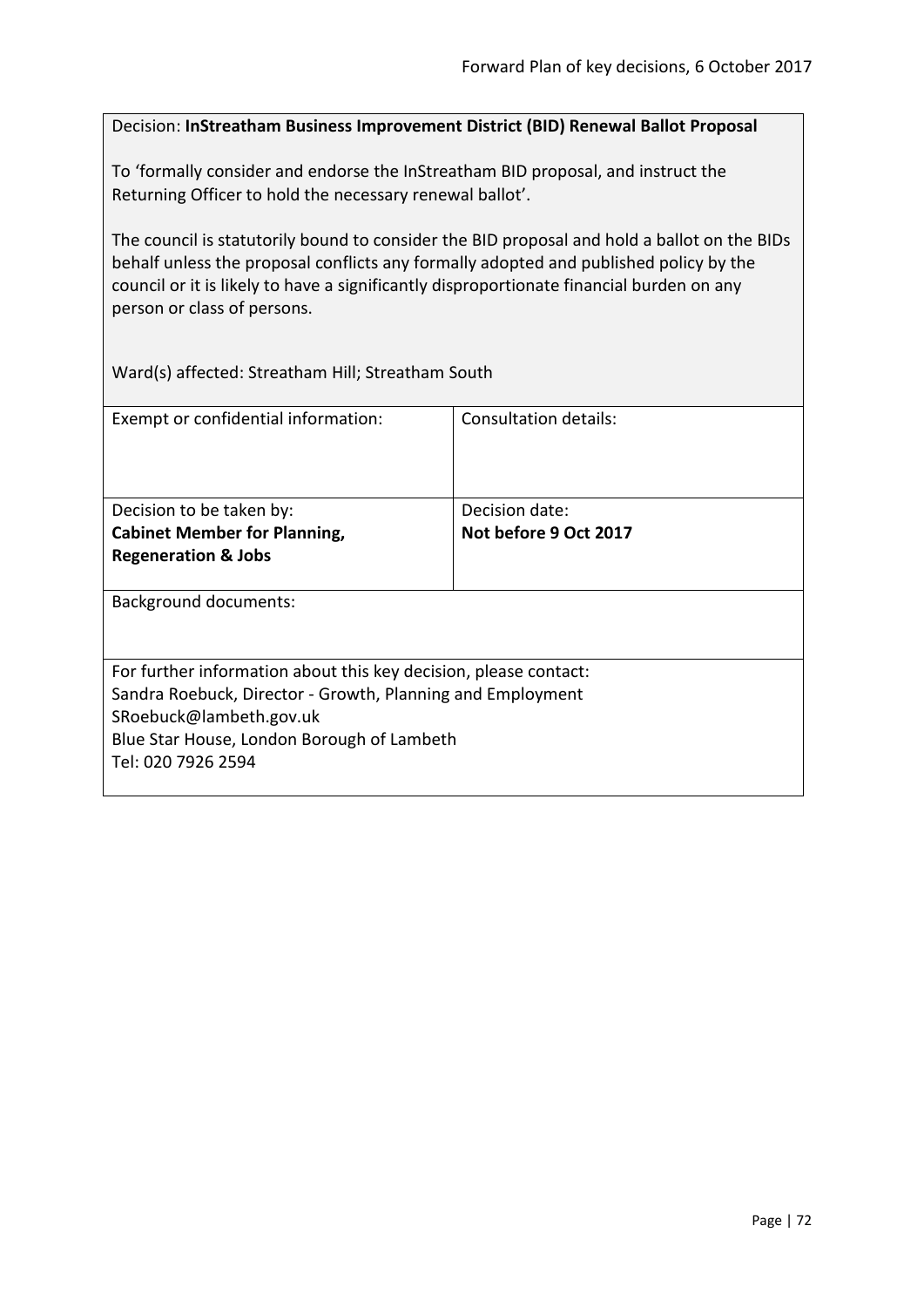# Decision: **Conversion of Brixton Recreation Centre storage space to work space**

To approve the reuse and letting of the storage space at Brixton Recreation Centre (off Beehive Place) and delegate authority to the Head of Strategic Property & Valuation Services to enter into an Agreement to Lease in the best interest of the council, subject to planning and listed building being grant for change of use and physical alterations.

#### Ward(s) affected: Coldharbour

| Exempt or confidential information:                              | Consultation details: |
|------------------------------------------------------------------|-----------------------|
|                                                                  |                       |
|                                                                  |                       |
|                                                                  |                       |
| Decision to be taken by:                                         | Decision date:        |
| <b>Cabinet Member for Planning,</b>                              | Not before 9 Oct 2017 |
| <b>Regeneration &amp; Jobs</b>                                   |                       |
|                                                                  |                       |
| <b>Background documents:</b>                                     |                       |
|                                                                  |                       |
|                                                                  |                       |
| For further information about this key decision, please contact: |                       |
| Tom Bridgman                                                     |                       |
| tbridgman@lambeth.gov.uk                                         |                       |
|                                                                  |                       |
|                                                                  |                       |
|                                                                  |                       |
|                                                                  |                       |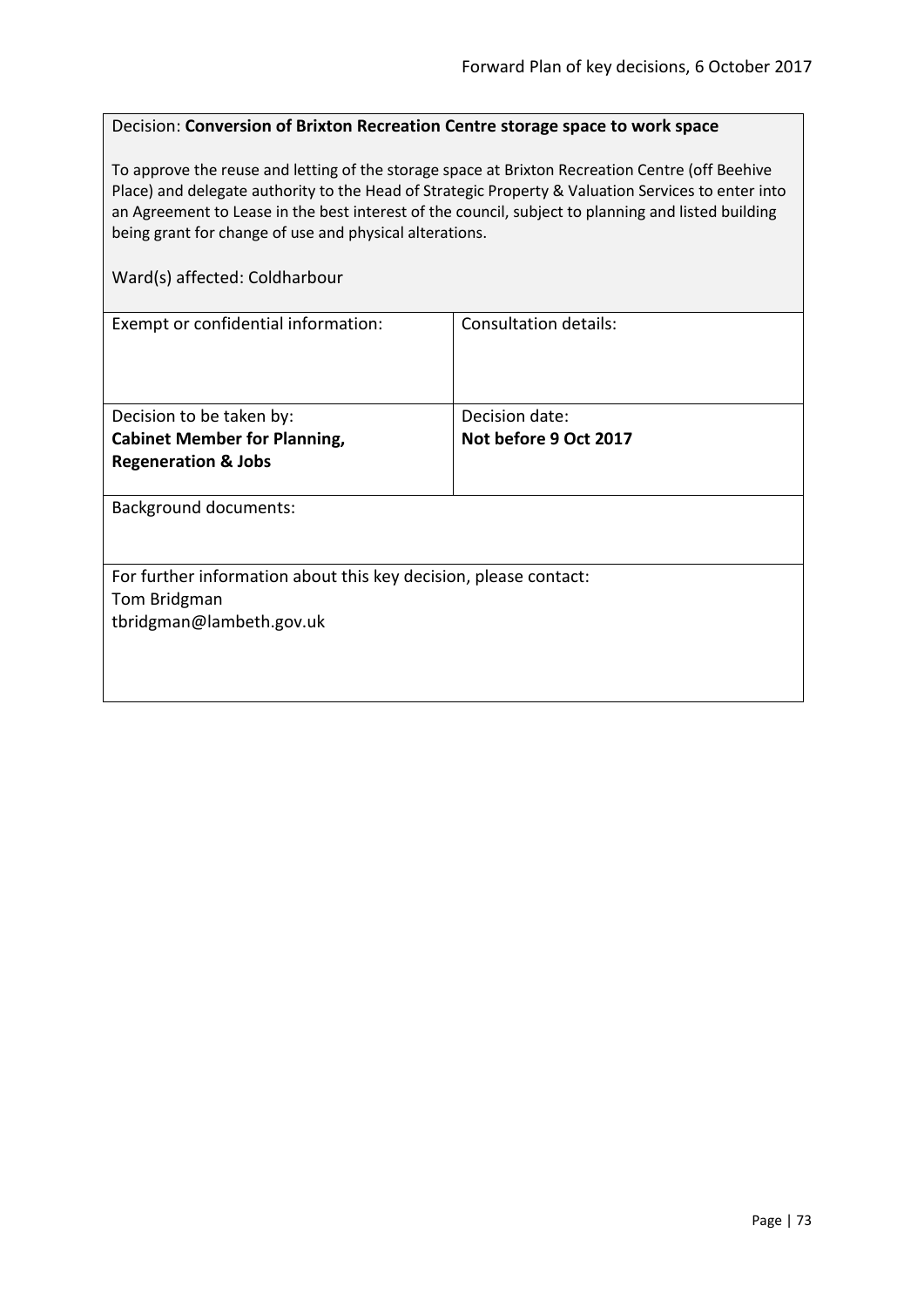| Decision: Oval and Prince's Co-operative Local Investment Plan |
|----------------------------------------------------------------|
|----------------------------------------------------------------|

To agree priorities for infrastructure investment in Oval and Prince's wards for the next five years. Priorities have been informed by public consultation from January to March 2017.

| Ward(s) affected: Oval; Prince's                                 |                       |
|------------------------------------------------------------------|-----------------------|
| Exempt or confidential information:                              | Consultation details: |
| Decision to be taken by:                                         | Decision date:        |
| <b>Cabinet Member for Planning,</b>                              | Not before 9 Oct 2017 |
| <b>Regeneration &amp; Jobs</b>                                   |                       |
| <b>Background documents:</b>                                     |                       |
| For further information about this key decision, please contact: |                       |
| Trisha Boland, Co-operative Council Implementation Lead          |                       |
| TBoland@lambeth.gov.uk                                           |                       |
| <b>Hambrook House</b>                                            |                       |
| Tel: 020 7926 3481                                               |                       |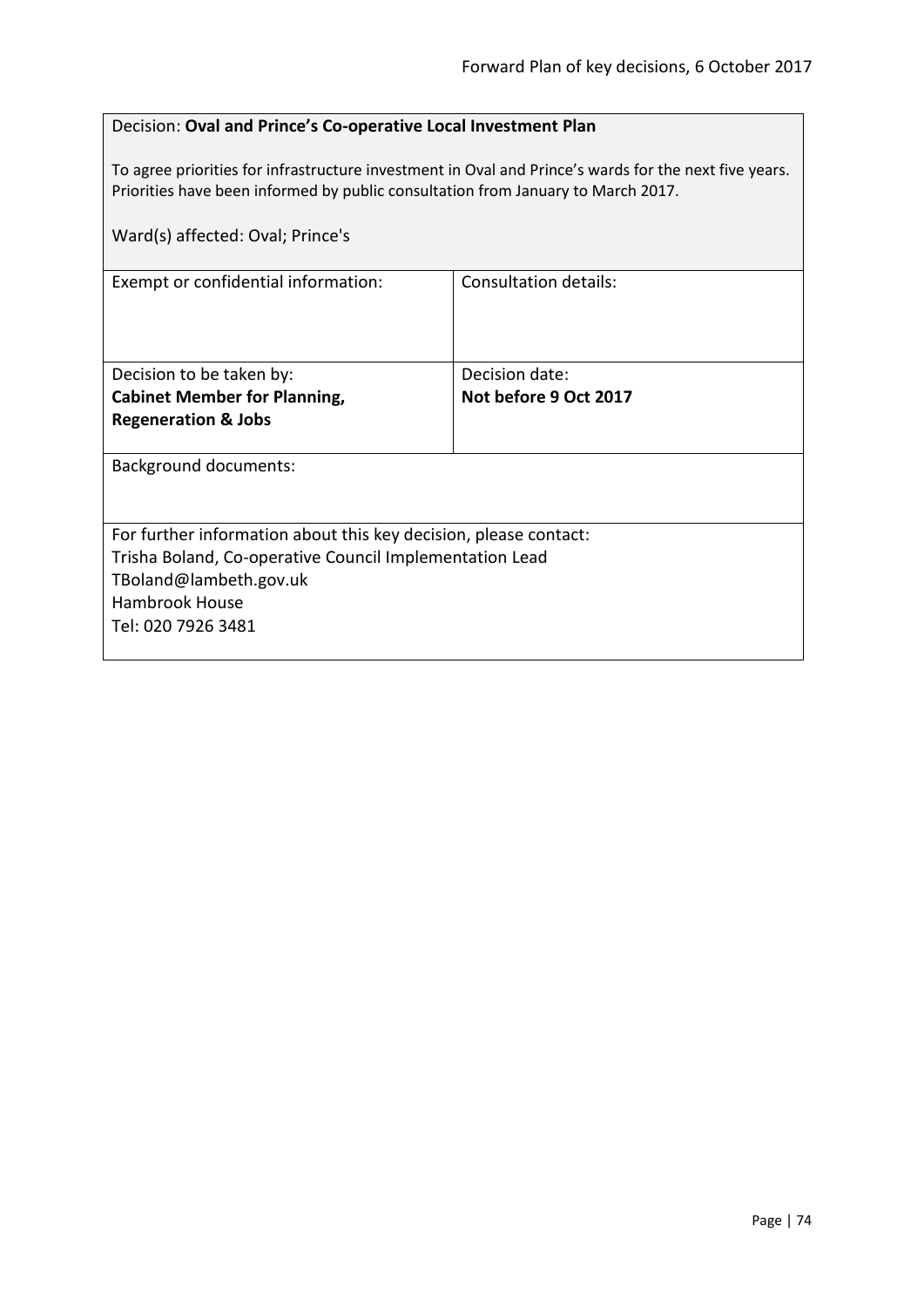Decision: **Gipsy Hill, Knight's Hill and Thurlow Park Co-operative Local Investment Plan**

To agree the priorities for infrastructure investment in Gipsy Hill, Knight's Hill and Thurlow Park wards for the next five years. Priorities have been informed by public consultation from November 2016 to February 2017.

Ward(s) affected: Gipsy Hill; Knight's Hill; Thurlow Park

| Exempt or confidential information:                              | Consultation details: |
|------------------------------------------------------------------|-----------------------|
| Decision to be taken by:                                         | Decision date:        |
| <b>Cabinet Member for Planning,</b>                              | Not before 9 Oct 2017 |
| <b>Regeneration &amp; Jobs</b>                                   |                       |
| <b>Background documents:</b>                                     |                       |
| For further information about this key decision, please contact: |                       |
| Trisha Boland, Co-operative Council Implementation Lead          |                       |
| TBoland@lambeth.gov.uk                                           |                       |
| Hambrook House                                                   |                       |
| Tel: 020 7926 3481                                               |                       |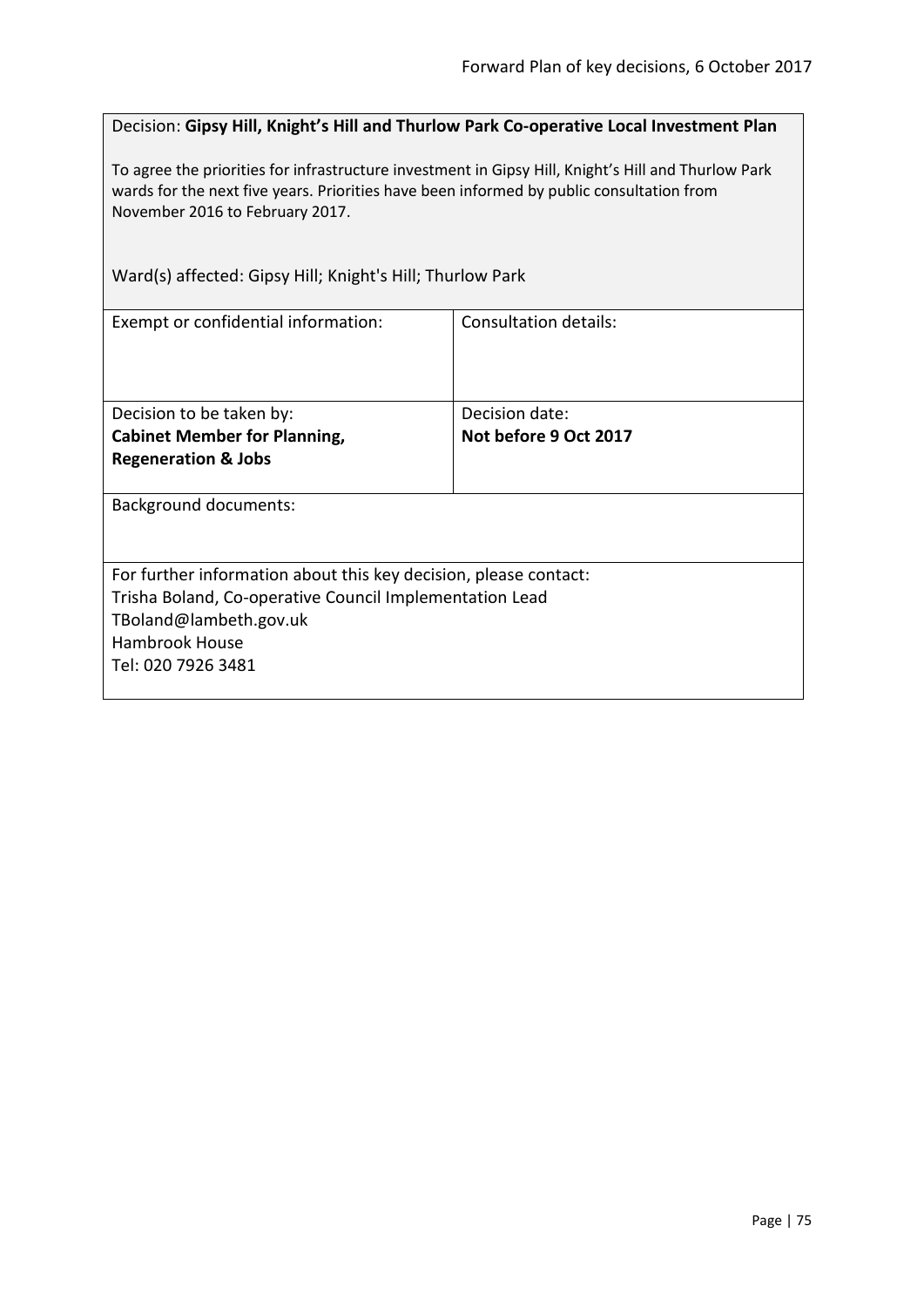## Decision: **Contract for Mortuary Provision**

To approve the commencement of a full OJEU tender process for Lambeth's mortuary provision.

Local authorities are required to make provision for post-mortems and mortuary storage for bodies subject to investigation by the Coroner. On average 270 deaths in Lambeth per year are referred to the Coroner, at a cost of approximately £245,000.

Lambeth has used the Royal Borough of Greenwich's mortuary for several years, however there is no contract in place and a formal tendering exercise is necessary to ensure compliance with financial regulations and that best value is being obtained.

Ward(s) affected: All Wards

| Exempt or confidential information:                              | Consultation details:  |
|------------------------------------------------------------------|------------------------|
|                                                                  |                        |
|                                                                  |                        |
| Decision to be taken by:                                         | Decision date:         |
| <b>Cabinet Member for Equalities and Culture</b>                 | Not before 19 Jun 2017 |
|                                                                  |                        |
|                                                                  |                        |
| <b>Background documents:</b>                                     |                        |
|                                                                  |                        |
| For further information about this key decision, please contact: |                        |
| Kevin Crook, Head of Neighbourhoods                              |                        |
| kcrook@lambeth.gov.uk                                            |                        |
| Blue Star House - 4th Floor                                      |                        |
| Tel: 020 7926 8973                                               |                        |
|                                                                  |                        |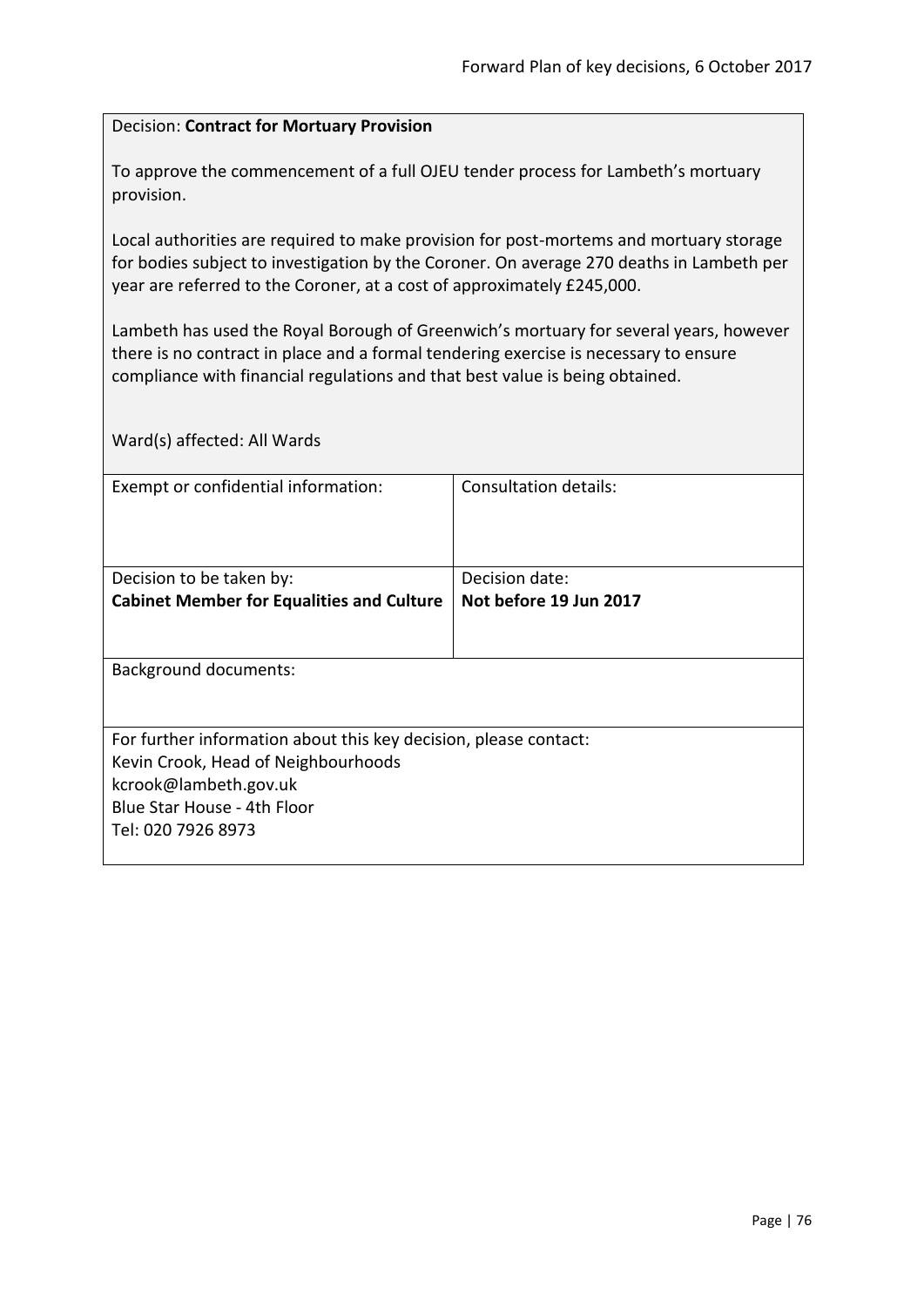# Decision: **Advertising / Sponsorship Trial** This report seeks approval for the Council to allow Community Partners to develop a concession agreement to explore income generation opportunities for the council from sponsorship of sites and structures in the borough. Ward(s) affected: All Wards Exempt or confidential information: Consultation details: Decision to be taken by: **Cabinet Member for Equalities and Culture** Decision date: **Not before 16 Jan 2017** Background documents: For further information about this key decision, please contact: Jo Phillips, Head of Strategic Business Development JPhillips@lambeth.gov.uk Olive Morris House Tel: 020 7926 0473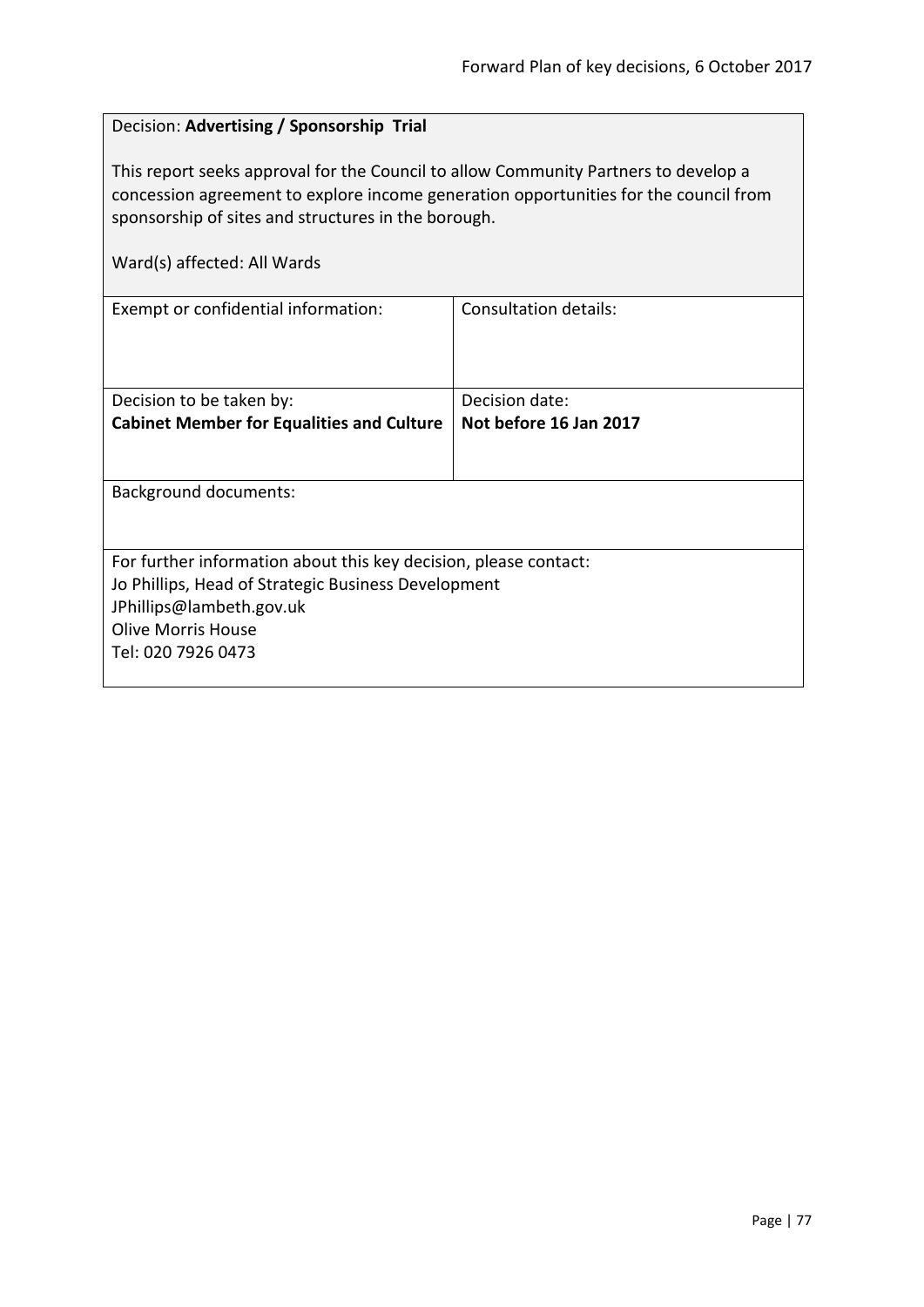# Decision: **Establishing an integrated gateway for homeless 16-21 year-olds**

This decision will enable the Council to implement an integrated gateway and assessment process for all young people aged 16-21 that are homeless or at risk of homelessness, run jointly by Housing and Children's Services.

| Consultation details:                                                                |
|--------------------------------------------------------------------------------------|
| Decision date:                                                                       |
| Not before 10 Jul 2016                                                               |
|                                                                                      |
|                                                                                      |
| For further information about this key decision, please contact:                     |
| Emily Newell, Commissioning Officer, Strategy & Commissioning: Housing & Communities |
|                                                                                      |
|                                                                                      |
|                                                                                      |
|                                                                                      |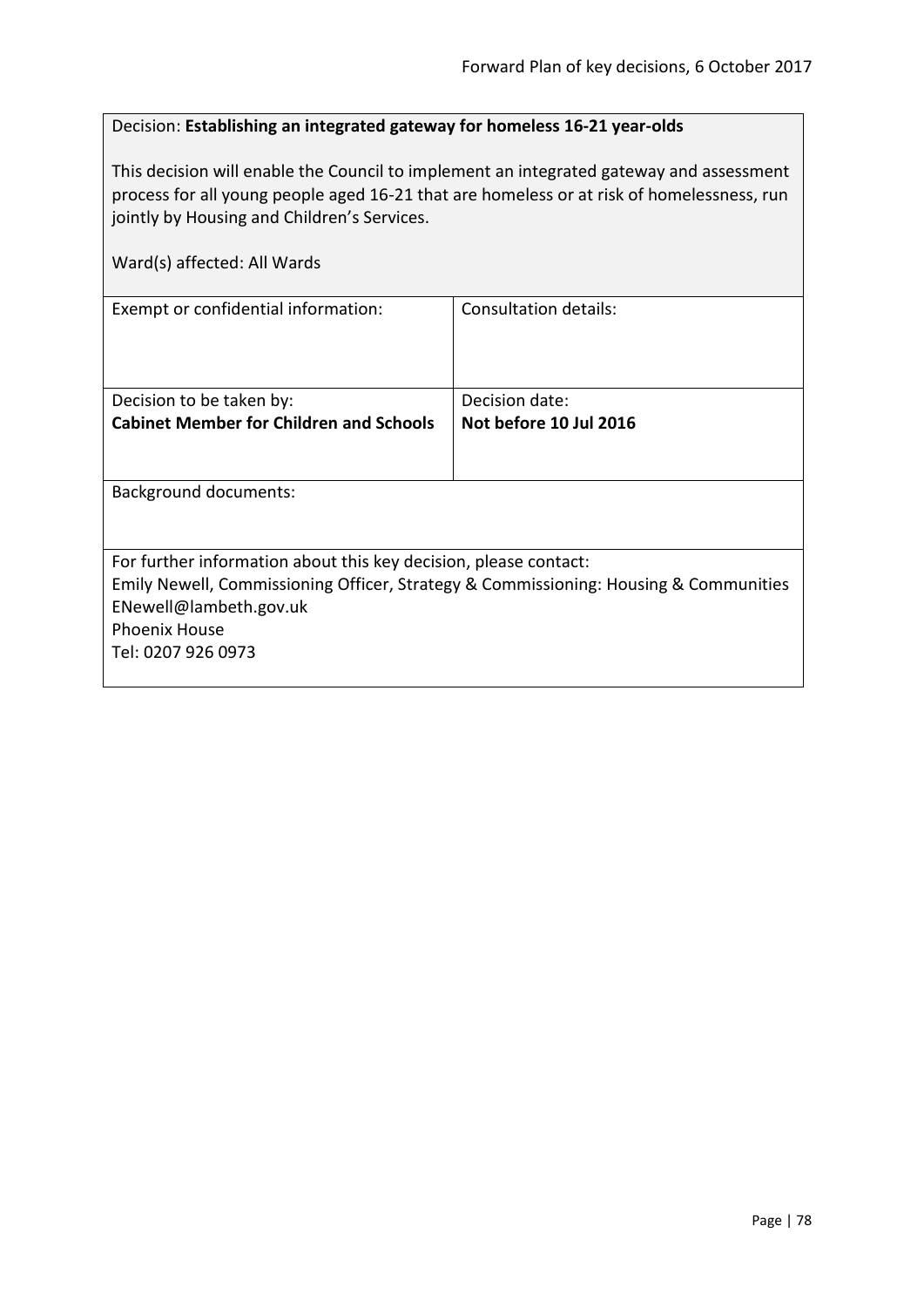# Decision: **Supported housing for young people aged 16-21**

To negotiate contracts with existing providers of supported housing for young people aged 16-21 for 1 year, under waiver. This includes accommodation for teenage parents.

| Ward(s) affected: All Wards                                                                                                                                                                                                      |                              |
|----------------------------------------------------------------------------------------------------------------------------------------------------------------------------------------------------------------------------------|------------------------------|
| Exempt or confidential information:                                                                                                                                                                                              | <b>Consultation details:</b> |
| Decision to be taken by:                                                                                                                                                                                                         | Decision date:               |
| <b>Cabinet Member for Children and Schools</b>                                                                                                                                                                                   | Not before 5 Dec 2016        |
| Background documents:                                                                                                                                                                                                            |                              |
| For further information about this key decision, please contact:<br>Emily Newell, Commissioning Officer, Strategy & Commissioning: Housing & Communities<br>ENewell@lambeth.gov.uk<br><b>Phoenix House</b><br>Tel: 0207 926 0973 |                              |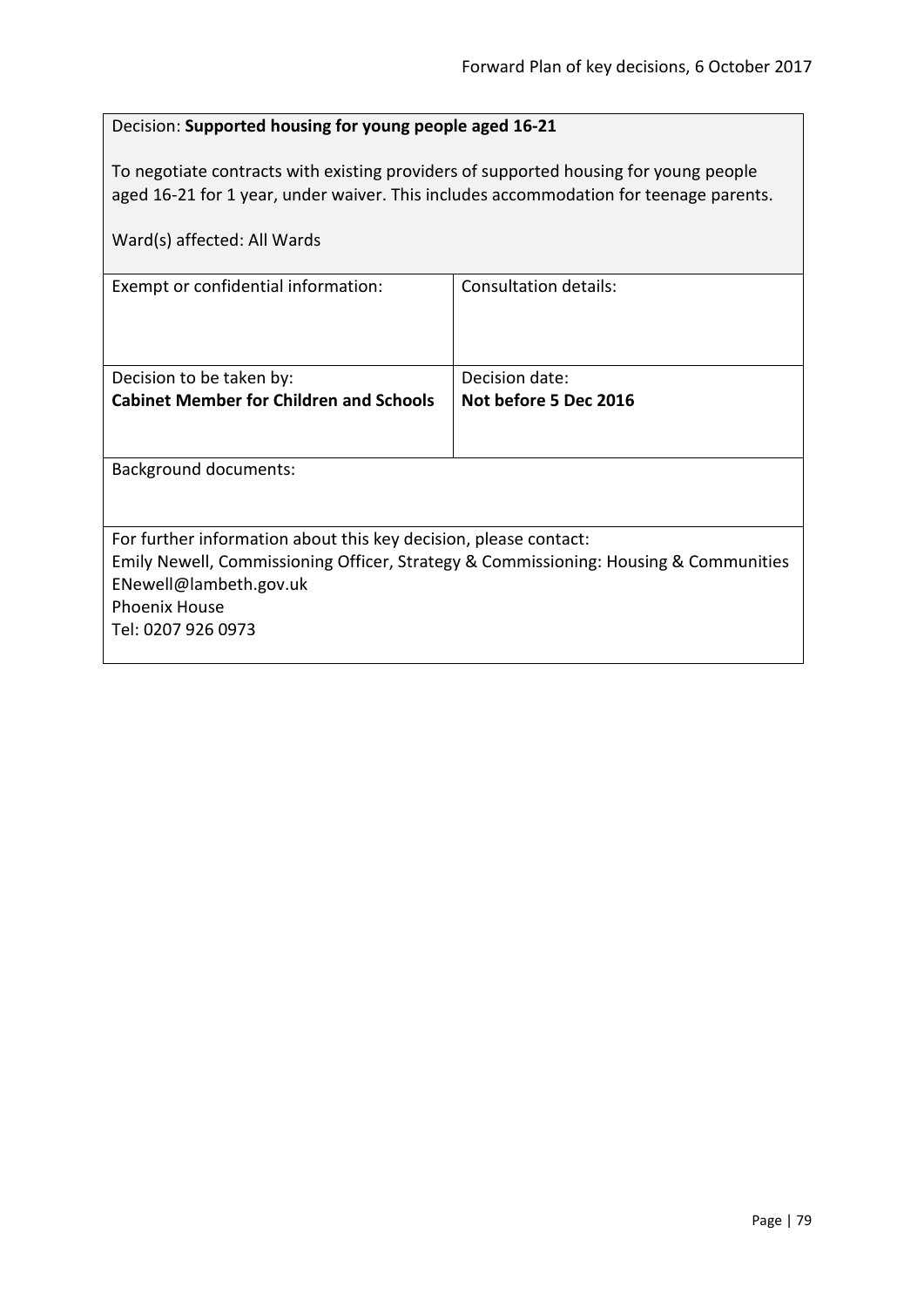# Decision: **Schools Broadband 1st Sept 2017 – 31st August 2020**

As part of Education, Learning and Skills traded services, the schools broadband and a range of online services are aggregated on behalf of schools and this has provided an annual income stream to Lambeth. The current agreement with the service provider London Grid for Learning (LGfL) and Lambeth expires on 31st August 2017.

Ward(s) affected: All Wards

| Exempt or confidential information:                                  | Consultation details:  |
|----------------------------------------------------------------------|------------------------|
| Decision to be taken by:                                             | Decision date:         |
| <b>Cabinet Member for Children and Schools</b>                       | Not before 23 Jan 2017 |
|                                                                      |                        |
| <b>Background documents:</b>                                         |                        |
|                                                                      |                        |
| For further information about this key decision, please contact:     |                        |
| Richard Charlton, Technical Manager, Building Schools for the Future |                        |
| rcharlton@lambeth.gov.uk                                             |                        |
| <b>International House</b>                                           |                        |
| Tel: 020 7926 9543                                                   |                        |
|                                                                      |                        |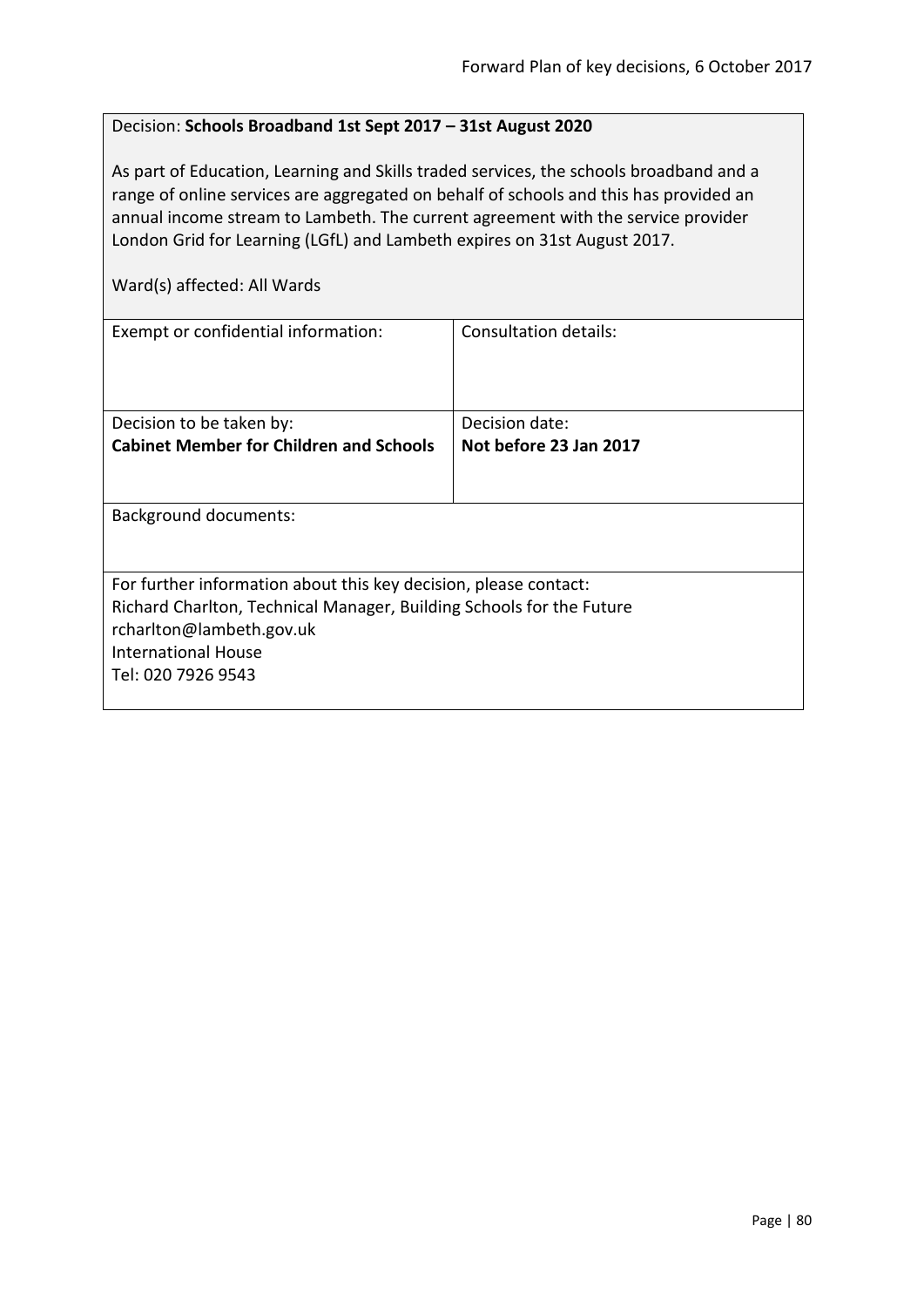| Decision: Construction of a SEND resource base at Archbishop Sumner Primary School                                                                                               |                       |
|----------------------------------------------------------------------------------------------------------------------------------------------------------------------------------|-----------------------|
| To award the sum of £800,000 to the Southwark Diocese Board of Education so that a SEND<br>resource base can be constructed for the benefit of the school and support 30 pupils. |                       |
| Ward(s) affected: Prince's                                                                                                                                                       |                       |
| Exempt or confidential information:                                                                                                                                              | Consultation details: |
|                                                                                                                                                                                  |                       |
| Decision date:<br>Decision to be taken by:<br><b>Cabinet Member for Children and Schools</b><br>Not before 20 Mar 2017                                                           |                       |
|                                                                                                                                                                                  |                       |
| <b>Background documents:</b>                                                                                                                                                     |                       |
|                                                                                                                                                                                  |                       |
| For further information about this key decision, please contact:<br>Alan Westlake                                                                                                |                       |
| AWestlake@lambeth.gov.uk                                                                                                                                                         |                       |
|                                                                                                                                                                                  |                       |
|                                                                                                                                                                                  |                       |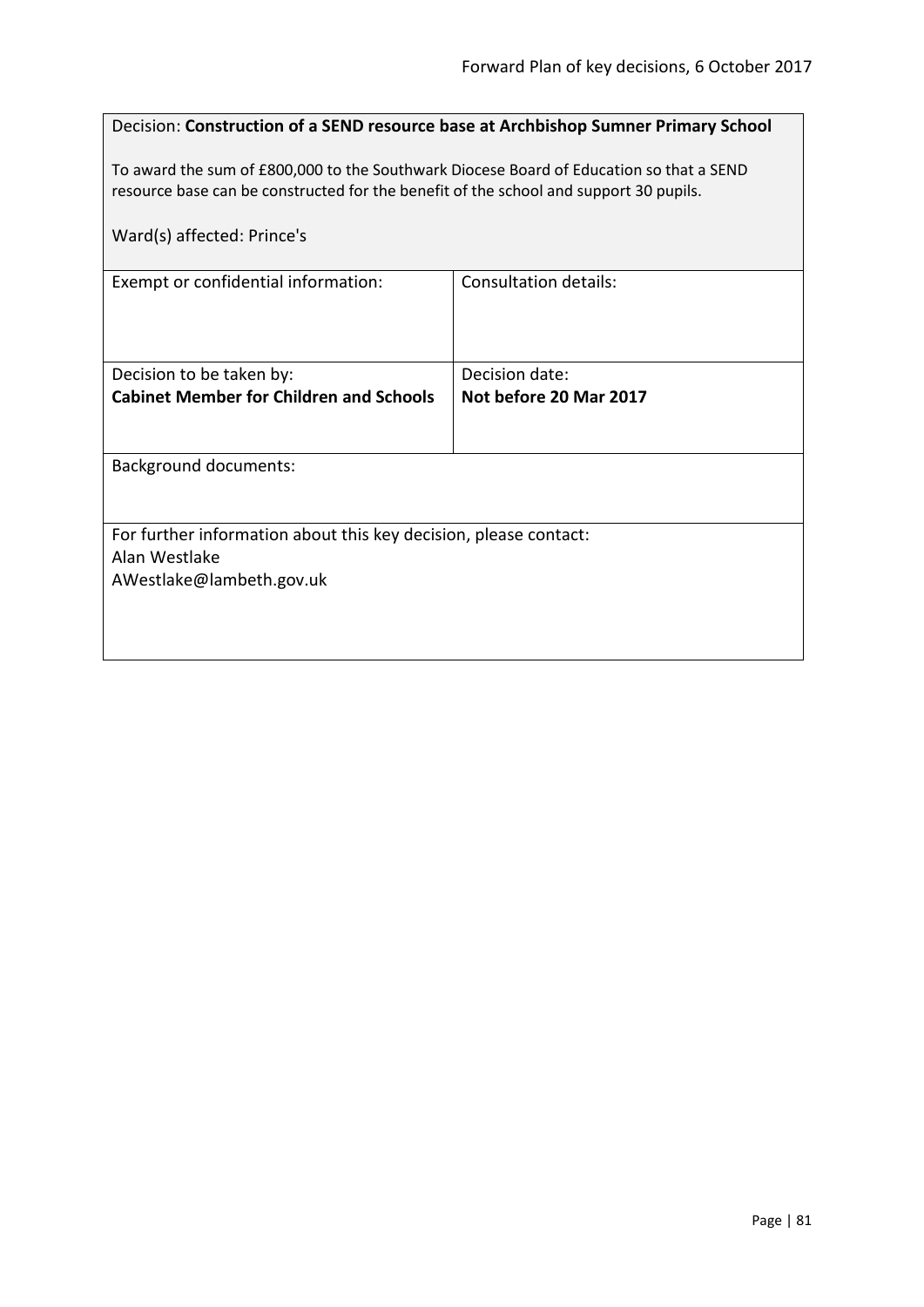Decision: **Woodmansterne Secondary Enabling Works and Minor Modifications to the Primary School.**

Willmott Dixon has been procured as the preferred bidder for the delivery of the new 5FE Secondary Department and 150 place Sixth From at Woodmansterne School.

The programme to deliver the new school is very challenging and in order to mitigate some of the delay, it is proposed to engage Willmott Dixon early in the process to undertake some enabling works, works deferred from the primary school project and to complete some of the external works and drainage.

Its also proposed to engage with Willmott Dixon earlier in the design process including progressing with surveys and detailed design development. This will enable an early start of the construction works in parallel with the Pre-Contract Agreement being signed and the award of the main contract to Willmott Dixon.

Willmott Dixon will be asked to provide 3 quotes for each package of works to be awarded (as per the terms of the SCF Framework Agreement).

Ward(s) affected: Streatham South

| <b>Consultation details:</b>                                     |
|------------------------------------------------------------------|
|                                                                  |
| Decision date:                                                   |
| Not before 20 Mar 2017                                           |
|                                                                  |
|                                                                  |
| For further information about this key decision, please contact: |
|                                                                  |
|                                                                  |
|                                                                  |
|                                                                  |
|                                                                  |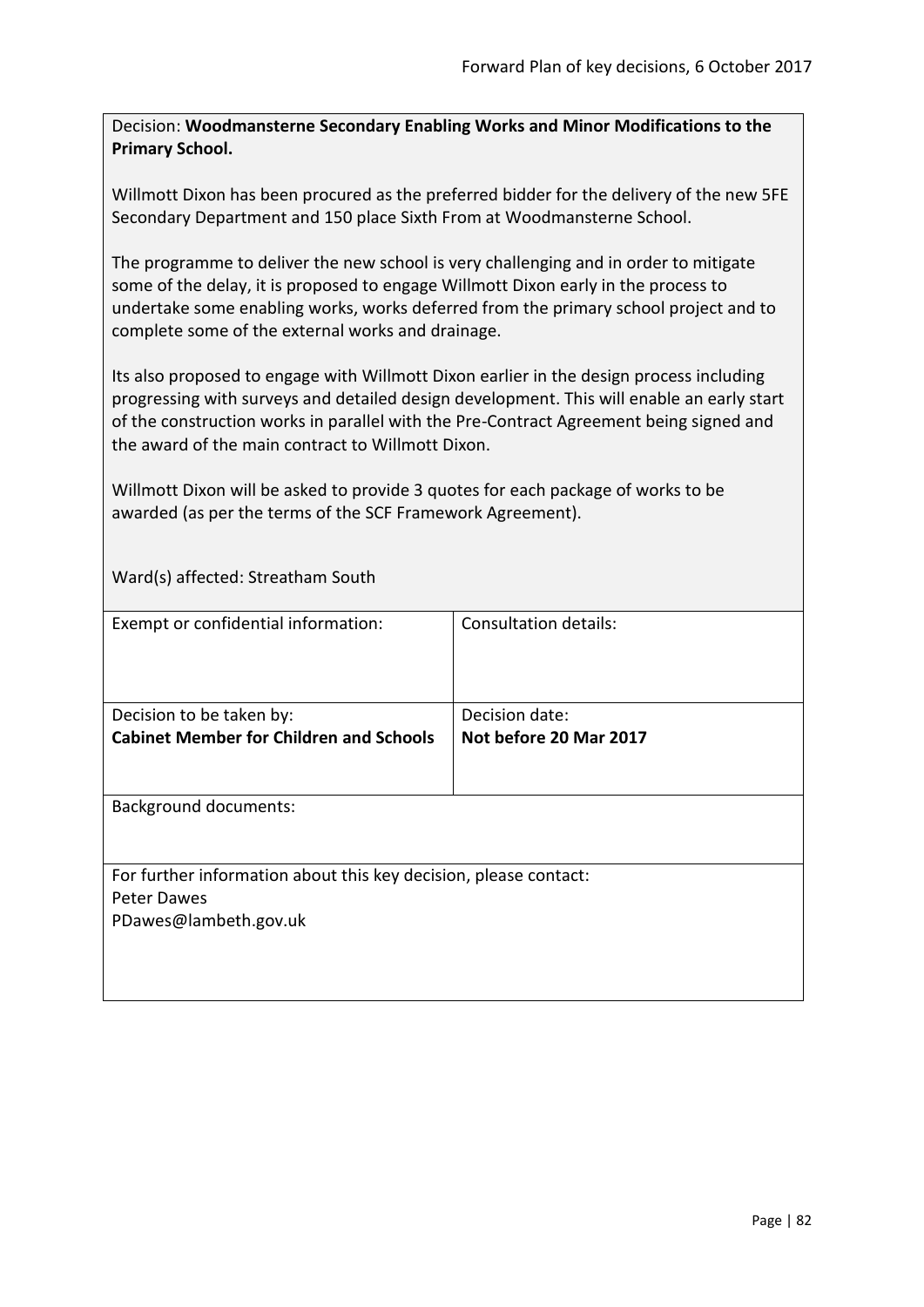|                                                                                                                     | Decision: Telferscot SEN Resource Base works |  |
|---------------------------------------------------------------------------------------------------------------------|----------------------------------------------|--|
| To appoint a construction contractor to undertake construction work on the for the<br>Telferscot SEN Resource base. |                                              |  |
| Ward(s) affected: Thornton                                                                                          |                                              |  |
| Exempt or confidential information:                                                                                 | Consultation details:                        |  |
| Decision to be taken by:                                                                                            | Decision date:                               |  |
| <b>Cabinet Member for Children and Schools</b>                                                                      | Not before 13 Mar 2017                       |  |
| <b>Background documents:</b>                                                                                        |                                              |  |
| For further information about this key decision, please contact:                                                    |                                              |  |
| <b>Rosemary Mann</b><br>rmann1@lambeth.gov.uk                                                                       |                                              |  |
| 6th Floor International House                                                                                       |                                              |  |
| Tel: 020 7926 3221                                                                                                  |                                              |  |